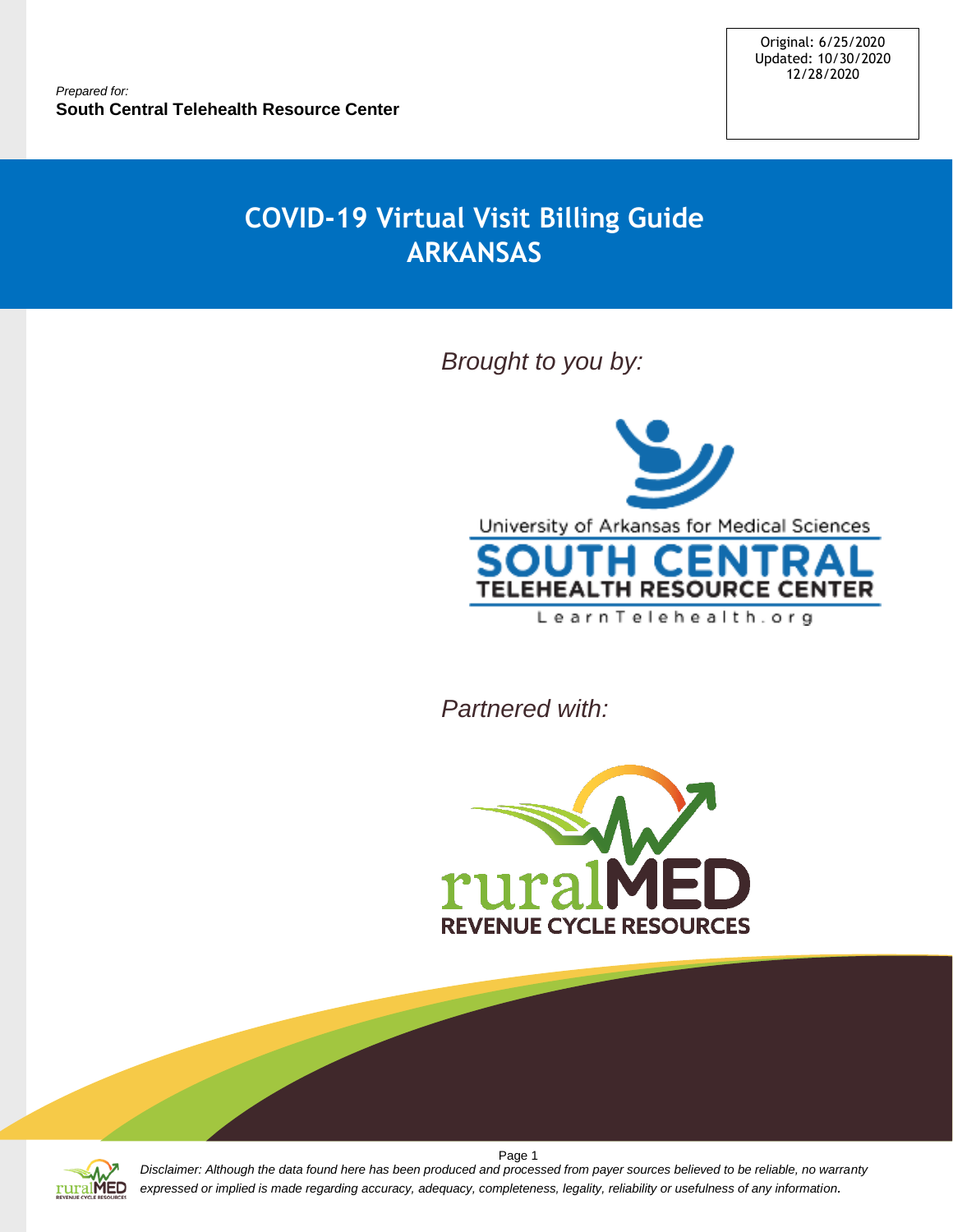# **TABLE OF CONTENTS**

# **Virtual\_Visit\_Types**

- **[Telehealth](#page-2-0)**
- **[Evisits](#page-2-1)**
- **[Virtual\\_Check\\_In](#page-3-0)**
- **[Telephone](#page-4-0)**

# **[Payor\\_Matrix](#page-6-0)**

# **[Payor\\_Guidelines](#page-7-0)**

- **[Aetna](#page-7-1)**
- **[Arkansas\\_Blue\\_Cross\\_Blue\\_Shield](#page-10-0)**
- **[Cigna](#page-12-0)**
- **[Medica](#page-16-0)**
- **[Medicare](#page-19-0)**
- **[Arkansas\\_Medicaid](#page-23-0)**
- **[United\\_Healthcare](#page-28-0)**

**[Cost\\_Sharing\\_Waiver](#page-31-0)**

# **[Telehealth\\_Guidelines\\_By\\_Facility\\_Type](#page-32-0)**

- **[Rural\\_Health\\_Clinics](#page-32-1)**
- **[Federally\\_Qualified\\_Health\\_Centers](#page-33-0)**
- **[Hospital\\_Outpatient](#page-35-0)**
- **[Physical\\_Occupational\\_Speech\\_Therapy](#page-37-0)**

**[HIPAA\\_Compliant\\_Software](#page-39-0)**

**[References\\_and\\_Resources](#page-39-1)**

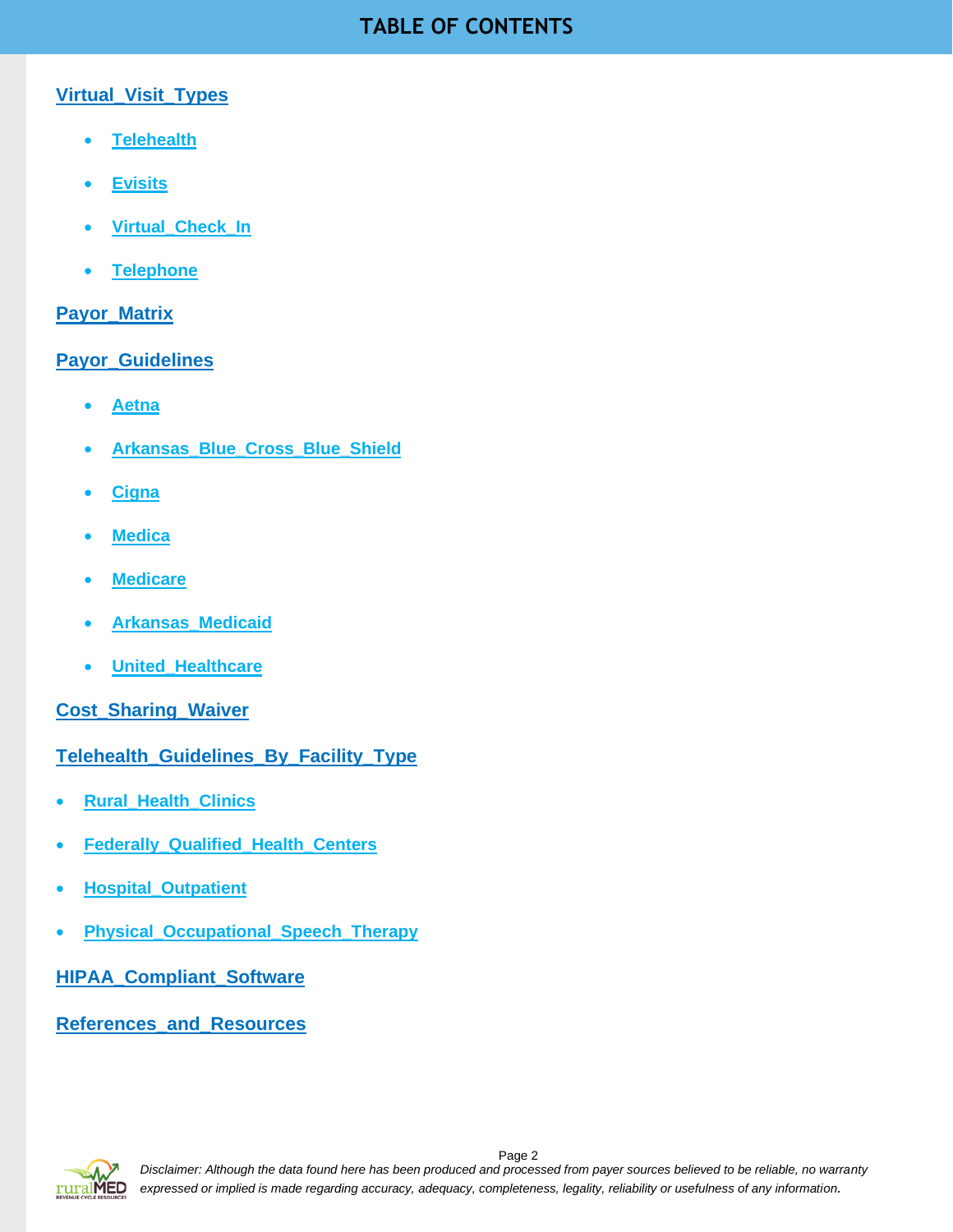# **VIRTUAL VISIT TYPES**

# **TELEHEALTH**

<span id="page-2-0"></span>**Definition:** There are three types of telehealth services:

- **Asynchronous Telehealth (Store & Forward)** is the transfer of digital images, sounds, or previously recorded video from one location to another to allow a consulting practitioner (usually a specialist) to obtain information, analyze it, and report back to the referring practitioner. This is a non-interactive telecommunication because the physician or health care practitioner views the medical information without the patient being present.
- **Synchronous Telehealth** is real-time interactive video teleconferencing that involves communication between the patient and a distant practitioner who is performing the medical service. The practitioner sees the patient throughout the communication, so that two-way communication (sight and sound) can take place.
- **Remote Patient Monitoring** is use of digital technologies to collect health data from individuals in one location and electronically transmit that information to providers in a different location for assessment.

For the purposes of this document, the guidelines below are specific to synchronous telehealth with the originating site being the patient's home, as that will be the most applicable during the COVID-19 pandemic.

#### **CPT/HCPCS Codes:**

Telehealth eligible CPT/HCPCs codes vary by payor (refer to payor guidelines section).

#### **Reporting Criteria**:

- Report the appropriate E/M code for the professional service provided.
	- Communication must be performed via live two-way interaction with both video and audio.
		- During the COVID-19 pandemic, some payors have waived the video requirement.
- All payors had previously required that communications be performed over a HIPAA compliant platform. However, during the COVID-19 pandemic, several payors, including Medicare, have waived this requirement.
	- Refer to the HIPAA Compliant section for more details.

**Documentation Requirements:** Telehealth services have the same documentation requirements as a face-to-face encounter. The information of the visit, history, review of systems, consultative notes, or any information used to make a medical decision about the patient should be documented. In addition, the documentation should note that the service was provided through telehealth, both the location of the patient and the provider, and the names and roles of any other persons participating in the telehealth visit. Obtain verbal consent at the start of the visit and ensure consent is documented. Maintain a permanent record of the telehealth visit in the patient's medical record.

# **E-VISITS**

<span id="page-2-1"></span>**Definition**: Online Digital Evaluation and Management Services (E-Visits) are an E/M service provided by a Qualified Healthcare Professional or an assessment provided by a Qualified Nonphysician Healthcare Professional to a patient using an audio and visual software-based communication, such as a patient portal.

#### **CPT/HCPCS Codes:**

Reportable by a Qualified Healthcare Professionals:

- **99421**: Online digital evaluation and management service, for an established patient, for up to 7 days, cumulative time during the 7 days; 5-10 minutes.
- **99422**: Online digital evaluation and management service, for an established patient, for up to 7 days, cumulative time during the 7 days; 11-20 minutes.
- **99423:** Online digital evaluation and management service, for an established patient, for up to 7 days, cumulative time during the 7 days; 21 or more minutes.

Reportable by Qualified Nonphysician Healthcare Professionals (Physical Therapists, Occupational Therapists, Speech Language Pathologists, Clinical Psychologists Registered Dietitian, etc.):

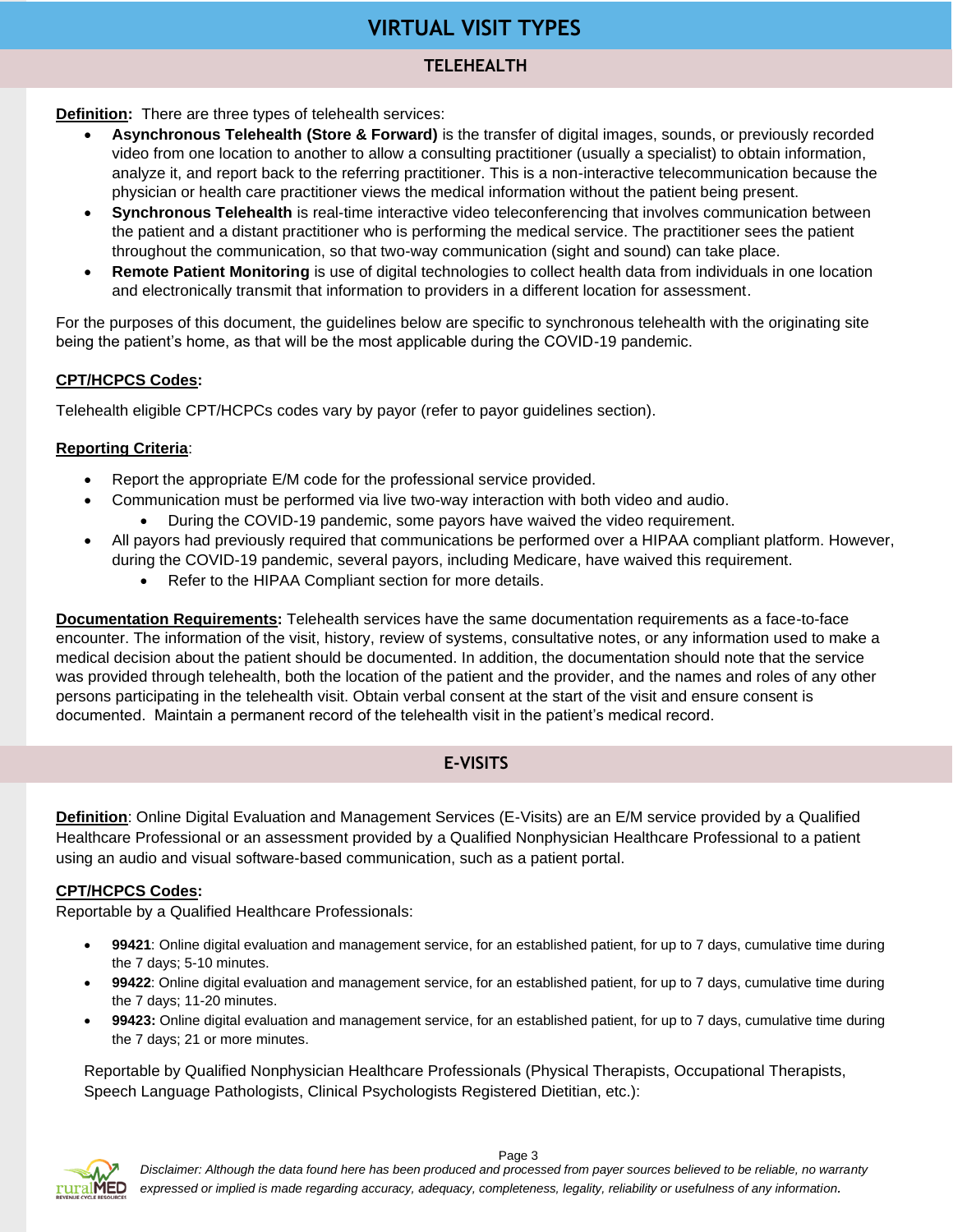- **G2061/98970**: Qualified nonphysician healthcare professional online assessment, for an established patient, for up to seven days, cumulative time during the 7 days; 5-10 minutes.
- **G2062/98971**: Qualified nonphysician healthcare professional online assessment, for an established patient, for up to seven days, cumulative time during the 7 days; 11-20 minutes.
- **G2063/98972**: Qualified nonphysician healthcare professional online assessment, for an established patient, for up to seven days, cumulative time during the 7 days; 21 or more minutes.

#### **Reporting Criteria:**

- Online visits must be initiated by the patient. However, practitioners can educate beneficiaries on the availability of e-visits prior to patient initiation.
- The patient must be established. However, during the COVID-19 pandemic Medicare and some other payors have waived this requirement.
- E-Visit codes can only be reported once in a 7-day period.
- Cannot report when service originates from a related E/M service performed/reported within the previous 7 days, or for a related problem within a postoperative period.
- E-Visits are reimbursed based on time.
	- $\circ$  The 7-day period begins when the physician personally reviews the patient's inquiry.
	- $\circ$  Time counted is spent in evaluation, professional decision making, assessment and subsequent management.
	- $\circ$  Time is accumulated over the 7 days and includes time spent by the original physician and any other physicians or other qualified health professionals in the same group practice who may contribute to the cumulative service time.
	- $\circ$  Does not include time spent on non-evaluative electronic communications (scheduling, referral notifications, test result notifications, etc.). Clinical staff time is also not included.

**Documentation Requirements:** These are time-based codes, and documentation must support what the physician did and for how long. Time is documented and calculated over the 7-day duration and must meet the CPTs time requirement. Obtain verbal consent at the start of the visit and ensure the consent is documented. Maintain a permanent record of the telehealth visit in the patient's medical record.

# **VIRTUAL CHECK-IN**

<span id="page-3-0"></span>**Definition**: A brief check in between a practitioner and a patient via telephone or other audiovisual device to decide whether an office visit or other service is needed. A remote evaluation is recorded video and/or images submitted by an established patient.

#### **CPT/HCPCS Codes:**

- **G2012**: Brief communication technology-based service, e.g. virtual check-in, by a physician or other qualified health care professional who can report evaluation and management services, provided to an established patient, not originating from a related E/M service provided within the previous 7 days nor leading to an E/M service or procedure within the next 24 hours or soonest available appointment; 5-10 minutes of medical discussion.
- **G2010**: Remote evaluation of recorded video and/or images submitted by an established patient (e.g., store and forward), including interpretation with follow-up with the patient within 24 business hours, not originating from a related E/M service provided within the previous 7 days nor leading to an E/M service or procedure within the next 24 hours or soonest available appointment.
- **G2250:** Remote assessment of recorded video and/or images submitted by an established patient (e.g., store and forward), including interpretation with follow-up with the patient within 24 business hours, not originating from a related service provided within the previous 7 days nor leading to a service or procedure within the next 24 hours or soonest available appointment.
- **G2251:** Brief communication technology-based service, e.g. virtual check-in, by a qualified health care professional who cannot report evaluation and management services, provided to an established patient, not originating from a related service provided within the previous 7 days nor leading to a service or procedure within the next 24 hours or soonest available appointment; 5?10 minutes of clinical discussion.
- **G2252:** Brief communication technology-based service, e.g. virtual check-in, by a physician or other qualified health care professional who can report evaluation and management services, provided to an established patient, not originating from a related e/m service provided within the previous 7 days nor leading to an e/m service or procedure within the next 24 hours or soonest available appointment; 11-20 minutes of medical discussion



*Disclaimer: Although the data found here has been produced and processed from payer sources believed to be reliable, no warranty expressed or implied is made regarding accuracy, adequacy, completeness, legality, reliability or usefulness of any information.*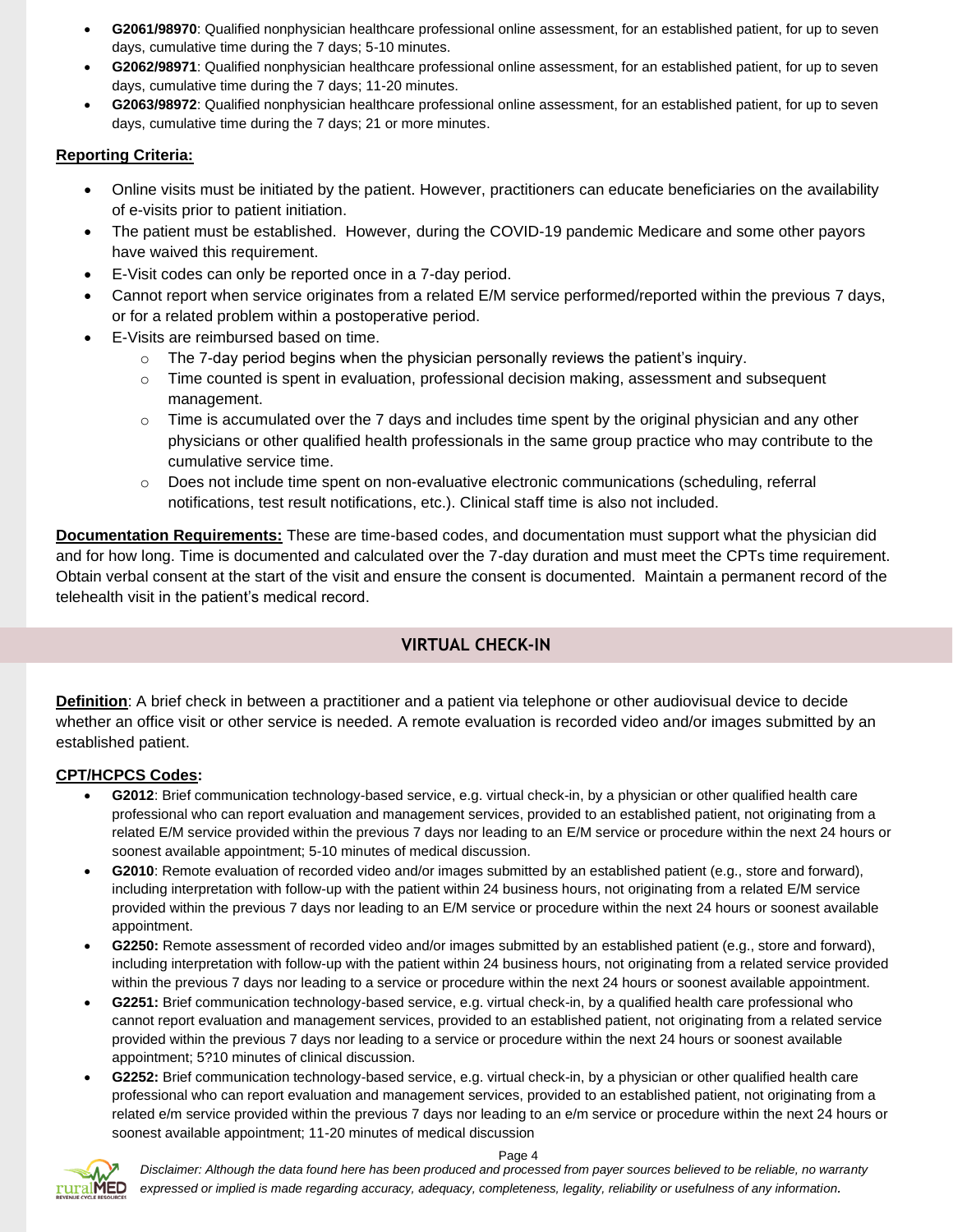• **G0071:** Payment for communication technology-based services for 5 minutes or more of a virtual (non-face-to-face) communication between an rural health clinic (RHC) or federally qualified health center (FQHC) practitioner and RHC or FQHC patient, or 5 minutes or more of remote evaluation of recorded video and/or images by an RHC or FQHC practitioner, occurring in lieu of an office visit; RHC or FQHC only.

# **Reporting Criteria:**

- The patient must be established. However, during the COVID-19 pandemic Medicare and some other payors have waived this requirement.
- Communication must be a direct interaction between the patient and the practitioner. Not billable if performed by clinical staff.
- If the virtual check-in originates from a related E/M provided within the previous 7 days, then the service is considered bundled into that previous E/M and would not be separately billable.
- If the virtual check-in leads to an E/M within the next 24 hours or soonest available appointment, then the service is considered bundled into the pre-visit time of the associated E/M and would not be separately billable.

### **Documentation Requirements:**

Documentation should include medical decisions made, names and roles of any persons participating in the evaluation, and the communication method (telephone, video/audio software, etc.). Obtain verbal consent at the start of the visit and ensure the consent is documented. Maintain a permanent record of the telehealth visit in the patient's medical record

### **TELEPHONE**

<span id="page-4-0"></span>**Definition**: A telephone visit is an evaluation and management service provided by a qualified healthcare professional or an assessment and management service provided by a qualified nonphysician health care professional via audio telecommunication.

#### **CPT/HCPCS Codes:**

Reportable by Qualified Healthcare Professionals:

- **99441**: Telephone evaluation and management service by a physician or other qualified health care professional who may report evaluation and management services provided to an established patient, parent, or guardian not originating from a related E/M service provided within the previous 7 days nor leading to an E/M service or procedure within the next 24 hours or soonest available appointment; 5-10 minutes of medical discussion.
- **99442**: 11-20 minutes of medical discussion.
- **99443**: 21-30 minutes of medical discussion.

Reportable by Qualified Nonphysician Healthcare Professionals (Physical Therapists, Occupational Therapists, Speech Language Pathologists, Clinical Psychologists Registered Dietitian, etc.):

- **98966:** Telephone assessment and management service provided by a qualified nonphysician health care professional to an established patient, parent, or guardian not originating from a related assessment and management service provided within the previous 7 days nor leading to an assessment and management service or procedure within the next 24 hours or soonest available appointment; 5-10 minutes of medical discussion.
- **98967:** 11-20 minutes of medical discussion.
- **98969:** 21-30 minutes of medical discussion.

#### **Reporting Criteria:**

- Call must be initiated by the patient.
- The patient must be established. However, during the COVID-19 pandemic Medicare and some other payors have waived this requirement.
- Communication must be a direct interaction between the patient and the healthcare professional.
- If the call originates from a related E/M or assessment provided within the previous 7 days, then the service is considered bundled into that previous E/M or assessment and would not be separately billable.
- If the call leads to an E/M or assessment within the next 24 hours or soonest available appointment, then the service is considered bundled into the pre-visit time of the associated E/M or assessment and would not be separately billable.

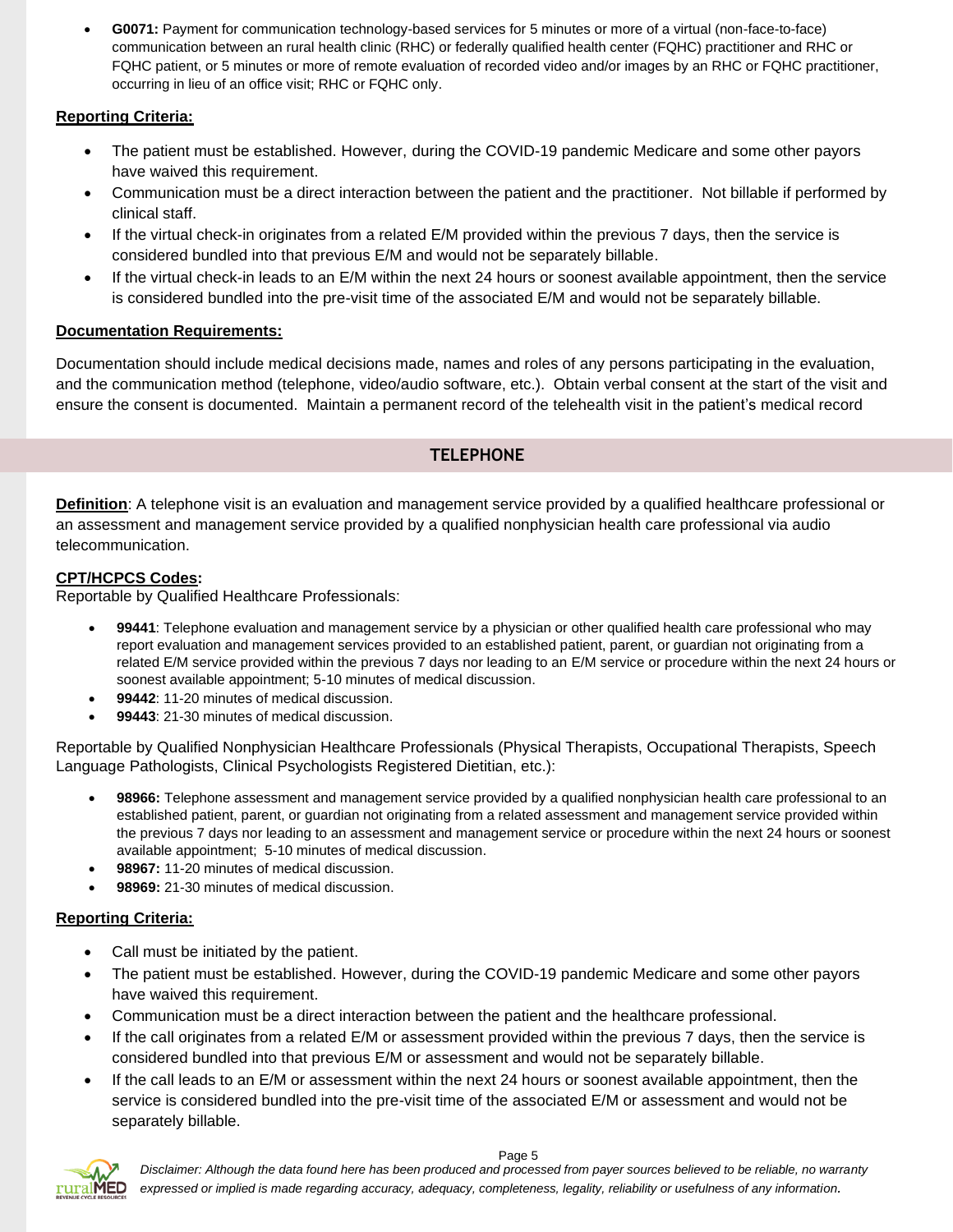#### **Documentation Requirements:**

Documentation should include medical decisions made, the names and roles of any persons participating in the call, and the length of call. Obtain verbal consent at the start of the visit and ensure the consent is documented. Maintain a permanent record of the telehealth visit in the patient's medical record

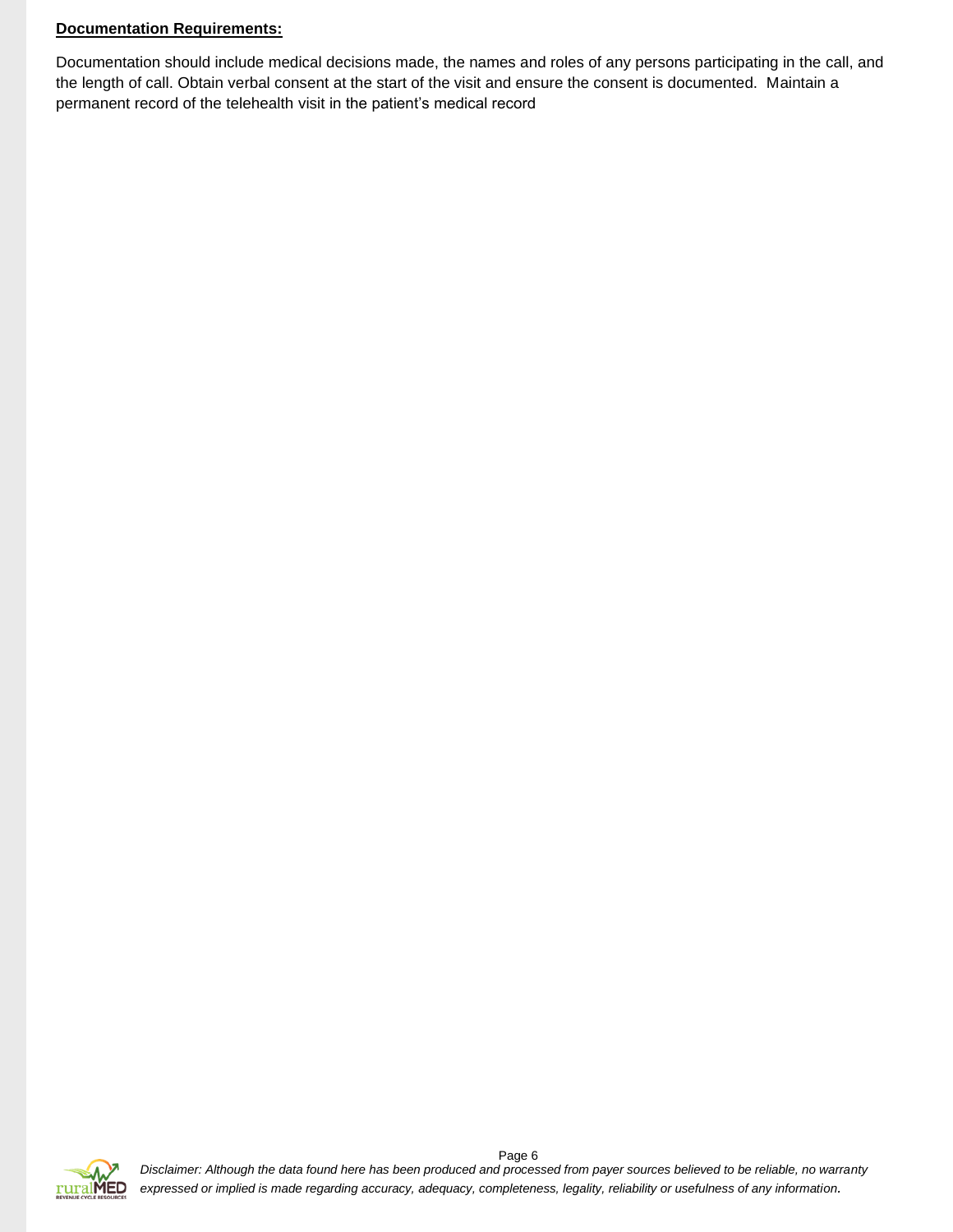# **PAYOR MATRIX**

<span id="page-6-0"></span>

| <b>PAYOR</b>                                                                          | <b>E-VISIT CODES</b>                                                                                                                                                        | TELEHEALTH-NO ORIGINATING<br><b>SITE RESTRICTION</b>                                                                                                                                                                                                                                                                                                                                              | <b>VIRTUAL CHECK-IN</b><br><b>CODES</b>                                                                                                                                                     | <b>TELEPHONE CODES</b>                                                                                                                                                           |
|---------------------------------------------------------------------------------------|-----------------------------------------------------------------------------------------------------------------------------------------------------------------------------|---------------------------------------------------------------------------------------------------------------------------------------------------------------------------------------------------------------------------------------------------------------------------------------------------------------------------------------------------------------------------------------------------|---------------------------------------------------------------------------------------------------------------------------------------------------------------------------------------------|----------------------------------------------------------------------------------------------------------------------------------------------------------------------------------|
| <b>AETNA</b>                                                                          | <b>ALLOWABLE</b><br>Coverage:<br>Effective: March 6th, 2020<br><b>Patient Type:</b><br><b>Established Only</b><br>Billing: 99421-99423,<br>98970 - 98972, G2061 -<br>G2063. | <b>ALLOWABLE</b><br>Coverage:<br>Effective: March 6 <sup>th</sup> , 2020<br><b>Patient Type:</b><br>New or Established<br><b>Billing: Telehealth Eligible Code</b><br>Professional: Modifier GT (CMS<br>CPTs) or 95 (Appendix P CPTs) w/<br>POS 02. Facility: Modifier GT or 95.                                                                                                                  | <b>ALLOWABLE</b><br>Coverage:<br>Effective: March 6 <sup>th</sup> , 2020<br><b>Patient Type:</b><br>Established Only<br><b>Billing: G2010, G2012</b>                                        | <b>ALLOWABLE</b><br>Coverage:<br>Effective: March 6 <sup>th</sup> , 2020<br><b>Patient Type:</b><br><b>Established Only</b><br>Billing: 99441-99443,<br>98966-98968.             |
| <b>ARKANSAS</b><br><b>BCBS</b>                                                        | <b>ALLOWABLE</b><br>Coverage:<br>Effective: March 16 <sup>th</sup> , 2020<br><b>Patient Type:</b><br>Not Specified<br>Billing: 99421-99423                                  | <b>ALLOWABLE</b><br>Coverage:<br>Effective: March 16th, 2020<br>Patient Type:<br>New or Established Patients<br>Billing: Telehealth Eligible Code.<br>Professional: Modifier 95 or GT &<br>POS 02. Facility: Modifier 95 or GT                                                                                                                                                                    | <b>NOT ALLOWABLE</b>                                                                                                                                                                        | <b>ALLOWABLE</b><br>Coverage:<br>Effective: March 16th, 2020<br>Patient Type:<br>Not Specified<br>Billing: 99441-99443                                                           |
| <b>CIGNA</b>                                                                          | <b>NOT ALLOWABLE</b>                                                                                                                                                        | <b>ALLOWABLE</b><br>Coverage:<br>Effective: New Guidelines-January 1 <sup>st</sup> ,<br>2021<br><b>Patient Type:</b><br><b>New or Established Patients</b><br><b>Billing: Telehealth Eligible Code</b><br><b>Professional: Modifier 95 or GT &amp;</b><br>POS used for in-person visit. Facility:<br>Not Allowable                                                                                | <b>ALLOWABLE*</b><br>Coverage:<br>Effective: March 6 <sup>th</sup> , 2020<br><b>Patient Type:</b><br><b>Established Only</b><br>Billing: G2012<br>*Note coverage will end<br>Jan. 21st 2021 | <b>ALLOWABLE</b><br>Coverage:<br>Effective: January 1 <sup>st</sup> , 2021<br>Patient Type:<br><b>Established Only</b><br>Billing: 99441-99443                                   |
| <b>MEDICA*</b><br>*Excludes MHCP<br><b>Members</b>                                    | <b>ALLOWABLE</b><br>Coverage:<br>Effective: March 6th, 2020<br>Patient Type:<br><b>Established Only</b><br>Billing: 99421-99423,<br>98970 - 98972, G2061 -<br>G2063.        | <b>ALLOWABLE</b><br>Coverage:<br>Effective: March 6th, 2020<br>Patient Type:<br>Not Specified<br><b>Billing:</b> Telehealth Eligible Code<br>Professional: Modifier GT (CMS<br>CPTs) or 95 (Appendix P CPTs) &<br>POS 02. Facility: Modifier GT or 95.<br><b>COVID-19 Related: CS Modifier</b>                                                                                                    | <b>ALLOWABLE</b><br>Coverage:<br>Effective: March 6 <sup>th</sup> , 2020<br>Patient Type:<br>Established Only<br><b>Billing: G2010, G2012</b>                                               | <b>ALLOWABLE</b><br>Coverage:<br>Effective: March 6 <sup>th</sup> , 2020<br>Patient Type:<br><b>Established Only</b><br>Billing: 99441-99443,<br>98966-98968.                    |
| <b>MEDICARE</b>                                                                       | <b>ALLOWABLE</b><br>Coverage:<br>Always Covered<br><b>Patient Type:</b><br>New & Established<br>Billing: CPT 99421-99423,<br>HCPCS G2061-G2063.<br><b>RHC: G0071</b>        | <b>ALLOWABLE</b><br>Coverage:<br>Effective: March 6th 2020<br>Patient Type:<br>New & Established<br><b>Billing: Telehealth Eligible Code</b><br><b>Professional: Modifier 95 w/ POS</b><br>used for in-person visit. Facility: PN or<br>PO modifier w/ DR condition code.<br>Method II: Modifier GT. RHC: G2025<br>w/ CG & 95. Facility PT/OT/ST:<br>Modifier 95 COVID-19 Related: CS<br>Modifier | <b>ALLOWABLE</b><br>Coverage:<br>Always Covered<br>Patient Type:<br>New & Established<br>Billing: HCPCS G2010,<br>G2012, G2250-G2252<br><b>RHC: G0071</b>                                   | <b>ALLOWABLE</b><br>Coverage:<br>Effective: March 6th 2020<br>Patient Type:<br>New & Established<br>Billing: 99441-99443,<br>98966-98968 w/ modifier<br>95.<br><b>RHC: G2025</b> |
| <b>ARKANSAS</b><br><b>MEDICAID &amp;</b><br><b>PASSE MANGED</b><br><b>CARE PAYORS</b> | <b>NOT ALLOWABLE</b>                                                                                                                                                        | <b>ALLOWABLE</b><br>Coverage:<br>Effective: March 18th, 2020<br><b>Patient Type:</b><br>New or Established Patients<br>Billing: Telehealth Eligible Code.<br>Professional: Modifier GT & POS 02.<br>Facility: Modifier GT                                                                                                                                                                         | <b>ALLOWABLE</b><br>Coverage:<br>Effective: March 18th, 2020<br><b>Patient Type:</b><br>Established<br>Billing: HCPCS G2012                                                                 | <b>NOT ALLOWABLE</b>                                                                                                                                                             |
| <b>UHC</b><br><b>COMMERICAL</b><br>&<br><b>MEDICARE</b><br><b>ADVANTAGE</b>           | <b>ALLOWABLE</b><br>Coverage:<br>Always Covered<br>Patient Type:<br><b>Established Only</b><br>Billing: CPT 99421-99423,<br>G2061-G2063.                                    | <b>ALLOWABLE</b><br>Coverage:<br>Effective: March 18th, 2020<br><b>Patient Type:</b><br>New or Established<br><b>Billing: Telehealth Eligible Code</b><br>Professional: Modifier 95 w/ POS<br>Used for In-Person Visit. Facility:<br>Revenue code 780.                                                                                                                                            | <b>ALLOWABLE</b><br>Coverage:<br>Always Covered<br><b>Patient Type:</b><br>New or Established<br>Billing: HCPCS G2010,<br>G2012.                                                            | <b>ALLOWABLE</b><br>Coverage:<br>Effective: March 18th 2020<br><b>Patient Type:</b><br>New or Established<br><b>Billing: 99441-99443,</b><br>98966-98968.                        |

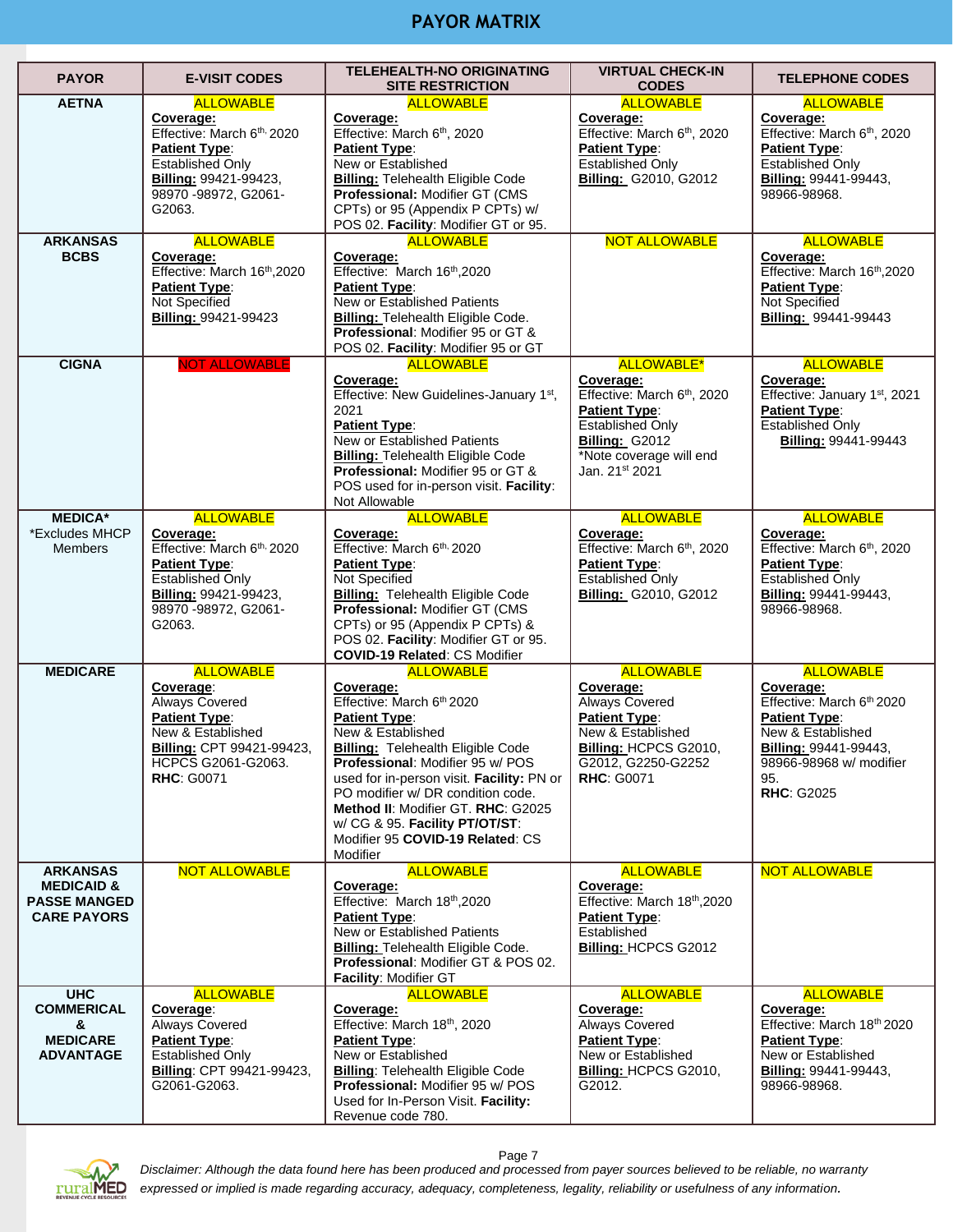# **PAYOR GUIDELINES**

# **AETNA**

# **Payor Specific Key Points**:

#### <span id="page-7-1"></span><span id="page-7-0"></span>**E-Visits/Telephone/Virtual Check Ins:**

- **Allowable Codes**:
	- o **E-Visits**: 99421-99423, 98970-98972, G2061-G2063.
	- o **Telephone**: 99441-99443, 98966-98968
	- o **Virtual Check-Ins**: G2010, G2012
- **Effective Date: March 6th, 2020-Further Notice**
- **Modifier**: None
- **Patient Type**: Established
- **Telephone Reimbursement**: Telephone services (99441-99443) provided March 5th , 2020 through September 30th, 2020 were reimbursed at the same rate as a 99212-99214 E/M office visit (ex. 99441 equaled a 99212 E/M reimbursement). After September 30, 2020, telephone-only services resumed to pre-March 5, 2020 rates.

#### **Telehealth**:

- **Allowable Codes**: See table below
	- o **Wellness**: Appropriate E/M codes with a wellness diagnosis for wellness aspects of the visit done via telehealth will be covered. Preventative visit codes should be billed when routine in-office visits can resume, and the remaining parts of the well visit can be completed. Both services will be fully reimbursed, and the patient will not incur a cost share.
- **Effective Date**:
	- $\circ$  Expanded telehealth code set: March 6<sup>th</sup>, 2020-Further Notice
	- o Original telehealth code set: N/A
- **HIPAA Compliant Platform**: Non-HIPAA compliant, non-public facing software can be utilized for telehealth visits, such as Skype & FaceTime.
- **Modifiers/POS**:
	- o **Commercial**:
		- **1500:** POS 02 with modifier GT for CMS recognized CPTs or modifier 95 for AMA Appendix P.
		- **UB**: Modifier GT or 95
	- o **Medicare Advantage**:
		- **1500**: POS that would have been used if the service were performed in person (e.g. POS 11) with modifier 95.
		- **UB**: Modifier 95
- **Not Reimbursable:** 
	- $\circ$  Asynchronous Telemedicine Services (services reported w/ GQ modifier).
	- $\circ$  Services that do not include direct patient contact, such as physician standby services.
- **Provider Type:** Not specified
	- $\circ$  Aetna will allow physicians to provide care from any location, including the provider's home.
- **Reimbursement**: Reimbursement will be at the same rate as in-person face-to-face visits, refer to your Aetna contract for allowable rates.
- **Transmission & Originating Site Fees**: For their commercial product, T1014 and Q3014 are not eligible for payment, Aetna considers these services as incidental to the charges associated with the E/M. For their Medicare Advantage product Aetna will allow an originating site fee (Q3014) as appropriate.
- **Video Component**: The telehealth video component is required, except on codes indicated below that can be provided over audio only.

# **Cost Share Waiver**:

• **Commercial**:

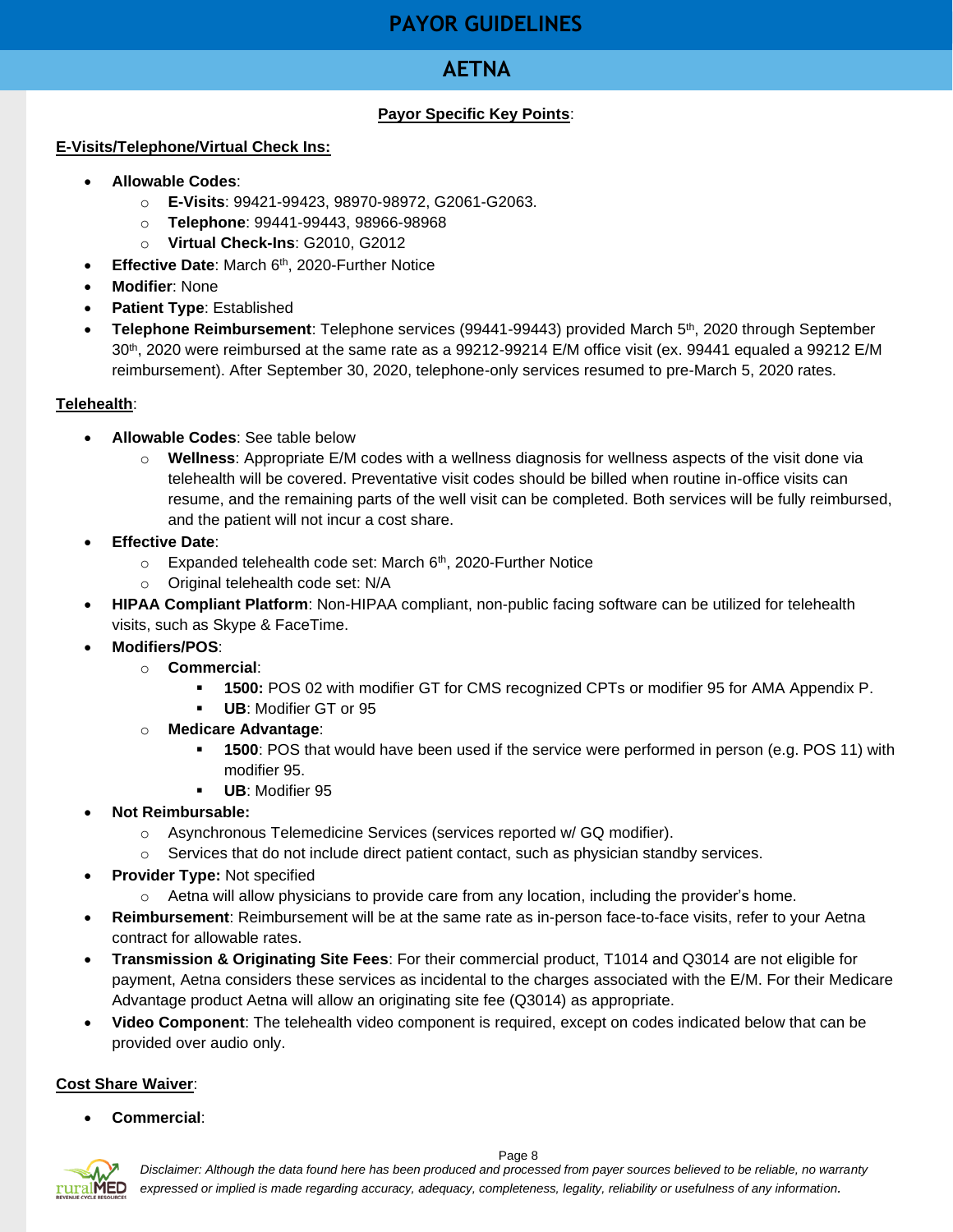- $\circ$  Effective March 6<sup>th</sup>, 2020 through June 4th, 2020, Aetna will waive member cost sharing for in-network telemedicine visits, regardless of diagnosis.
- $\circ$  Effective June 5th, 2020 through January 31<sup>st</sup>, 2021, Aetna will waive member cost sharing for in-network telemedicine visits for behavioral and mental health counseling services only.
- o Self-insured plans can opt-out at their discretion.

### • **Medicare Advantage**:

- $\circ$  Effective March 6<sup>th</sup>, 2020 through May 13<sup>th</sup>, 2020, Aetna will waive member cost sharing for in-network telemedicine visits, regardless of diagnosis.
- $\circ$  Effective May 13<sup>th</sup>, 2020 through January 31<sup>st</sup>, 2021 Aetna will waive member out-of-pocket costs for all in-network primary care and specialist visits, regardless of diagnosis.

| <b>AETNA ELIGIBLE TELEHEALTH CODES</b> |       |       |       |       |                                                   |       |       |       |       |       |       |       |       |
|----------------------------------------|-------|-------|-------|-------|---------------------------------------------------|-------|-------|-------|-------|-------|-------|-------|-------|
|                                        |       |       |       |       | <b>Original Telehealth Allowable Codes</b>        |       |       |       |       |       |       |       |       |
| 90791                                  | 90845 | 90960 | 92227 | 96161 | 99203                                             | 99243 | 99309 | 99408 | G0396 | G0442 | G2086 | 90840 | G0439 |
| 90792                                  | 90846 | 90961 | 93228 | 97802 | 99204                                             | 99244 | 99310 | 99409 | G0397 | G0443 | G2087 | 90958 | G0513 |
| 90832                                  | 90847 | 90963 | 93229 | 97803 | 99205                                             | 99245 | 99354 | 99495 | G0406 | G0444 | G2088 | 90970 |       |
| 90833                                  | 90853 | 90964 | 93268 | 97804 | 99211                                             | 99231 | 99355 | 99496 | G0407 | G0446 | 90955 | 96160 |       |
| 90834                                  | 90863 | 90965 | 93270 | G0270 | 99212                                             | 99232 | 99356 | 99497 | G0408 | G0447 | 99252 | 99202 |       |
| 90836                                  | 90951 | 90966 | 93271 | 98960 | 99213                                             | 99233 | 99357 | 99498 | G0425 | G0459 | 99253 | 99242 |       |
| 90837                                  | 90952 | 90967 | 93272 | 98961 | 99214                                             | 99251 | 99406 | 97085 | G0426 | G0506 | 99254 | 99308 |       |
| 90838                                  | 90954 | 90968 | 96040 | 98962 | 99215                                             | 99255 | 99407 | G0108 | G0427 | G0508 | G0445 | G0437 |       |
| 90839                                  | 90957 | 90969 | 96116 | 99201 | 99241                                             | 99307 | G0436 | G0109 | G0438 | G0509 | G0514 | G0296 |       |
|                                        |       |       |       |       | <b>COVID-19 Pandemic Commercial Codes</b>         |       |       |       |       |       |       |       |       |
| G0410                                  | 92002 | 96170 | 97164 | 99217 | 99235                                             | 99307 | 99344 | 99476 | G0408 | G2010 | 90839 | 96121 | 96161 |
| G2061                                  | 92012 | 96171 | 97165 | 99218 | 99236                                             | 99308 | 99345 | 99477 | G0425 | G2012 | 90840 | 96127 | 96164 |
| G2062                                  | 92065 | 97110 | 97166 | 99219 | 99238                                             | 99309 | 99347 | 99478 | G0426 | G2086 | 90845 | 96130 | 96165 |
| G2063                                  | 92526 | 97112 | 97167 | 99220 | 99239                                             | 99310 | 99348 | 99479 | G0427 | G2087 | 90846 | 96131 | 96167 |
| H0015                                  | 92601 | 97116 | 97168 | 99221 | 99281                                             | 99315 | 99349 | 99480 | G0442 | G2088 | 90847 | 96132 | 96168 |
| H0035                                  | 92602 | 97150 | 97530 | 99222 | 99282                                             | 99316 | 99350 | 99483 | G0443 | 97085 | 90853 | 96133 | 97535 |
| H2012                                  | 92603 | 97151 | 97542 | 99223 | 99283                                             | 99327 | 99421 | G0108 | G0444 | 90791 | 90863 | 96136 | 97802 |
| H2036                                  | 92604 | 97153 | S9443 | 99224 | 99284                                             | 99328 | 99422 | G0109 | G0445 | 90792 | 92507 | 96137 | 97803 |
| S9480                                  | 92606 | 97155 | 97755 | 99225 | 99285                                             | 99334 | 99423 | G0270 | G0446 | 90832 | 92508 | 96138 | 97804 |
| 77427                                  | 92609 | 97156 | 97760 | 99226 | 99291                                             | 99335 | 99468 | G0296 | G0447 | 90833 | 92521 | 96139 | G0270 |
| 90953                                  | 94664 | 97157 | 97761 | 99231 | 99292                                             | 99336 | 99469 | G0396 | G0459 | 90834 | 92522 | 96156 | 98966 |
| 90956                                  | 96110 | 97161 | 98970 | 99232 | 99304                                             | 99337 | 99471 | G0397 | G0506 | 90836 | 92523 | 96158 | 98967 |
| 90959                                  | 96112 | 97162 | 98971 | 99233 | 99305                                             | 99341 | 99472 | G0406 | G0513 | 90837 | 92524 | 96159 | 98968 |
| 90962                                  | 96113 | 97163 | 98972 | 99234 | 99306                                             | 99343 | 99475 | G0407 | G0514 | 90838 | 96116 | 96160 | 99451 |
| 99354                                  | 99355 | 99356 | 99357 | 99406 | 99407                                             | G0436 | G0437 | 99441 | 99442 | 99443 | 99446 | 99447 | 99448 |
| 99449                                  | 99497 | 99498 | 99452 | H0038 | G0422                                             | G0423 | G0424 | 99342 | 90875 | 93750 | 93798 | 95970 | 95791 |
| 95972                                  | 95983 | 95984 |       |       |                                                   |       |       |       |       |       |       |       |       |
|                                        |       |       |       |       | <b>COVID-19 Pandemic Medicare Advantage Codes</b> |       |       |       |       |       |       |       |       |
| G0071                                  | 90956 | 96112 | 97161 |       | 98972 99281 99324 99349 0362T G0443 90791         |       |       |       |       |       | 92508 | 96156 | 98968 |
| G0410                                  | 90959 | 96113 | 97162 | 99217 | 99282                                             | 99325 | 99350 | 0373T | G0444 | 90792 | 92521 | 96158 | 99354 |
| G2025                                  | 90962 | 96170 | 97163 | 99218 | 99283                                             | 99326 | 99421 | G0108 | G0445 | 90832 | 92522 | 96159 | 99355 |
| G2061                                  | 92002 | 96171 | 97164 | 99219 | 99284                                             | 99327 | 99422 | G0109 | G0446 | 90833 | 92523 | 96160 | 99356 |
| G2062                                  | 92004 | 97110 | 97165 | 99223 | 99285                                             | 99328 | 99423 | G0296 | G0447 | 90834 | 92524 | 96161 | 99357 |
| G2063                                  | 92014 | 97112 | 97166 | 99224 | 99291                                             | 99334 | 99468 | G0396 | G0459 | 90836 | 96116 | 96164 | 99406 |
| G9685                                  | 92601 | 97116 | 97167 | 99225 | 99292                                             | 99335 | 99469 | G0397 | G0270 | 90837 | 96121 | 96165 | 99407 |
| H0015                                  | 92602 | 97150 | 97168 | 99226 | 99304                                             | 99336 | 99471 | G0406 | G0506 | 90838 | 96127 | 96167 | G0436 |
| H0035                                  | 92603 | 97151 | 97530 | 99231 | 99305                                             | 99337 | 99472 | G0407 | G0513 | 90839 | 96130 | 96168 | G0437 |



*Disclaimer: Although the data found here has been produced and processed from payer sources believed to be reliable, no warranty expressed or implied is made regarding accuracy, adequacy, completeness, legality, reliability or usefulness of any information.*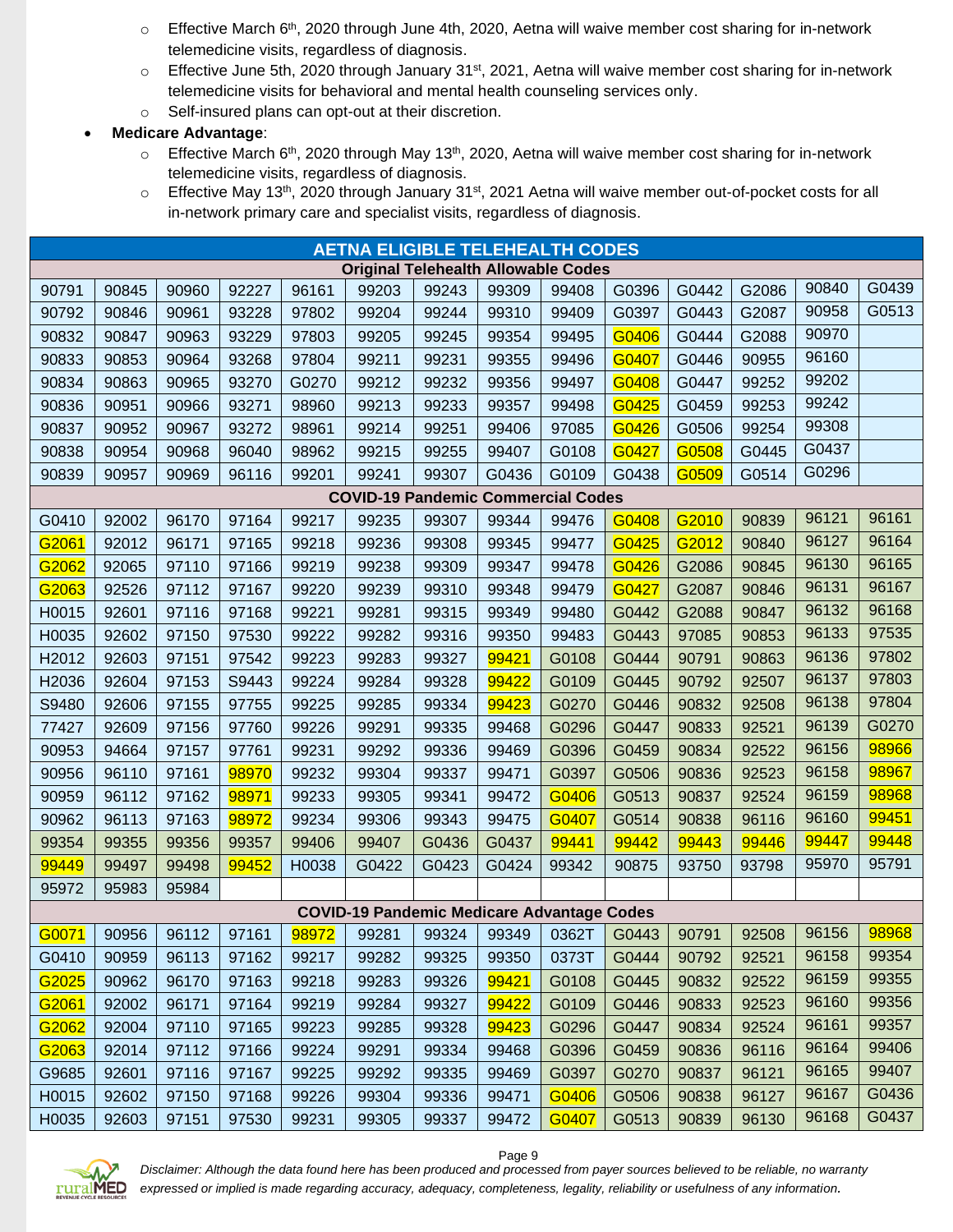| H <sub>2012</sub>                                      | 92604                                                                       | 97152 | 97542 | 99232 | 99306 | 99341 | 99475 | G0408 | G0514 | 90840 | 96131 | 97535 | 99441 |
|--------------------------------------------------------|-----------------------------------------------------------------------------|-------|-------|-------|-------|-------|-------|-------|-------|-------|-------|-------|-------|
| H <sub>2036</sub>                                      | 94002                                                                       | 97153 | 97750 | 99233 | 99307 | 99342 | 99476 | G0420 | G2010 | 90845 | 96132 | 97802 | 99442 |
| Q3014                                                  | 94003                                                                       | 97154 | 97755 | 99234 | 99308 | 99343 | 99477 | G0421 | G2012 | 90846 | 96133 | 97803 | 99443 |
| S9152                                                  | 94004                                                                       | 97155 | 97760 | 99235 | 99309 | 99344 | 99478 | G0425 | G2086 | 90847 | 96136 | 97804 | 99446 |
| 77427                                                  | 94005                                                                       | 97156 | 97761 | 99236 | 99310 | 99345 | 99479 | G0426 | G2087 | 90853 | 96137 | G0270 | 99447 |
| 90875                                                  | 94664                                                                       | 97157 | 98970 | 99238 | 99315 | 99347 | 99480 | G0427 | G2088 | 90863 | 96138 | 98966 | 99448 |
| 90953                                                  | 96110                                                                       | 97158 | 98971 | 99239 | 99316 | 99348 | 99483 | 60442 | 90785 | 92507 | 96139 | 98967 | 99449 |
| 99451                                                  | 99452                                                                       | 99497 | 99498 | G0438 | G0439 | G0422 | G0423 | G0424 | G0422 | G0423 | G0424 | 99221 | 99222 |
| 92012                                                  | 93750                                                                       | 93797 | 93798 | 95970 | 95971 | 95972 | 95983 | 95984 |       |       |       |       |       |
| <b>Codes in Blue Require an Audiovisual Connection</b> |                                                                             |       |       |       |       |       |       |       |       |       |       |       |       |
|                                                        | Codes in Green Can be Performed Over a Telephone or Audiovisual Connection. |       |       |       |       |       |       |       |       |       |       |       |       |
|                                                        | Cells Highlighted in Yellow do NOT Require Modifier GT or 95.               |       |       |       |       |       |       |       |       |       |       |       |       |

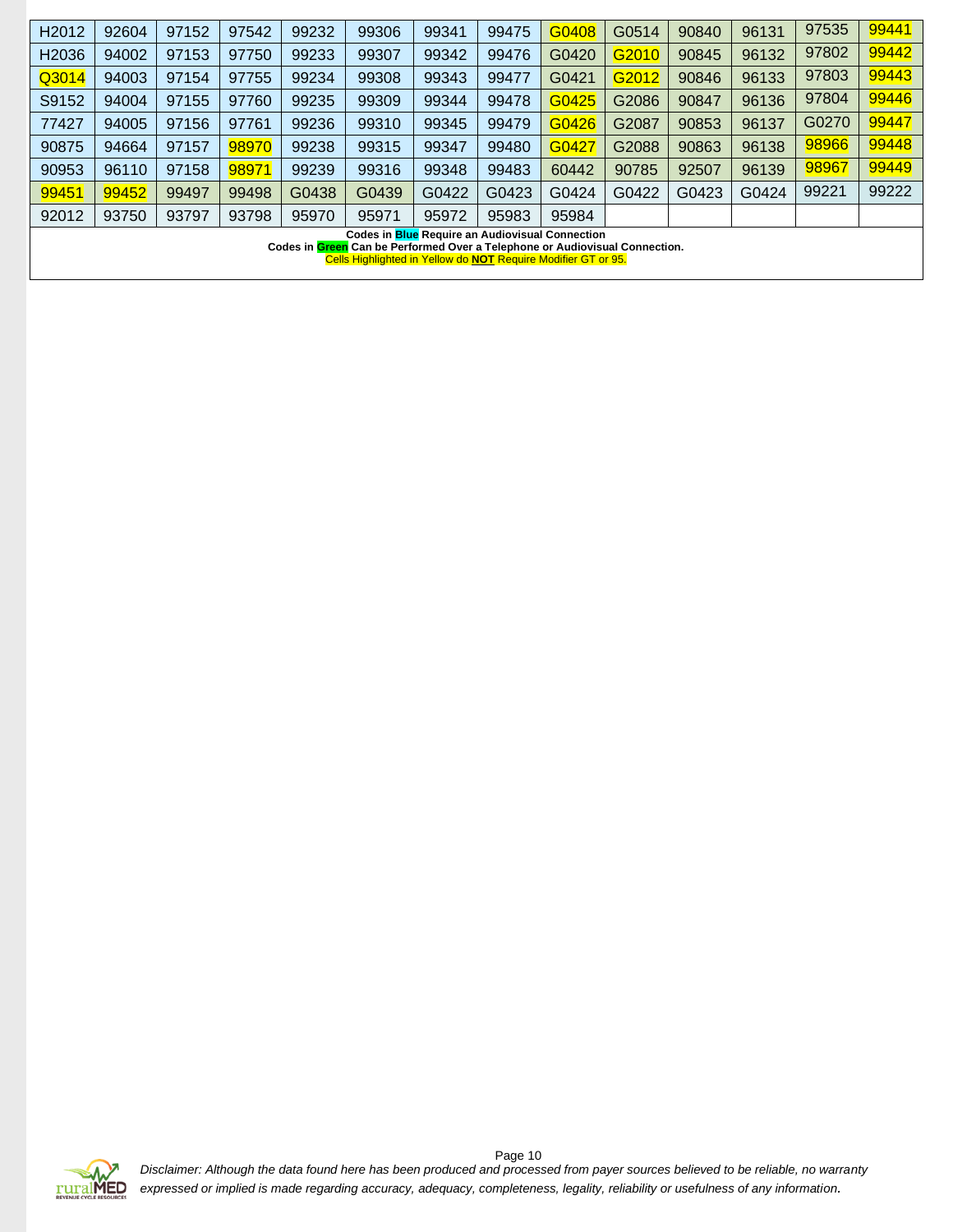# **ARKANSAS BLUE CROSS BLUE SHIELD**

# **Payor Specific Key Points**:

<span id="page-10-0"></span>The below is applicable only to fully insured Arkansas Blue Cross and Health Advantage plans including Individual Metallic Exchange Plans. The below does not necessarily apply to self-funded plans (like Walmart, Tyson Foods, or J.B. Hunt, etc.) as they can decide their own telehealth coverage policies. The Arkansas State Employees/Public School Employees have opted into these temporary policy changes regarding telehealth. Furthermore, the below does not apply to FEP and out-of-state plans.

### **E-Visits/Telephone/Virtual Check Ins:**

- **Allowable Codes**:
	- o **E-Visits**: 99421-99423
	- o **Telephone**: 99441-99443
	- o **Virtual Check-Ins**: Not Allowable
- Effective Date: March 16<sup>th</sup>, 2020 through January 21<sup>st</sup>, 2021
- **Modifier/POS**: POS 02
- **Patient Type**: Established

### **Telehealth**:

- **Allowable Codes**: AR BCBS will allow providers to bill the codes in the provided matrix at the end of this section, note that these codes are specific to certain providers.
- **Effective Date:** March 16th, 2020 through January 21st, 2021
- **HIPAA Compliant Platform**: Non-HIPAA compliant, non-public facing software can be utilized for telehealth visits, such as Skype & FaceTime.
- **Modifiers/POS:** 
	- o **Professional (1500) claims**: Modifier 95 or GT with POS 02.
	- o **Facility (UB) Claims**: Modifier 95 or GT
	- o **CS Modifier:** 
		- If billing a COVID-19 related treatment in an office, urgent care, emergency room, or inpatient setting, and COVID-19 is the primary DX, then modifier CS should be appended. Telehealth services as indicated by related to COVID-19 do not require the CS modifier, as AR BCBS has waived cost sharing on those services regardless of DX code.
- **Provider Type**: Allowable provider types are specific to each code set, see below telehealth code matrix
- **Patient Type**: Telehealth codes can be billed for both new and established patients. Patient may be located at their home, or other originating site.
- **Video Component**: Codes that can be provided over audio only are highlighted in green in the below allowable code matrix. BCBS AR has specifically stated that physicians (MDs and DOs), advance practice nurse practitioners, physician assistants and behavioral health professionals who provide services via audiovisual or telephone should use the telehealth CPT (E&M) codes, not the telephone CPT codes. These services, whether provided via audiovisual or telephone, will be reimbursed at the telehealth rate.
- **Transmission & Originating Site Fees**: AR BCBS allows HCPCS Q3014 (originating site fee), but does not allow T1014 (transmission fees).
- **Reimbursement:** Reimbursement will be consistent with the provider's BCBS fee schedule. Effective March16th AR BCBS has increased the overall compensation for telehealth services for fully insured members by reimbursing all such services at the "office" level.

#### **Cost Share Waiver**:

Effective March 16<sup>th</sup>, 2020-January 31<sup>st</sup>, 2021 AR BCBS waived the member's cost share for telehealth services, for any DX, as indicated by the highlighted codes in the below telehealth code matrix.

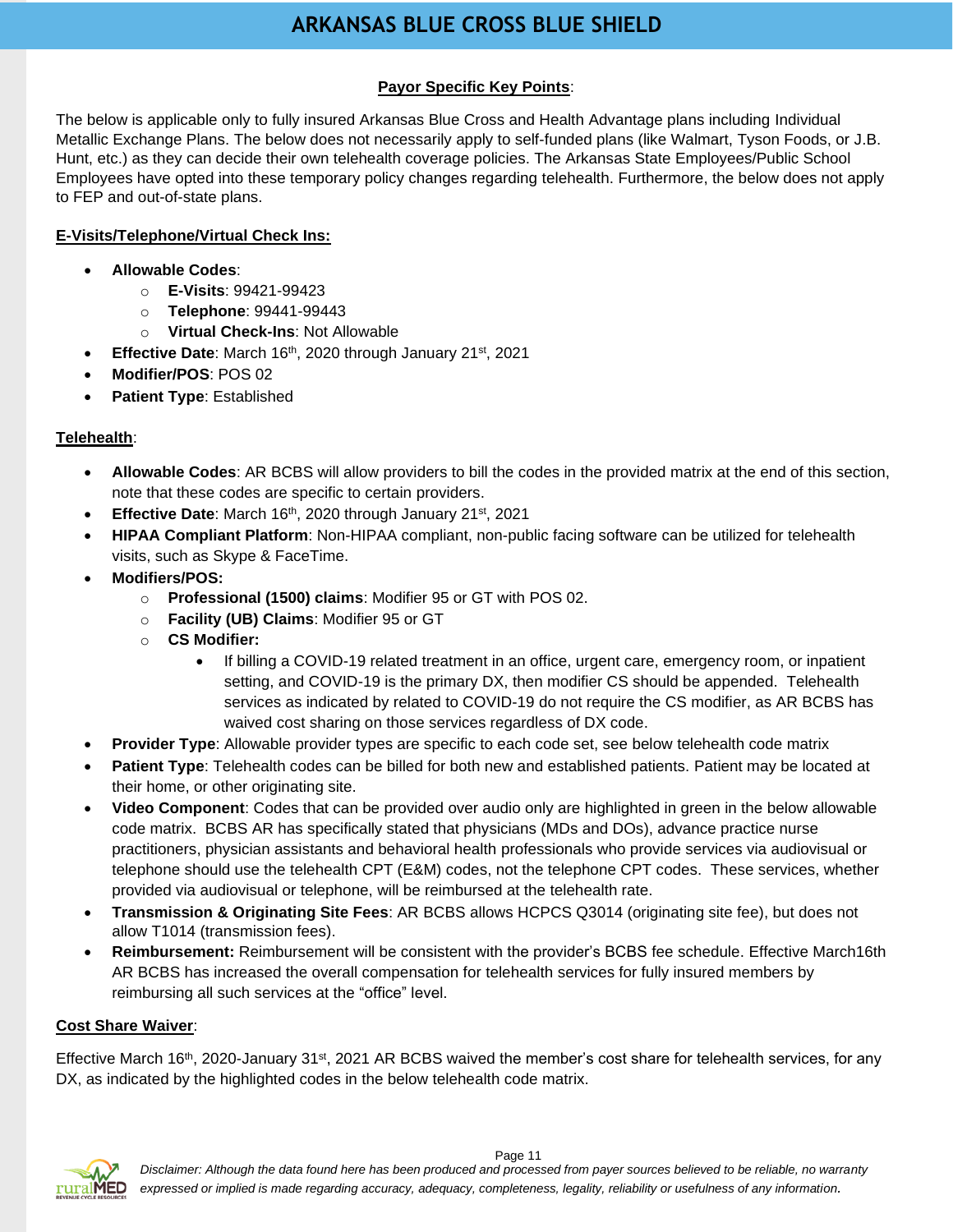| AR BCBS ALLOWABLE TELEHEALTH CODES                                  |                                                                                                                                      |       |                                                                                                                 |                                                        |       |       |       |       |       |       |  |
|---------------------------------------------------------------------|--------------------------------------------------------------------------------------------------------------------------------------|-------|-----------------------------------------------------------------------------------------------------------------|--------------------------------------------------------|-------|-------|-------|-------|-------|-------|--|
|                                                                     | The below codes may be billed by MD/DOs and APRN/CNP/CNW/PAs                                                                         |       |                                                                                                                 |                                                        |       |       |       |       |       |       |  |
| 99201                                                               | 99202                                                                                                                                | 99203 | 99204                                                                                                           | 99211                                                  | 99212 | 99213 | 99214 |       |       |       |  |
|                                                                     |                                                                                                                                      |       | The below codes may be billed by MDs/DOS, APRN, and Pas (Wellness Visits)                                       |                                                        |       |       |       |       |       |       |  |
| 99381                                                               | 99382                                                                                                                                | 99383 | 99384                                                                                                           | 99385                                                  | 99386 | 99387 | 99391 | 99392 | 99393 | 99394 |  |
| 99395                                                               | 99396                                                                                                                                | 99397 |                                                                                                                 |                                                        |       |       |       |       |       |       |  |
|                                                                     | The below codes may be billed by clinical psychologists (PhD/PsyD/EdD), licensed                                                     |       |                                                                                                                 |                                                        |       |       |       |       |       |       |  |
|                                                                     | psychological examiners (LPE), advance nurse practitioners (APNs) with psychiatric certification, licensed                           |       |                                                                                                                 |                                                        |       |       |       |       |       |       |  |
|                                                                     | clinical social workers (LCSWs), licensed professional counselors (LPCs), and physicians (MDs and DOs).                              |       |                                                                                                                 |                                                        |       |       |       |       |       |       |  |
| 90791                                                               | 90792                                                                                                                                | 90832 | 90833                                                                                                           | 90834                                                  | 90836 | 90837 | 90838 | 90845 | 90846 | 90847 |  |
|                                                                     |                                                                                                                                      |       | The below codes may be billed by clinical psychologists (PhD/PsyD/EdD), licensed Psychological examiners        |                                                        |       |       |       |       |       |       |  |
|                                                                     |                                                                                                                                      |       | (LPE), advance nurse practitioners (APNs) with/without psychiatric certification, certified nurse practitioners |                                                        |       |       |       |       |       |       |  |
|                                                                     |                                                                                                                                      |       | (CNP), certified nurse midwives (CNW), physician assistants (PAs), licensed clinical social workers (LCSWs),    |                                                        |       |       |       |       |       |       |  |
|                                                                     |                                                                                                                                      |       | licensed professional counselors (LPCs), and physicians (MDs and DOs).                                          |                                                        |       |       |       |       |       |       |  |
| 99421                                                               | 99422                                                                                                                                | 99423 | 99441                                                                                                           | 99442                                                  | 99443 |       |       |       |       |       |  |
|                                                                     |                                                                                                                                      |       | The below codes may be billed by Psychologists, Psychological Examiners or MDs/DOs.                             |                                                        |       |       |       |       |       |       |  |
| 96132                                                               | 96136                                                                                                                                | 96138 | 96139                                                                                                           |                                                        |       |       |       |       |       |       |  |
|                                                                     | The below codes may be billed by Physical Therapists                                                                                 |       |                                                                                                                 |                                                        |       |       |       |       |       |       |  |
| 97161                                                               | 97162                                                                                                                                | 97163 | 97164                                                                                                           | 97110                                                  | 97112 | 97116 | 97535 |       |       |       |  |
|                                                                     |                                                                                                                                      |       | The below codes may be billed by Occupational Therapists                                                        |                                                        |       |       |       |       |       |       |  |
| 97165                                                               | 97166                                                                                                                                | 97167 | 97168                                                                                                           | 97110                                                  | 97112 | 97116 | 97535 | 92523 |       |       |  |
|                                                                     |                                                                                                                                      |       | The below codes may be billed by Speech and Language                                                            |                                                        |       |       |       |       |       |       |  |
| 92507                                                               | 92521                                                                                                                                | 92522 | 92523                                                                                                           | 92524                                                  | 92526 | 92610 | 96105 | 97110 |       |       |  |
|                                                                     |                                                                                                                                      |       | The below codes may be billed by Chiropractic Medicine                                                          |                                                        |       |       |       |       |       |       |  |
| 99201                                                               | 99202                                                                                                                                | 99203 | 99204                                                                                                           | 99211                                                  | 99212 | 99213 | 99214 |       |       |       |  |
|                                                                     |                                                                                                                                      |       |                                                                                                                 | The below codes may be billed by Podiatrists           |       |       |       |       |       |       |  |
| 99201                                                               | 99202                                                                                                                                | 99203 | 99204                                                                                                           | 99211                                                  | 99212 | 99213 | 99214 |       |       |       |  |
|                                                                     |                                                                                                                                      |       |                                                                                                                 | The below codes may be billed by Registered Dieticians |       |       |       |       |       |       |  |
| 97153                                                               | 97155                                                                                                                                | 97156 | 97151                                                                                                           | 97152                                                  |       |       |       |       |       |       |  |
|                                                                     |                                                                                                                                      |       |                                                                                                                 | The below codes may be billed by Optometrists          |       |       |       |       |       |       |  |
| 99201                                                               | 99202                                                                                                                                | 99203 | 99204                                                                                                           | 99211                                                  | 99212 | 99213 | 99214 |       |       |       |  |
| The below codes may be billed by Board Certified Behavioral Analyst |                                                                                                                                      |       |                                                                                                                 |                                                        |       |       |       |       |       |       |  |
| 97153                                                               | 97155<br>97156<br>97152<br>97151                                                                                                     |       |                                                                                                                 |                                                        |       |       |       |       |       |       |  |
| <b>Codes in Blue Require an Audiovisual Connection</b>              |                                                                                                                                      |       |                                                                                                                 |                                                        |       |       |       |       |       |       |  |
|                                                                     | Codes in Green Can be Performed Over a Telephone or Audiovisual Connection.<br><b>Cells Highlighted in Yellow Have NO Cost Share</b> |       |                                                                                                                 |                                                        |       |       |       |       |       |       |  |

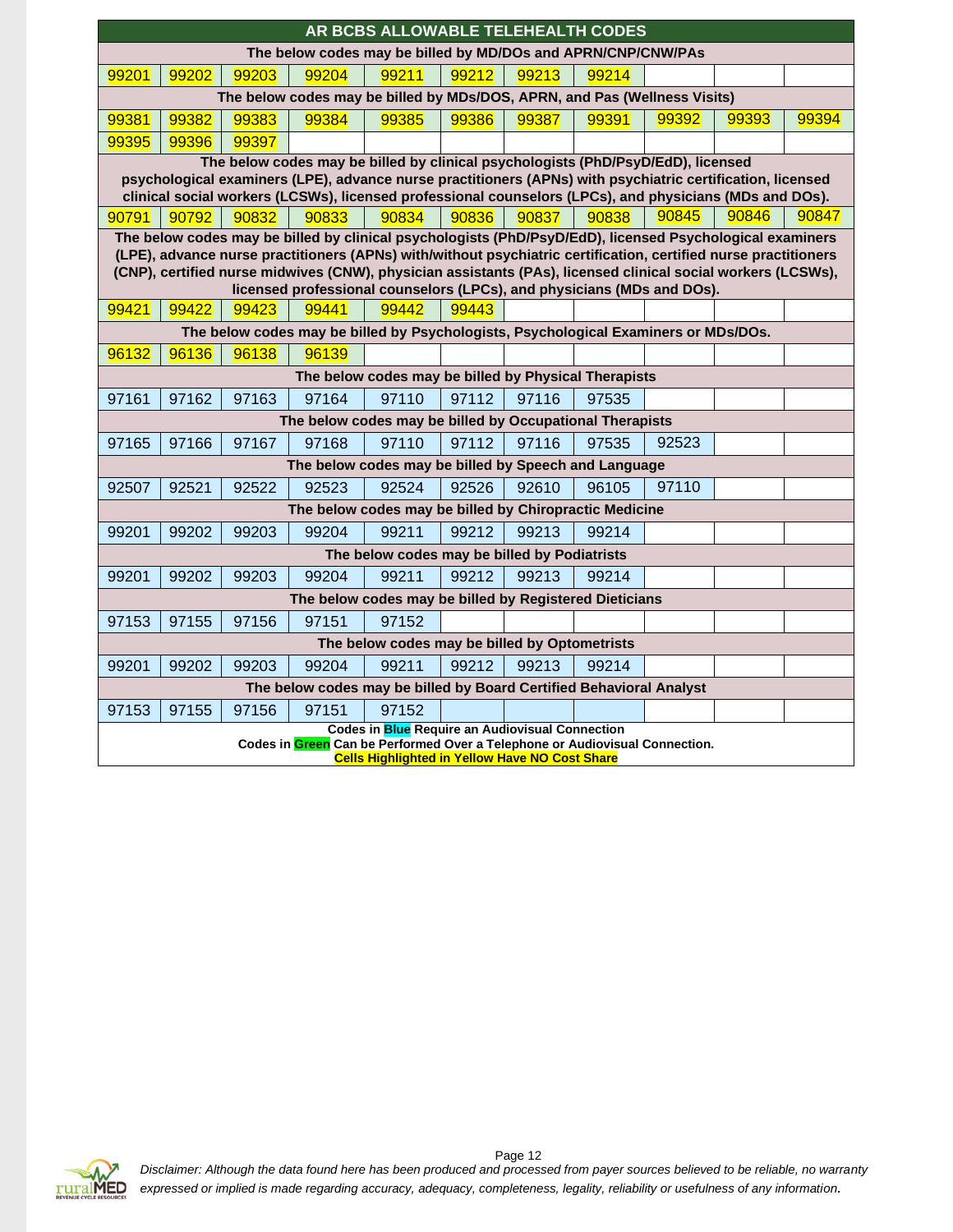# **CIGNA**

# **Payor Specific Key Points**

# **Effective January 1st, 2021**

### <span id="page-12-0"></span>**E-Visits/Telephone/Virtual Check Ins:**

- **Allowable Codes**:
	- o **E-Visits**: Not Allowable
	- o **Telephone**: 99441-99443
	- o **Virtual Check-Ins**: G2012-reimbursable only through January 21st, 2021.
- **Effective Date**: Effective January 1<sup>st</sup>,2021 Cigna implemented a permanent Virtual Care Policy.
- **Modifier**: None
- **Patient Type**: Established

# **Telehealth:**

- **Allowable Codes**: See below table for allowable telehealth codes.
	- o Cigna will reimburse telehealth when ALL of the following are met:
		- Services must be provided over an interactive audiovisual connection.
			- Services rendered via telephone only are considered interactive and will be reimbursed when the appropriate telephone only code is billed.
		- Service would be reimbursable if the service were provided face-to face.
		- **•** The patient and/or actively involved caregiver must be present on the receiving end and the service must occur in real time.
		- All technology used must be secure and meet or exceed federal and state privacy requirements.
		- A permanent record of online communications relevant to the ongoing medical care and follow up of the customer is maintained as part of the customer's medical record as if the service were provided as an in-office visit.
		- **•** The permanent record must include documentation which identifies the virtual service delivery method. I.e.: audio/video or telephone only.
		- All services provided are medically appropriate and necessary.
		- **•** The evaluation and management services (E/M) provided virtually must meet E/M criteria as defined in the 1997 Centers for Medicare and Medicaid Services (CMS) Documentation guidelines for codes outside of the 99202 through 99215 range and the 2021 CPT E/M documentation guidelines outlined by the American Medical Association for codes within the range 99202 through 99215.
		- The patient's clinical condition is of low to moderate complexity, and while it may be an urgent encounter, it should not be an emergent clinical condition.
		- **EXECT** Services must be provided by a health care professional who is licensed, registered, or otherwise acting within the scope of his/her licensure.
		- Services must be billed on a 1500 form or electronic equivalent.
	- **Effective Date**: Effective January 1<sup>st</sup>,2021 Cigna implemented a permanent Virtual Care Policy.
- **Excluded Services**:
	- $\circ$  Service occurs on the same day as a face to face visit, when performed by the same provider and for the same condition.
	- $\circ$  Services billed within the post-operative period of a previously completed major or minor surgical procedure will be considered part of the global payment for the procedure and not reimbursed separately.
	- $\circ$  Services performed via asynchronous communications systems (e.g., fax).
	- $\circ$  Store and forward telecommunication [transferring data from one site to another through the use of a camera or similar device that records (stores) an image that is sent (forwarded) via telecommunication to another site for consultation] whether an appropriate virtual care modifier is appended to the procedure code or not.
	- $\circ$  Communications are incidental to E/M services, counseling, or medical services included in this policy, including, but not limited to reporting of test results and provision of educational materials.



*Disclaimer: Although the data found here has been produced and processed from payer sources believed to be reliable, no warranty expressed or implied is made regarding accuracy, adequacy, completeness, legality, reliability or usefulness of any information.*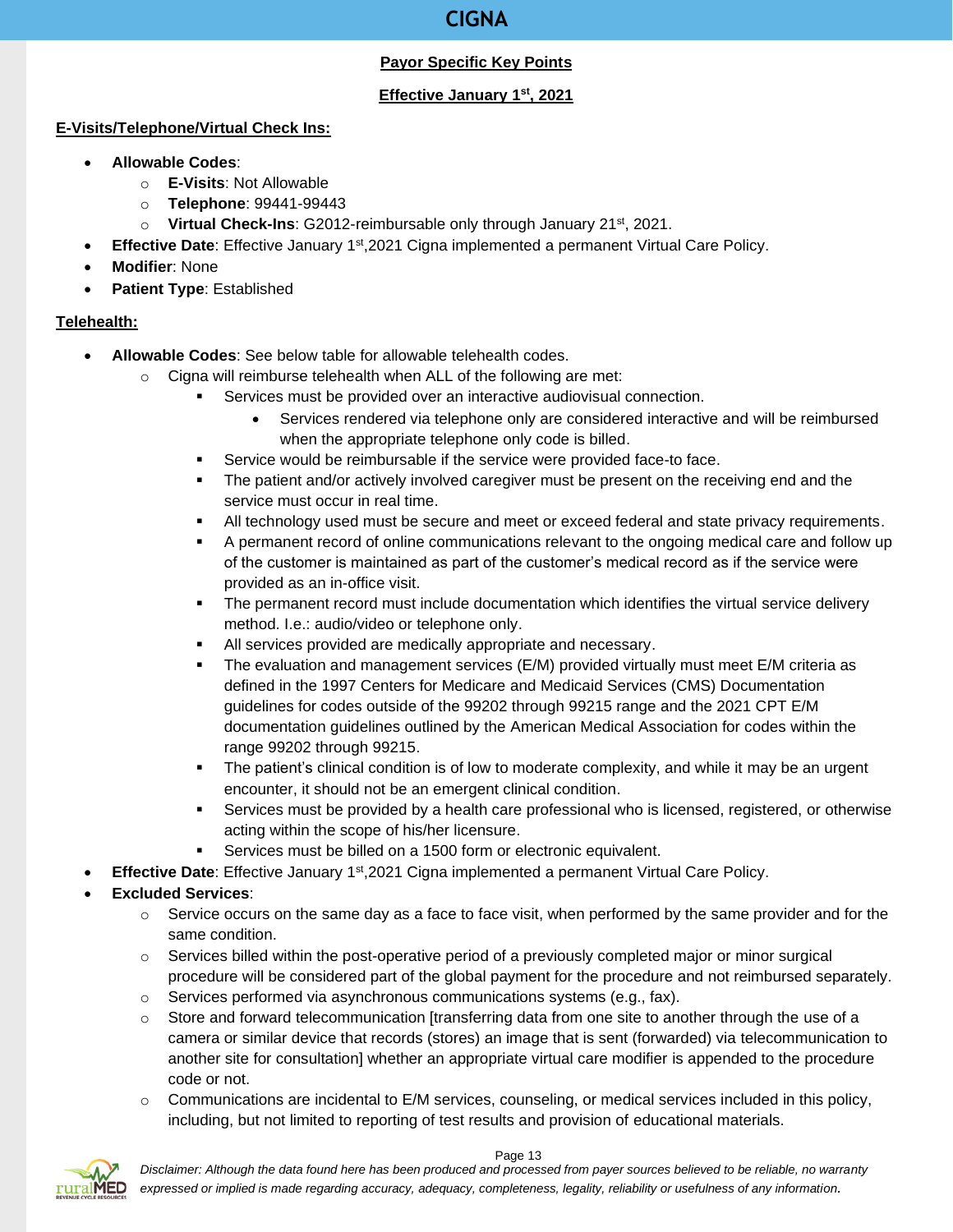- $\circ$  Administrative matters, including but not limited to, scheduling, registration, updating billing information, reminders, requests for medication refills or referrals, ordering of diagnostic studies, and medical history intake completed by the patient.
- $\circ$  Urgent Care centers will not be reimbursed for virtual care under the Cigna's virtual care policy.
- **HIPAA Compliant Platform:** All technology used must be secure and meet or exceed federal and state privacy requirements**.**
- **Modifiers/POS**:
	- o **Professional/1500 Claims**: POS that would have been used if the service were performed in person (e.g. POS 11) and modifier 95 or GT.
		- Modifier 95 (Synchronous telemedicine service rendered via a real-time interactive audio and video telecommunication system)
		- Modifier GT (Via interactive audio and video telecommunications systems) should be reported with the applicable procedure code when performing a service virtually to indicate the type of technology used and to differentiate a virtual care encounter from an encounter when the physician and patient are at the same site.
	- o **Facility/UB Claims**: Services billed on a UB-04 claim will not be reimbursed under Cigna's virtual care policy.
- **Patient Type:** New or established patients.
- **Provider Type:** Providers who are licensed, registered, or otherwise acting within the scope of their licensure may provide telehealth services.
- **Reimbursement:** Reimbursement will be at the same rate as in-person face-to-face visits, refer to your Cigna contract for allowable rates.
- **Video Component:** An audiovisual connection is required except for telephone codes.
- **Transmission & Originating Site Fees**: Cigna will not reimburse an originating site of service fee or facility fee for telehealth visits (HCPCS Q3014). Cigna will also not reimburse transmission fees; transmission of digitalized data is considered integral to the procedure performed and is not separately reimbursable.

|       | <b>CIGNA ELIGIBLE TELEHEALTH CODES</b> |       |       |       |       |       |       |       |       |       |       |        |
|-------|----------------------------------------|-------|-------|-------|-------|-------|-------|-------|-------|-------|-------|--------|
| 90951 | 90952                                  | 90953 | 90954 | 90955 | 90956 | 90957 | 90958 | 90959 | 90960 | 90961 | 90962 | 90963  |
| 90964 | 90965                                  | 90966 | 90967 | 90968 | 90969 | 90970 | 92507 | 92508 | 92521 | 92522 | 92523 | 952524 |
| 92601 | 92602                                  | 92603 | 92604 | 96040 | 96116 | 96156 | 96158 | 96159 | 96160 | 96161 | 96164 | 96165  |
| 96167 | 96168                                  | 97110 | 97112 | 97161 | 97162 | 97163 | 97164 | 97165 | 97166 | 97167 | 97168 | 97530  |
| 97755 | 97760                                  | 97761 | 97802 | 97803 | 97804 | 99202 | 99203 | 99204 | 99205 | 99211 | 99212 | 99213  |
| 99214 | 99215                                  | 99406 | 99407 | 99408 | 99409 | 99441 | 99442 | 99443 | G0108 | G0270 | G0296 | G0396  |
| G0397 | G0438                                  | G0439 | G0442 | G0443 | G0444 | G0445 | G0446 | G0447 | G0513 | G0514 | S9152 |        |

#### **Cost Share Waiver:**

Effective March 13<sup>th</sup>, 2020 through January 21<sup>st</sup>, 2021, Cigna will waive member cost sharing for diagnostic testing and office visits/telehealth visits related to assessment and administration of diagnostic testing. Cigna will also waive member cost sharing for all virtual screening telephone consults (regardless of DX).

Effective January 21 $st$ , 2021, cost-share and out-of-pocket costs will be the same as if they received the services inperson from that same provider.

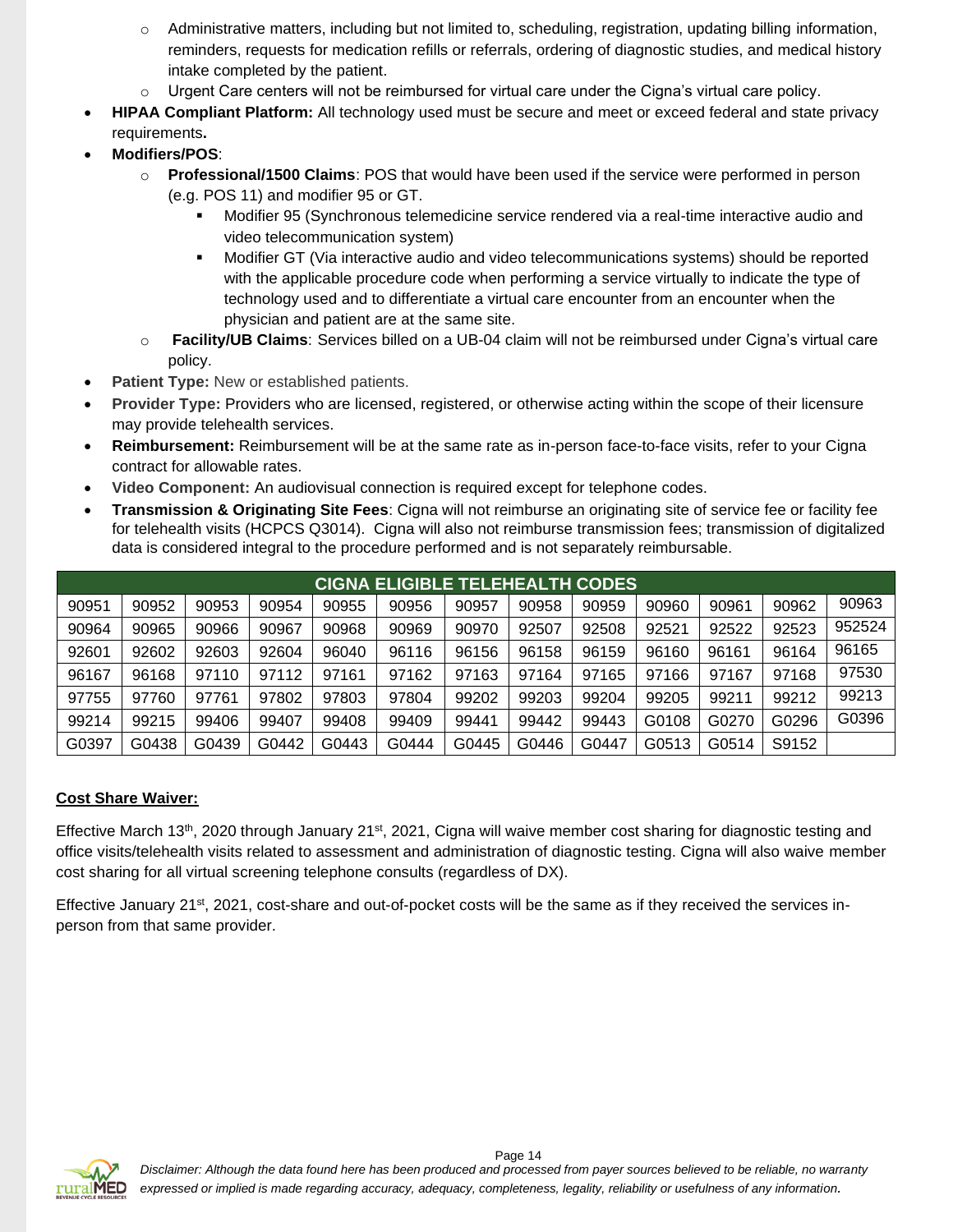### **E-Visits/Telephone/Virtual Check Ins:**

- **Allowable Codes**:
	- o **E-Visits**: Check Provider Fee Schedule
	- o **Telephone**: Check Provider Fee Schedule
	- o **Virtual Check-Ins**: G2012 (Cigna classifies a Virtual Check-In as "5-10-minute virtual screening telephone consult"
- **Effective Date**: March 2nd, 2020-January 21st, 2021
- **Modifier**: None
- **Patient Type**: Established

# **E-Consults:**

Cigna recognizes E-Consult codes, which occurs when a treating health provider seeks guidance from a specialist physician through electronic means (phone, internet, EHR consultation, etc.)

- **Allowable Codes**: 99446-99452
- **Effective Date:** March 2<sup>nd</sup>, 2020-January 21<sup>st</sup>, 2021
- **Modifier & POS**: No modifier, unless COVID-19 related, then utilize modifier CS. POS used if visit was performed in person.
- **Patient Type: New or Established**
- **Non-Billable**:
	- $\circ$  If the consultation to a transfer of care or other face-to-face service (e.g., a surgery, a hospital visit, or a scheduled office evaluation of the patient) within the next 14 days or next available appointment date of the consultant, these codes should not be billed.
	- o If the consultation lasted less than 5 minutes.
	- o If the consultation was for the sole purpose to arrange transfer of care or a face to face visit.

# **Telehealth:**

- **Allowable Codes**: Cigna will allow any existing face-to-face service on a provider's fee schedule to be performed and billed via telehealth.
	- o **Level Four & Five Codes**: Cigna has encouraged providers to bill the appropriate E/M code that was performed; however providers should be cognizant when billing level four and five codes for virtual services. Cigna will reimburse these services consistent with face-to-face rates but will monitor the use of level 4 and 5 codes and audit as necessary.
	- o **Inappropriate Virtual Services**: Cigna will closely monitor and audit claims for inappropriate services that should not be performed virtually (including but not limited to: acupuncture, all surgical codes, anesthesia, radiology services, laboratory testing, administration of drugs and biologics, infusions or vaccines, and EEG or EKG testing).
	- o **Urgent Care Centers**: Virtual care services are covered, including S9083 for services that require a more complex telephone call. Cigna will reimburse the full face to face rate of insured and NON-ERISA ASO providers where telehealth parity laws exist. For all other providers, Cigna will reimburse urgent care centers a flat rate of \$88.00 per visit.
- **Effective Date: March 2<sup>nd</sup>, 2020-December 31st, 2020.**
- **HIPAA Compliant Platform:** Telehealth visits can be performed via non-compliant HIPAA platforms, such as FaceTime, Facebook Messenger, Skype, and Google Hangouts.
- **Modifiers/POS**:
	- o **Professional/1500 Claims**: Modifiers GT or 95 with POS that would have been used if service had been provided in-person. DO NOT use POS 02 for virtual visits, as that will result in reduced payment or denied claims.
	- o **Facility/UB Claims**: Appropriate revenue code and modifiers GT or 95
	- o **COVID-19 Related Telehealth Care**:

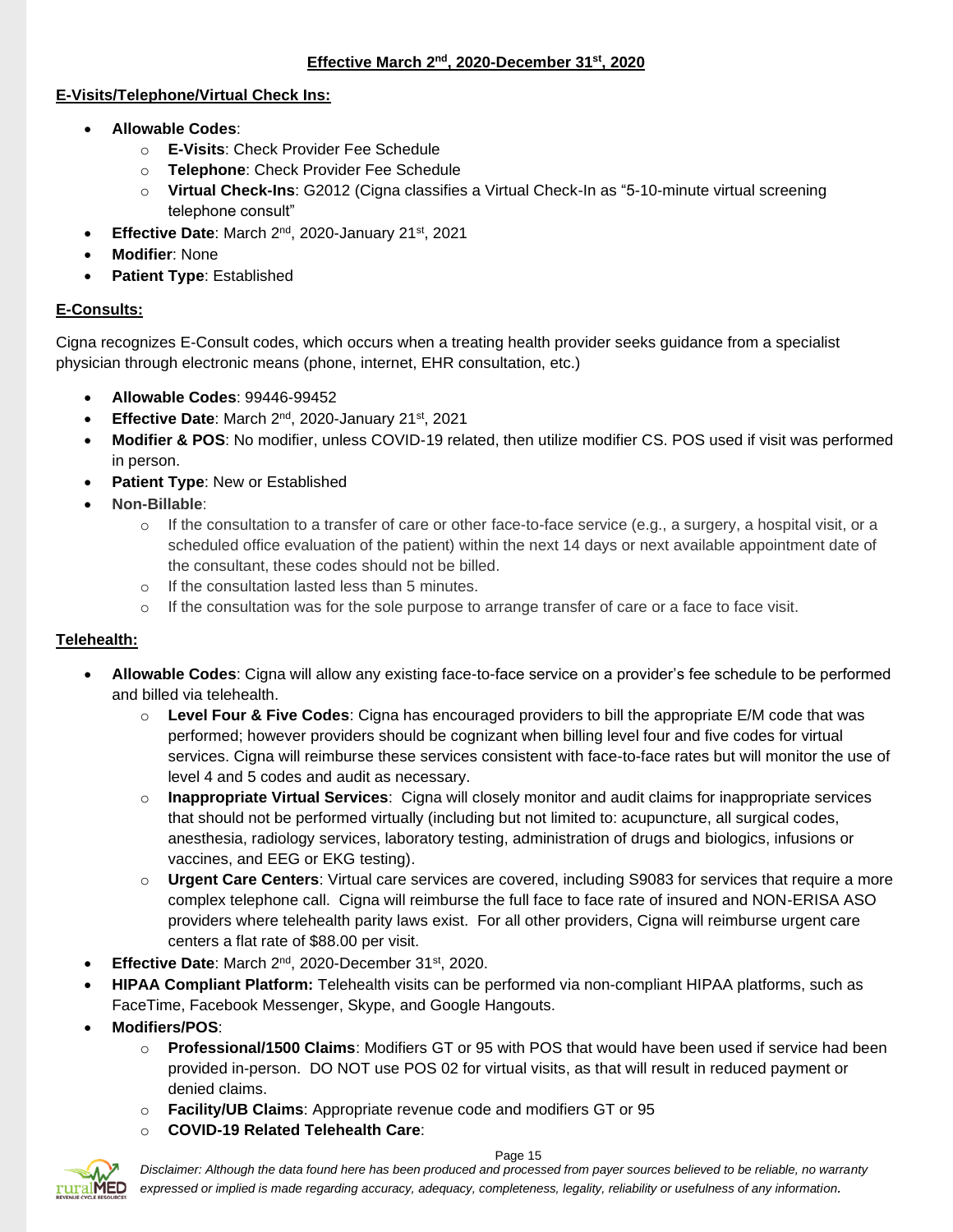- Suspected or Likely COVID-19 Exposure: ICD-10 Z03.818 or Z20.828, CS modifier, and GT or 95 modifier.
- Confirmed COVID-19 Case: ICD-10 U07.1
- o **DX Code Placement**:
	- Cigna does not require any specific placement for COVID-19 DX codes, however they recommend providers place the COVID-19 DX code for confirmed or suspected cases in the first position when the primary reason for the visit is to determine if the patient has COVID-19.
	- For services where COVID-19 is not the reason for visit (ex.-labor/delivery), but the patient is also tested for COVID-19, the provider should bill the DX code specific to the primary reason for visit in the first position, and the COVID-19 DX code in any position after the first.
- **Patient Type:** New or established patients.
- **Provider Type:** If the provider can deliver the service in a clinic/facility setting, then they can also provide the service virtually. Providers should bill virtual visits on the same form they usually do (UB/1500) for in-person visits.
- **Reimbursement:** Reimbursement will be allowed at 100% of the provider's contracted rate, refer to your Cigna contract for allowable rates.
- **Video Component:** Telehealth codes can be performed over an audiovisual or audio only connection.
- **Transmission & Originating Site Fees**: Cigna will not reimburse an originating site of service fee or facility fee for telehealth visits (HCPCS Q3014). Cigna will also not reimburse for transmission fees.

### **Cost Share Waiver:**

- Effective March 13<sup>th</sup>, 2020 through January 21<sup>st</sup>, 2021, Cigna will waive member cost sharing for diagnostic testing and office visits/telehealth visits related to assessment and administration of diagnostic testing. Cigna will also waive member cost sharing for all virtual screening telephone consults (regardless of DX).
- Effective March 30th, 2020 through December 31st, 2020, Cigna will waive member cost sharing for all COVID-19 related treatment.

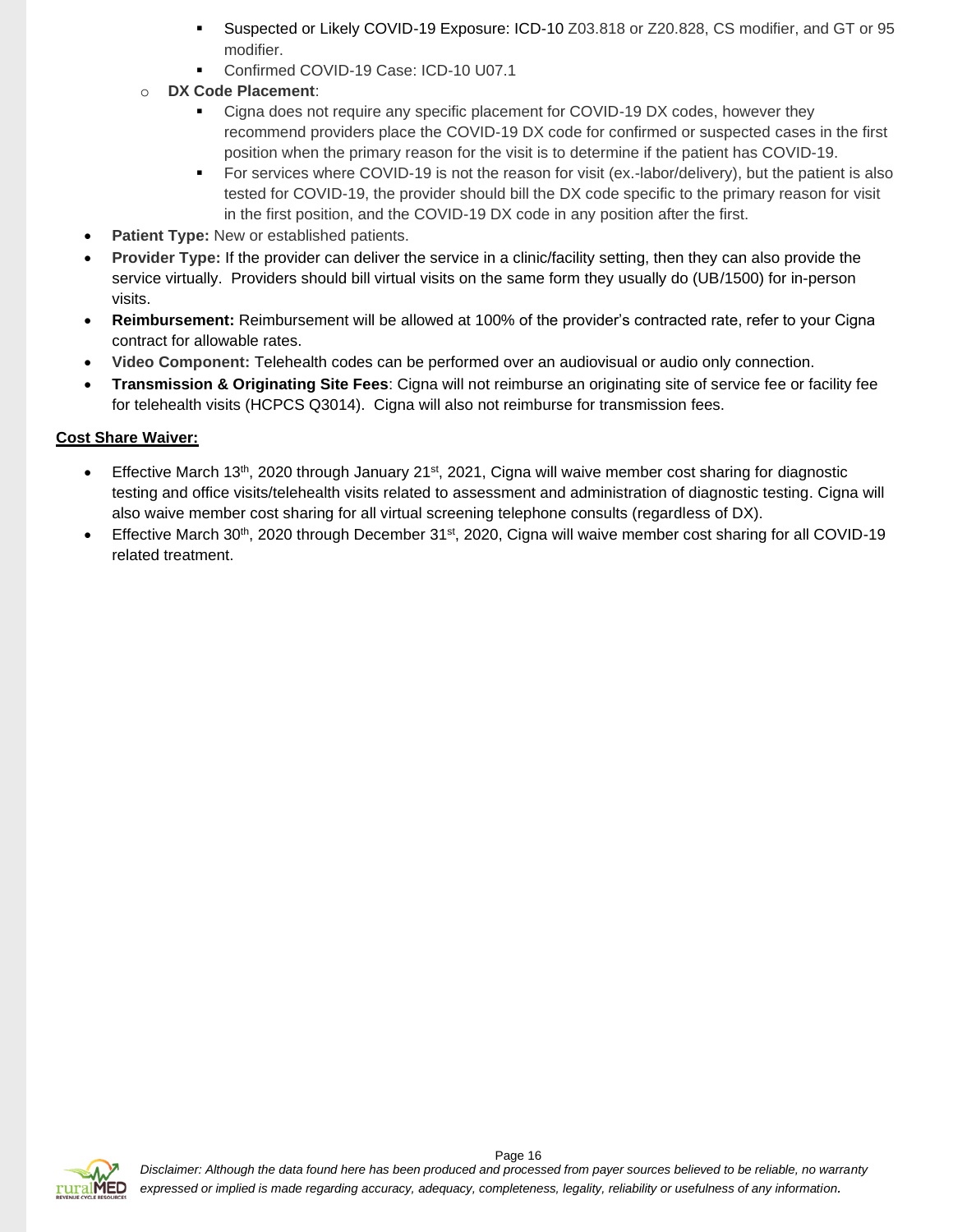# **MEDICA**

### **Payor Specific Key Points**:

### <span id="page-16-0"></span>**E-Visits/Telephone/Virtual Check Ins:**

- **Allowable Codes**:
	- o **E-Visits**: 99421-99423, 98970-98972, G2061-G2063.
	- o **Telephone**: 98966-98968, 99441-99443
	- o **Virtual Check-In**: G2010, G2012
- **Effective Date**: March 6th, 2020- the duration of the federal PHE or February 1st, 2021, whichever is later
- **Modifier**: None
- **Patient Type**: Established

# **Telehealth**:

- **Allowable Codes**: See table below for specific codes. Medica has provided a list of examples of allowable telehealth services, including, but not limited to the following:
	- Consultations
	- **EXE** Telemedicine consults: emergency department or initial inpatient care
	- Subsequent hospital care services
	- Subsequent nursing facility care services
	- End stage renal disease services
	- **•** Individual medical nutrition therapy
	- **EXEDENT** Individual and group diabetes self-management training
	- Smoking cessation
	- **E** Alcohol and substance abuse (other than tobacco) structured assessment and intervention services
	- **·** Individual psychotherapy
	- **•** Psychiatric diagnostic interview examinations
	- Family psychotherapy with or without patient present
	- o **Wellness Visits:** Effective June 1st, 2020, Medica is allowing preventive visits to be provided via telehealth utilizing CPTs 99381-99387 and 99391-99397. Providers may perform all or portions of a preventive visit that can be done appropriately and effectively via telehealth. Services that require face-toface interaction may be provided at a later date, however, providers may only bill one preventive medicine code to cover both the portion done via telehealth and any necessary face-to-face interaction associated with the preventive care service.
- Effective Date: March 6<sup>th</sup>, 2020- the duration of the federal PHE or February 1<sup>st</sup>, 2021, whichever is later
- **HIPAA Compliant Platform**: Telehealth visits can be performed via non-compliant HIPAA platforms, such as FaceTime, Facebook Messenger, and Skype.
- **Modifiers/POS**:
	- o **Professional (1500) Claims**:
		- Commercial: POS 02 with modifier GT for CMS recognized CPTs or modifier 95 for AMA Appendix P CPTs.
		- **EXED Medicare Advantage** POS that would have been used if the visit were performed in person with modifier 95.
	- o **Facility (UB) Claims**: Utilize modifier GT or 95.
	- o **COVID-19 Related**: For services relating to the order for or administration of a COVID-19 diagnostic test or for services related to the evaluation of an individual for purposes of determining the need for diagnostic testing, append modifier CS.
- **Patient Type: Not Specified.**
- **Provider Type:** Audiologist, Certified Genetic Counselor, Clinical Nurse Specialist, Clinical Psychologist, Clinical Social Worker, Licensed Professional Clinical Counselor, Licensed Marriage and Family Therapist, Licensed Drug & Alcohol Counselor, Dentist, Nurse Midwife, Nurse Practitioner, Occupational Therapist, Physical Therapist, Physician, Physician Assistant, podiatrist, Registered Dietitian or Nutrition Professional, and Speech Therapist.



*Disclaimer: Although the data found here has been produced and processed from payer sources believed to be reliable, no warranty expressed or implied is made regarding accuracy, adequacy, completeness, legality, reliability or usefulness of any information.*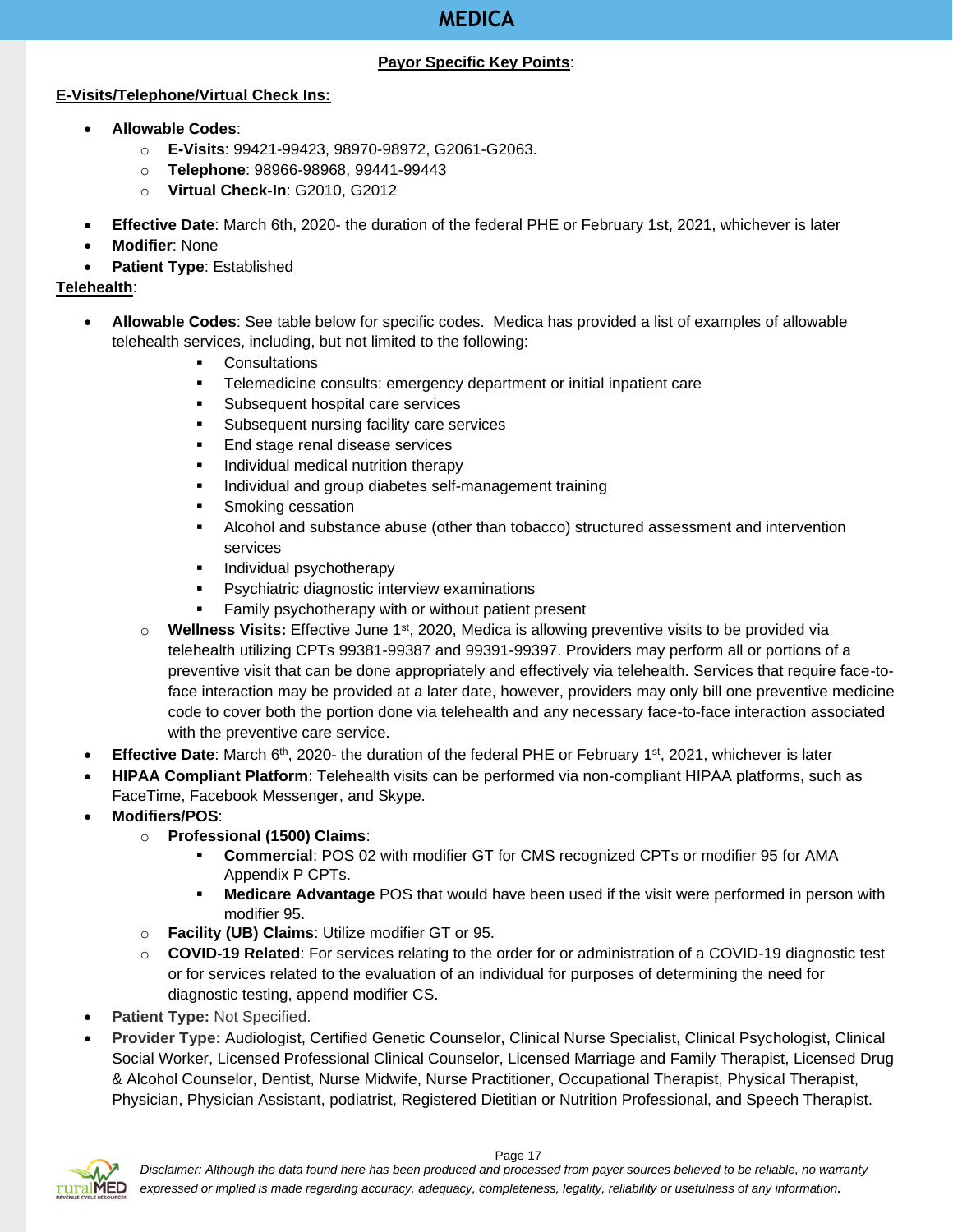- **Reimbursement**: Reimbursement will be at the same rate as in-person face-to-face visits, refer to your Medica contract for allowable rates.
- **Store and Forward Telehealth:** Medica allows both synchronous (interactive audiovisual communication) and asynchronous (store and forward).
- **Originating Sites:**
	- o Allowable originating sites:
		- Office of physician or practitioner; hospital (inpatient or outpatient); home; critical-access hospital (CAH); rural health clinic (RHC) and federally qualified health center (FQHC); hospitalbased or CAH-based renal dialysis center (including satellites); skilled nursing facility (SNF); endstage renal disease (ESRD) facilities; community mental health center; Residential Substance Abuse Treatment Facility; and other eligible medical facilities.
- **Transmission & Originating Site Fees**: Transmission fees (HCPCS T1014) are not eligible for payment, however Medica will allow an originating site fee (HCPCS Q3014) to be billed by an originating site facility.
- **Telehealth Coverage Limitations**: The following are not covered under telemedicine:
- Provider initiated e-mail, refilling or renewing existing prescriptions, scheduling a diagnostic test or appointment, clarification of simple instructions or issues from a previous visit, reporting test results, reminders of scheduled office visits, requests for a referral, non-clinical communication (i.e. Updating patient information), providing educational materials, Brief follow-up of a medical procedure to confirm stability of the patient's condition without indication of complication or new condition including, but not limited to, routine global surgical follow-up, brief discussion to confirm stability of the patient's chronic condition without change in current treatment, when information is exchanged and the patient is subsequently asked to come in for an office visit, a service that would similarly not be charged for in a regular office visit, consultative message exchanges with an individual who is seen in the provider's office immediately afterward, communication between two licensed health care providers that consists solely of a telephone conversation, email or facsimile, communications between a licensed health care provider and a patient that consists solely of an e-mail or facsimile.
- **Video Component:** See below matrix for codes that can be performed over an audio only connection.

# **Cost Share Waiver**:

 $\circ$  Effective March 1<sup>st</sup>, 2020 through January 31<sup>st</sup>, 2021 Medica will waive cost-sharing for in-network telehealth visits when related to administration of a COVID-19 test. Utilize the Medica provider portal for details regarding cost-share waivers for specific patients, as the cost share waiver for telehealth may vary by plan.

| <b>MEDICA ALLOWABLE TELEHEALTH CODES</b> |       |       |       |       |       |       |       |       |       |       |  |
|------------------------------------------|-------|-------|-------|-------|-------|-------|-------|-------|-------|-------|--|
| 77427                                    | 90957 | 93268 | 96168 | 99201 | 99234 | 99305 | 99354 | 99498 | G0459 | G2010 |  |
| 87633                                    | 90958 | 93270 | 97110 | 99202 | 99235 | 99306 | 99355 | G0108 | G0506 | G2012 |  |
| 90785                                    | 90959 | 93271 | 97112 | 99203 | 99236 | 99307 | 99356 | G0109 | G0459 | G2061 |  |
| 90791                                    | 90960 | 93272 | 97116 | 99204 | 99238 | 99308 | 99357 | G0270 | G0506 | G2062 |  |
| 90792                                    | 90961 | 93298 | 97161 | 99205 | 99239 | 99309 | 99406 | G0296 | G0508 | G2063 |  |
| 90832                                    | 90962 | 96040 | 97162 | 99211 | 99241 | 99310 | 99407 | G0396 | G0509 | 99381 |  |
| 90833                                    | 90963 | 96116 | 97163 | 99212 | 99242 | 99315 | 99408 | G0397 | G0513 | 99382 |  |
| 90834                                    | 90964 | 96130 | 97164 | 99213 | 99243 | 99316 | 99409 | G0406 | G0514 | 99383 |  |
| 90836                                    | 90965 | 96131 | 97165 | 99214 | 99244 | 99327 | 99468 | G0407 | G2086 | 99384 |  |
| 90837                                    | 90966 | 96132 | 97166 | 99215 | 99245 | 99328 | 99469 | G0408 | G2088 | 99385 |  |
| 90838                                    | 90967 | 96133 | 97167 | 99217 | 99251 | 99334 | 99471 | G0420 | Q3014 | 99386 |  |
| 90839                                    | 90968 | 96136 | 97168 | 99218 | 99252 | 99335 | 99472 | G0421 | 98966 | 99387 |  |
| 90840                                    | 90969 | 96137 | 97535 | 99219 | 99253 | 99336 | 99473 | G0425 | 98967 | 99391 |  |
| 90845                                    | 90970 | 96138 | 97750 | 99220 | 99254 | 99337 | 99475 | G0426 | 98968 | 99392 |  |
| 90846                                    | 92227 | 96139 | 97755 | 99221 | 99255 | 99341 | 99476 | G0427 | 98970 | 99393 |  |
| 90847                                    | 92228 | 96156 | 97760 | 99222 | 99281 | 99342 | 99477 | G0438 | 98971 | 99394 |  |
| 90853                                    | 92507 | 96158 | 97761 | 99223 | 99282 | 99343 | 99478 | G0439 | 98972 | 99395 |  |
| 90863                                    | 92521 | 96159 | 97802 | 99224 | 99283 | 99344 | 99479 | G0442 | 99421 | 99396 |  |



*Disclaimer: Although the data found here has been produced and processed from payer sources believed to be reliable, no warranty expressed or implied is made regarding accuracy, adequacy, completeness, legality, reliability or usefulness of any information.*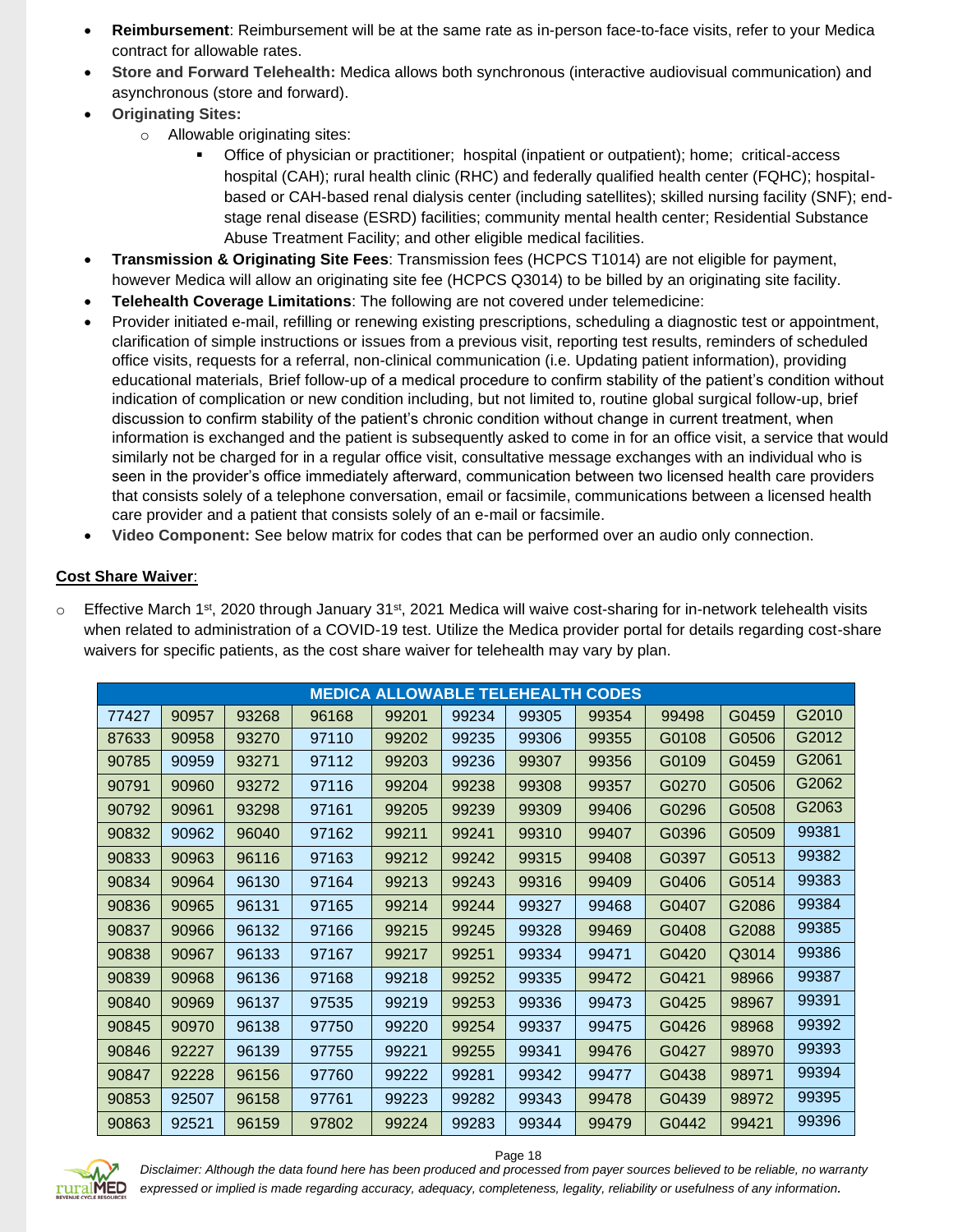| 90951 | 92522 | 96160 | 97803                                                        | 99225 | 99284 | 99345 | 99480 | G0443 | 99422 | 99397 |
|-------|-------|-------|--------------------------------------------------------------|-------|-------|-------|-------|-------|-------|-------|
| 90952 | 92523 | 96161 | 97804                                                        | 99226 | 99285 | 99347 | 99483 | G0444 | 99423 | 0373T |
| 90953 | 92524 | 96164 | 98960                                                        | 99231 | 99291 | 99348 | 99495 | G0445 | 99441 | 0362T |
| 90954 | 93228 | 96165 | 98961                                                        | 99232 | 99292 | 99349 | 99496 | G0446 | 99442 | 90875 |
| 90955 | 93229 | 96167 | 98962                                                        | 99233 | 99304 | 99350 | 99497 | G0447 | 99443 | 90956 |
| 92002 | 92004 | 92014 | 92508                                                        | 92601 | 92602 | 92603 | 92604 | 93750 | 93797 | 93798 |
| 94002 | 94003 | 94004 | 94005                                                        | 94664 | 95970 | 95971 | 95972 | 95983 | 95984 | 96110 |
| 96113 | 96121 | 96127 | 96170                                                        | 96171 | 97150 | 97151 | 97152 | 97153 | 97153 | 97154 |
| 97155 | 97156 | 97157 | 97158                                                        | 97530 | 97542 | 99324 | 99325 | 99326 | 99381 | 99382 |
| 99383 | 99384 | 99385 | 99386                                                        | 99387 | 99391 | 99392 | 99393 | 99384 | 99385 | 99386 |
| 99397 | G0410 | G0422 | G0423                                                        | G0424 | G0466 | G0467 | G0468 | G0469 | G0470 | G2087 |
| G9685 | S9152 | G0071 |                                                              |       |       |       |       |       |       |       |
|       |       |       | Codes Highlighted in Blue -Require an Audiovisual Connection |       |       |       |       |       |       |       |

**Codes Highlighted in Green-Can Be Performed via an Audio only (Telephone) or Audiovisual Connection**

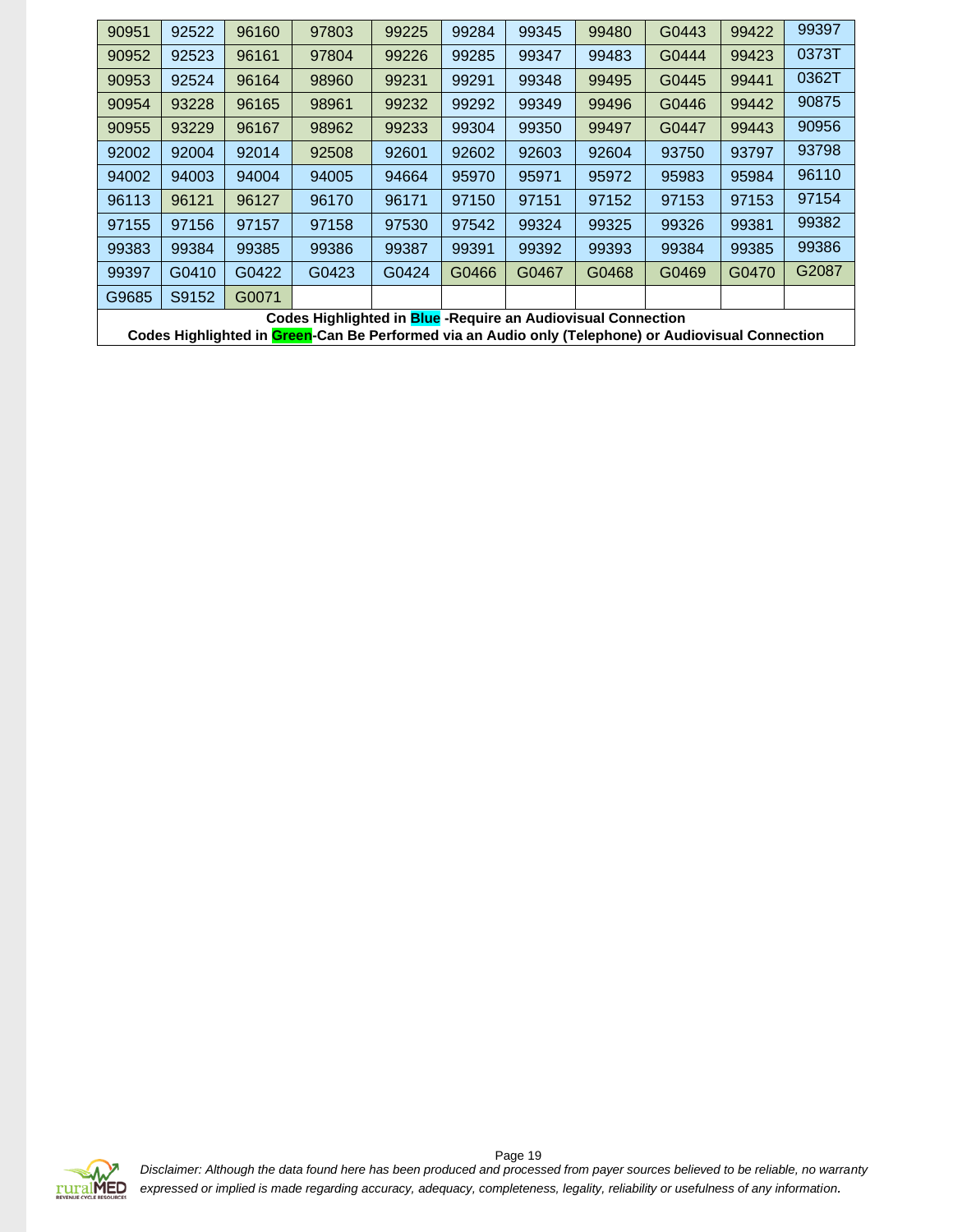# **MEDICARE**

### **Payor Specific Key Points**:

### <span id="page-19-0"></span>**E-Visits/Telephone/Virtual Check Ins:**

- **Allowable Codes**:
	- o **E-Visits**: 99421-99423, G2061-G2063
	- o **Telephone**: 99441-99443, 98966-98968
	- o **Virtual Check-In**: G2010, G2012, G2250-G2251, G2252
- **Effective Date**:
	- o **E-Visits & Virtual Check-Ins**: Permanently Allowed
	- o **Telephone**: March 6th, 2020-End of PHE
- **Modifier**:
	- o **E-Visits & Virtual Check-Ins**: None
	- o **Telephone**: Modifier 95
- **Patient Type**: New & Established (New patients allowable only for COVID-19 PHE)
- **Provider Type**:
	- o **E-Visits (99421-99423), Telephone (99441-99443), Virtual Check-In (G2010, G2012, G2252)**: Qualified Healthcare Professional.
	- o **E-Visits (G2061-G2063) Virtual Check-In (G2250 & G2251**): Effective January 1st, 2021 Medicare clarified that licensed clinical social workers, clinical psychologists, physical therapists (PTs), occupational therapists (OTs), and speech-language pathologists (SLPs) can furnish E-visits (G2061-G2063) and Virtual Check-Ins. Medicare created two new HCPCS codes, G2250 & G2251, for virtual check-ins for these provider types.
- **Telephone Services Reporting:** When providers are providing an E/M service that would otherwise be reported as an in-person or telehealth visit, using audio-only technology, providers should utilize the appropriate telephone E/M code (99441-99443), not the in person or telehealth visit code.
- **Telephone Reimbursement Change**: Effective March 1st, 2020, CMS has increased payments for telephone visits to match payments for similar office and outpatient visits.

# **Telehealth**:

- **Allowable Codes**: See table below for all codes allowable via telehealth.
	- $\circ$  Note- Telehealth rules do not apply when the beneficiary and the practitioner are in the same location and are utilizing telehealth to reduce exposure risks, even if audio/video technology assists in furnishing a service.
- **Effective Date**: Effective March 6th, 2020-End of COVID-19 PHE.
	- o CMS implemented an 1135 blanket waiver for Medicare telehealth services. This waiver allows for additional flexibilities in Medicare telehealth services. Specifically, Medicare will pay for office, hospital, and other visits furnished via telehealth across the country, whether urban or rural, and in all settings, including in patients' homes. Prior to this waiver, Medicare required telehealth to originate from a healthcare facility within a rural area.
- **HIPAA Compliant Platform**: Effective March 17th, 2020-End of COVID-19 PHE, the HHS Office for Civil Rights (OCR) will waive penalties for HIPAA violations against health care providers that serve patients in good faith through everyday communications technologies, such as FaceTime.
- **Hospitals-CAH & PPS**: See "Hospital" section for details on Medicare telehealth hospital regulations.
- **Modifiers/POS**:
	- o **Professional (1500) Claims**: POS that would have been used if the visit were provided in person with modifier 95.
	- o **CAH Method II (UB) Claims**: Modifier GT
	- o **CAH & PPS PT/OT/Speech UB Claims**: Modifier 95
	- o **PPS Facility (UB) Claims**: PN or PO modifier with condition code DR. Appropriate use of the PN and PO modifier is dependent on your specific services and locations. See the "hospital" section for details.
	- o **COVID-19 Related:** If COVID-19 Part B related services were performed also append a CS modifier to applicable line items.

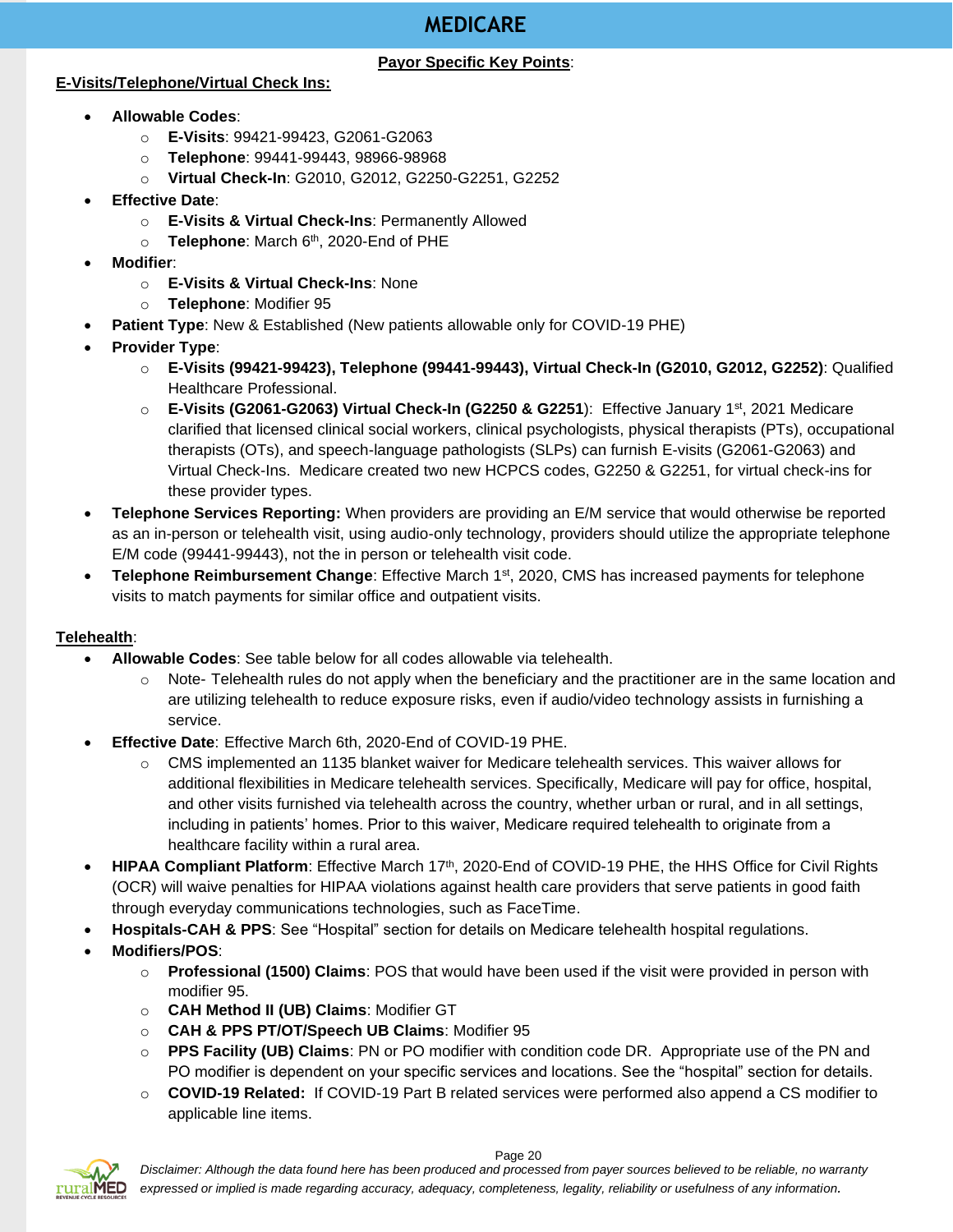- **DR Condition Code & CR Modifier**: For all services relating to a COVID-19 waiver, except telehealth services, append the "DR" condition code (UB claims) or "CR" modifier (1500 claims).
- **Patient Type**: As part of the CARES Act, practitioners can provide telehealth services to both new and established patients.
- **Provider Type**: All health care practitioners who are authorized to bill Medicare for their professional services may also furnish and bill for telehealth services. This allows health care professionals who were not previously authorized under the statute to furnish and bill for Medicare telehealth services, including physical therapists, occupational therapists, speech language pathologists, and others, to receive payment for Medicare telehealth services.
	- $\circ$  There are no payment restrictions on distant site providers furnishing Medicare telehealth services from their home during the PHE. Report the place of service code that would have been reported had the service been furnished in person.
	- $\circ$  Direct supervision may be provided using real-time, interactive audio and video technology through the later of the end of the calendar year in which the PHE ends or December 31, 2021.
- **Reimbursement**: Reimbursement will be at the same rate as in-person face-to-face visits, refer to the Medicare fee schedule for allowable rates.
	- o **Site of Service Differential**: Prior to CMS-1744-IFC, services that had a site differential (facility versus office), were paid on the facility payment rate when services were furnished via telehealth. Effective March 1<sup>st</sup>, 2020, CMS now allows physicians' offices to be paid at the office rate.
		- Providers should report the POS code that would have been reported had the service been furnished in person with modifier 95.
		- CMS is maintaining the facility payment rate for services billed using the POS code 02 if providers choose to not change their current billing practices.
- **Removal of Frequency Limitations on Medicare Telehealth**: Per CMS, the following services no longer have limitations on the number of times they can be provided by telehealth:
	- o A subsequent inpatient visit can be furnished via telehealth, without the limitation that the telehealth visit is once every three days (CPT codes 99231-99233).
	- o A subsequent skilled nursing facility visit can be furnished via telehealth, without the limitation that the telehealth visit is once every 30 days (CPT codes 99307-99310).
		- **Effective January 1st, 2021 Medicare has permanently changed the frequency limitation of** subsequent skilled nursing visits to one visit every 14 days.
	- $\circ$  Critical care consult codes may be furnished by telehealth beyond the once per day limitation (CPT codes G0508-G0509).
- **Rural Health Clinics & Federally Qualified Health Centers:** See the RHC and FQHC section for specific billing regulations.
- **Transmission/ Originating Site Fees:** Medicare does not reimburse for transmission fees. If applicable, Medicare will reimburse an originating site fee (HCPCS Q3014).
	- $\circ$  Effective April 30<sup>th</sup>, 2020, Hospitals may bill as the originating site for telehealth services furnished by hospital-based practitioners to Medicare patients registered as hospital outpatients, including when the patient is located at home.
- **Video Component**: See the "Medicare Telehealth Allowable Codes" below for codes that can be performed via an audio only connection during the COVID-19 PHE only.
	- $\circ$  Effective January 1<sup>st</sup>, 2021-Medicare is creating a new permanent HCPCS G-code (G2252) describing 11-20 minutes of medical discussion to determine the necessity of an in-person visit. This HCPCS G-Code will take place of audio only allowable telehealth services once the COVID-19 PHE is over.

# **Cost Share Waiver:**

• The Families First Coronavirus Response Act waives cost-sharing under Medicare Part B (coinsurance and deductible). Therefore, cost-sharing does not apply for COVID-19 testing-related services, which are medical visits that: are furnished between March 18, 2020 and the end of the PHE that result in an order for or administration of a COVID-19 test; are related to furnishing or administering such a test or to the evaluation of an individual for purposes of determining the need for such a test; and are in any of the following categories of HCPCS evaluation and management codes: Office and other outpatient services, hospital observation services,

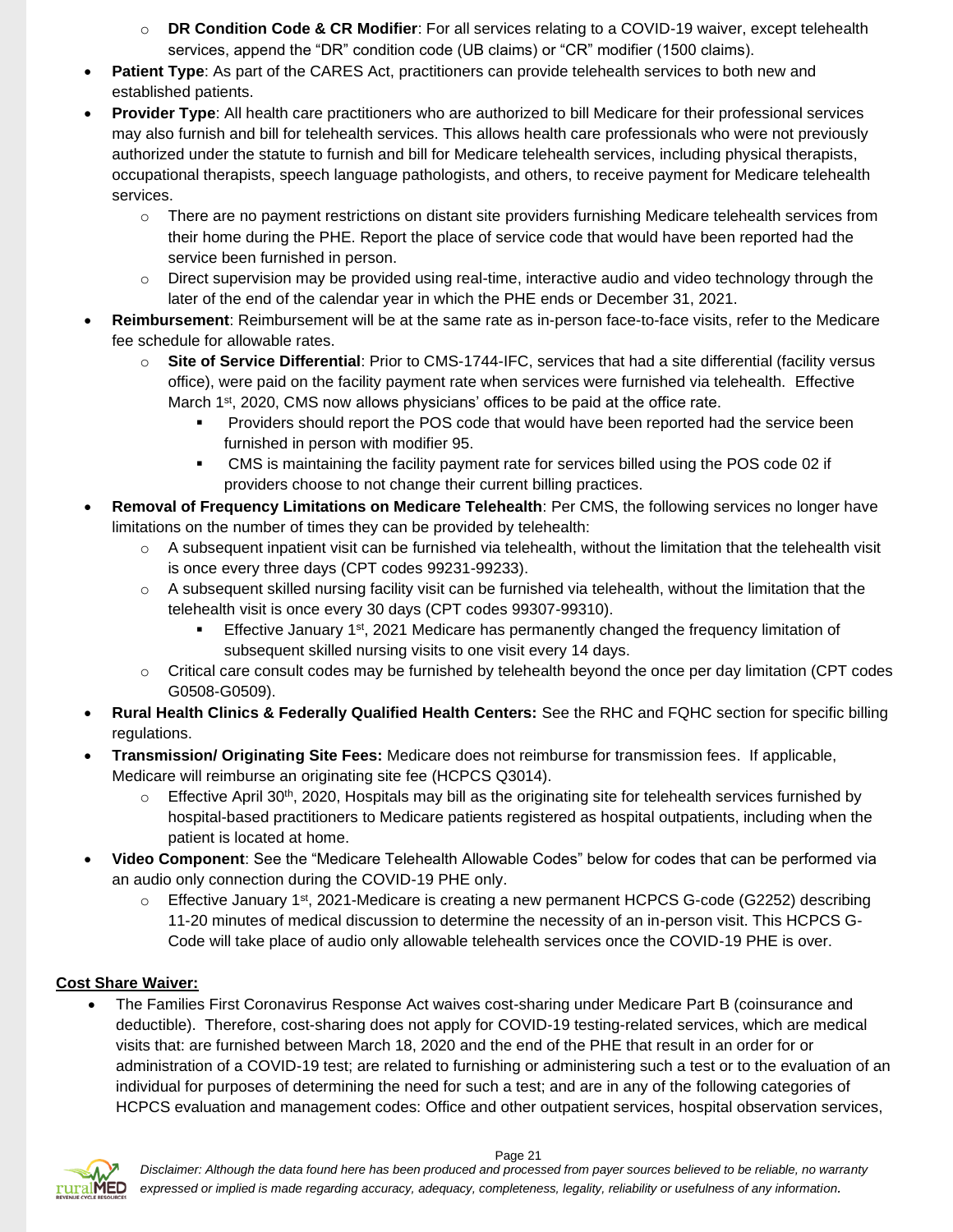emergency department services, nursing facility services, domiciliary, rest home, or custodial care services, home services, online digital evaluation, and management services.

o **Specific List Applicable HCPCS codes**: Visit [https://www.cms.gov/files/document/se20011.pdf,](https://www.cms.gov/files/document/se20011.pdf) view page 11, and click on the hyperlink as shown below.

Use these HCPCS codes for billing:

- Physicians and non-physician practitioners
- **Outpatient Prospective Payment System (OPPS)**  $\bullet$
- **RHCs and FQHCs**  $\bullet$
- **CAHs: use OPPS codes**  $\bullet$
- Method II CAHs: use the OPPS list or the physician and non-physician practitioner list, as appropriate.
- $\circ$  Cost-sharing does not apply to the above medical visit services for which payment is made to:
	- Hospital Outpatient Departments paid under the Outpatient Prospective Payment System, Physicians and other professionals under the Physician Fee Schedule, Critical Access Hospitals (CAHs), Rural Health Clinics (RHCs), Federally Qualified Health Centers (FQHCs).
- $\circ$  Providers who bill for Medicare Part B services should use CS modifier on applicable claim lines.
- $\circ$  Providers should NOT charge Medicare patients any co-insurance and/or deductible amounts for these services.

| <b>2020 MEDICARE ELEGIBLE TELEHEALTH CODES</b> |       |       |       |       |       |       |       |       |                                                                                        |       |
|------------------------------------------------|-------|-------|-------|-------|-------|-------|-------|-------|----------------------------------------------------------------------------------------|-------|
| <b>2020 Standard Telehealth Codes</b>          |       |       |       |       |       |       |       |       |                                                                                        |       |
| 90785                                          | 90840 | 90961 | 96156 | 97804 | 99215 | 99356 | G0109 | G0425 | G0445                                                                                  | G2087 |
| 90791                                          | 90845 | 90963 | 96159 | 99201 | 99231 | 99357 | G0270 | G0426 | G0446                                                                                  | G2088 |
| 90792                                          | 90846 | 90964 | 96160 | 99202 | 99232 | 99406 | G0296 | G0427 | G0447                                                                                  |       |
| 90832                                          | 90847 | 90965 | 96161 | 99203 | 99233 | 99407 | G0396 | G0436 | G0459                                                                                  |       |
| 90833                                          | 90951 | 90966 | 96164 | 99204 | 99307 | 99495 | G0397 | G0437 | G0506                                                                                  |       |
| 90834                                          | 90954 | 90967 | 96165 | 99205 | 99308 | 99496 | G0406 | G0438 | G0508                                                                                  |       |
| 90836                                          | 90955 | 90968 | 96167 | 99211 | 99309 | 99497 | G0407 | G0439 | G0509                                                                                  |       |
| 90837                                          | 90957 | 90969 | 96168 | 99212 | 99310 | 99498 | G0408 | G0442 | G0513                                                                                  |       |
| 90838                                          | 90958 | 90970 | 97802 | 99213 | 99354 | 90785 | G0420 | G0443 | G0514                                                                                  |       |
| 90839                                          | 90960 | 96116 | 97803 | 99214 | 99355 | G0108 | G0421 | G0444 | G2086                                                                                  |       |
|                                                |       |       |       |       |       |       |       |       | Temporarily Added Telehealth Codes for the COVID-19 Pandemic- Effective March 1st 2020 |       |
| 77427                                          | 92508 | 94664 | 96139 | 97156 | 97542 | 99225 | 99292 | 99336 | 99443                                                                                  | 0373T |
| 90853                                          | 92521 | 96110 | 96158 | 97157 | 97750 | 99226 | 99304 | 99337 | 99468                                                                                  | S9152 |
| 90875                                          | 92522 | 96112 | 96170 | 97158 | 97755 | 99234 | 99305 | 99341 | 99469                                                                                  | 0362T |
| 90952                                          | 92523 | 96113 | 96171 | 97161 | 97760 | 99235 | 99306 | 99342 | 99471                                                                                  | G0410 |
| 90953                                          | 92524 | 96121 | 97110 | 97162 | 97761 | 99236 | 99315 | 9943  | 99472                                                                                  | G6985 |
| 90956                                          | 92601 | 96127 | 97112 | 97163 | 99217 | 99238 | 99316 | 99344 | 99473                                                                                  | 93797 |
| 90959                                          | 92602 | 96130 | 97116 | 97164 | 99218 | 99239 | 99324 | 99345 | 99475                                                                                  | 93798 |
| 90962                                          | 92603 | 96131 | 97150 | 97165 | 99219 | 99281 | 99325 | 99347 | 99476                                                                                  | 93750 |
| 92002                                          | 92604 | 96132 | 97151 | 97166 | 99220 | 99282 | 99326 | 99348 | 99477                                                                                  | 95971 |
| 92004                                          | 94002 | 96133 | 97152 | 97167 | 99221 | 99283 | 99327 | 99349 | 99478                                                                                  | 95972 |
| 92012                                          | 94003 | 96136 | 97153 | 97168 | 99222 | 99284 | 99328 | 99350 | 99479                                                                                  | 95983 |
| 92014                                          | 94004 | 96137 | 97154 | 97530 | 99223 | 99285 | 99334 | 99441 | 99480                                                                                  | 95984 |
| 92507                                          | 94005 | 96138 | 97155 | 97535 | 99224 | 99291 | 99335 | 99442 | 99483                                                                                  | G0422 |
| G0423                                          | G0424 |       |       |       |       |       |       |       |                                                                                        |       |

**Codes Highlighted in Blue -Require an Audiovisual Connection**

**Codes Highlighted in Green-Can Be Performed via an Audio only (Telephone) or Audiovisual Connection Codes Highlighted in Yellow-Have a Medicare Payment Limitation (See Table Below)**



# *Disclaimer: Although the data found here has been produced and processed from payer sources believed to be reliable, no warranty expressed or implied is made regarding accuracy, adequacy, completeness, legality, reliability or usefulness of any information.*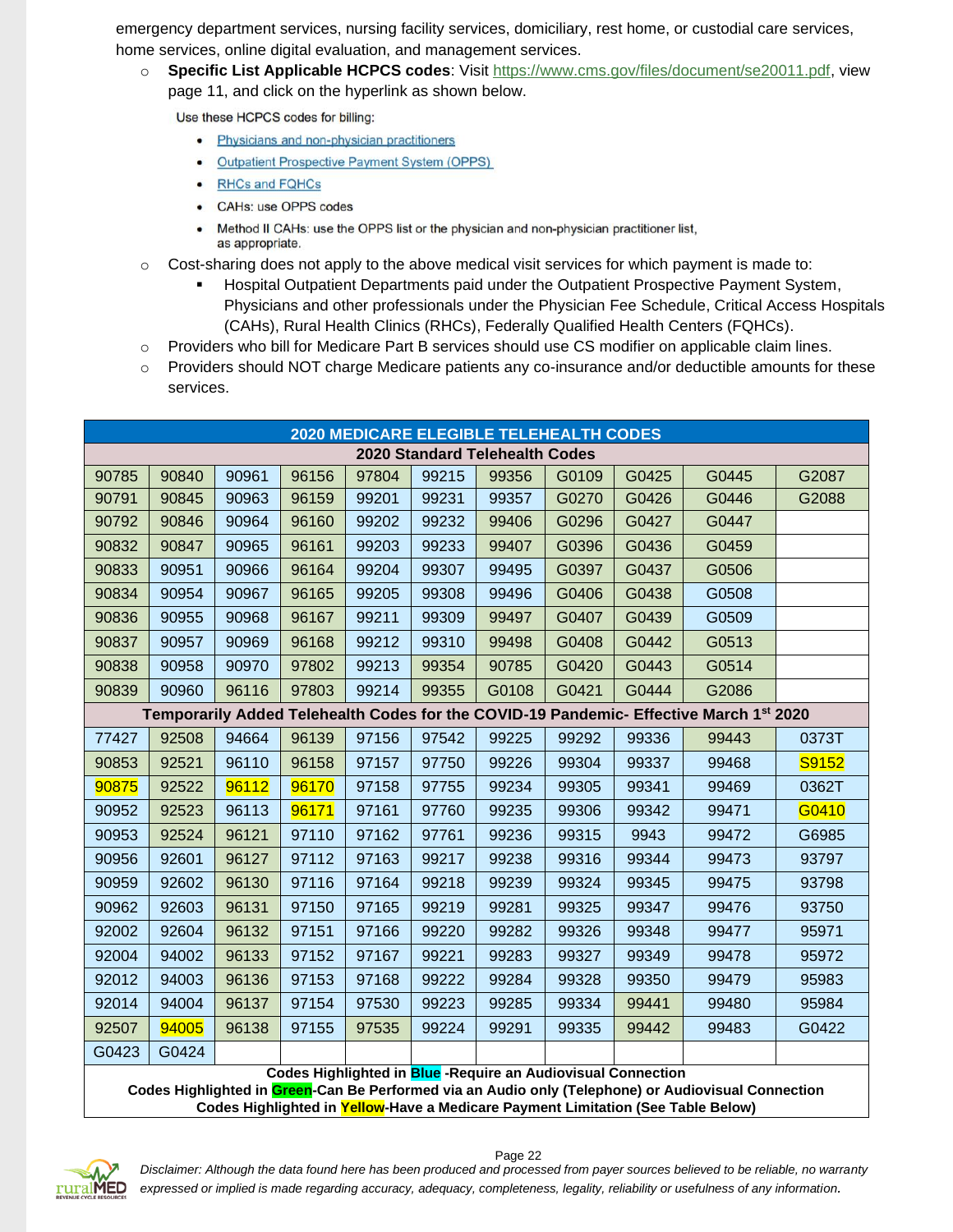| 2021 MEDICARE ELEGIBLE TELEHEALTH CODES |                                                                                                                                     |       |       |       |       |       |                                           |                                                              |                                                                                  |       |  |
|-----------------------------------------|-------------------------------------------------------------------------------------------------------------------------------------|-------|-------|-------|-------|-------|-------------------------------------------|--------------------------------------------------------------|----------------------------------------------------------------------------------|-------|--|
|                                         | 2021 Standard Telehealth Codes                                                                                                      |       |       |       |       |       |                                           |                                                              |                                                                                  |       |  |
| 90785                                   | 90840                                                                                                                               | 90961 | 96156 | 97804 | 99215 | 99356 | G0109                                     | G0425                                                        | G0445                                                                            | G2087 |  |
| 90791                                   | 90845                                                                                                                               | 90963 | 96159 | 99201 | 99231 | 99357 | G0270                                     | G0426                                                        | G0446                                                                            | G2088 |  |
| 90792                                   | 90846                                                                                                                               | 90964 | 96160 | 99202 | 99232 | 99406 | G0296                                     | G0427                                                        | G0447                                                                            | 90853 |  |
| 90832                                   | 90847                                                                                                                               | 90965 | 96161 | 99203 | 99233 | 99407 | G0396                                     | G0436                                                        | G0459                                                                            | 96121 |  |
| 90833                                   | 90951                                                                                                                               | 90966 | 96164 | 99204 | 99307 | 99495 | G0397                                     | G0437                                                        | G0506                                                                            | 99347 |  |
| 90834                                   | 90954                                                                                                                               | 90967 | 96165 | 99205 | 99308 | 99496 | G0406                                     | G0438                                                        | G0508                                                                            | 99348 |  |
| 90836                                   | 90955                                                                                                                               | 90968 | 96167 | 99211 | 99309 | 99497 | G0407                                     | G0439                                                        | G0509                                                                            | 99483 |  |
| 90837                                   | 90957                                                                                                                               | 90969 | 96168 | 99212 | 99310 | 99498 | G0408                                     | G0442                                                        | G0513                                                                            | 99334 |  |
| 90838                                   | 90958                                                                                                                               | 90970 | 97802 | 99213 | 99354 | 90785 | G0420                                     | G0443                                                        | G0514                                                                            | 99335 |  |
| 90839                                   | 90960                                                                                                                               | 96116 | 97803 | 99214 | 99355 | G0108 | G0421                                     | G0444                                                        | G2086                                                                            | G2211 |  |
| G2121                                   |                                                                                                                                     |       |       |       |       |       |                                           |                                                              |                                                                                  |       |  |
|                                         |                                                                                                                                     |       |       |       |       |       |                                           | Codes Available up Through the Year in Which the PHE Ends    |                                                                                  |       |  |
| 90952                                   | 90953                                                                                                                               | 90956 | 90959 | 90962 | 92507 | 92521 | 92522                                     | 92523                                                        | 92524                                                                            | 96130 |  |
| 96131                                   | 96132                                                                                                                               | 96133 | 96136 | 96137 | 96138 | 96139 | 97110                                     | 97161                                                        | 97162                                                                            | 97163 |  |
| 97164                                   | 97165                                                                                                                               | 97166 | 97167 | 97168 | 97535 | 97750 | 97755                                     | 97760                                                        | 97761                                                                            | 99217 |  |
| 99224                                   | 99225                                                                                                                               | 99226 | 99238 | 99239 | 99281 | 99282 | 99283                                     | 99284                                                        | 99285                                                                            | 99291 |  |
| 99292                                   | 99315                                                                                                                               | 99316 | 99336 | 99337 | 99349 | 99350 | 99469                                     | 99472                                                        | 99476                                                                            | 99478 |  |
| 99479                                   | 99480                                                                                                                               |       |       |       |       |       |                                           |                                                              |                                                                                  |       |  |
|                                         |                                                                                                                                     |       |       |       |       |       | Codes Available for the COVID-19 PHE Only |                                                              |                                                                                  |       |  |
| 77427                                   | 90875                                                                                                                               | 92002 | 92004 | 92012 | 92014 | 92508 | 92601                                     | 92602                                                        | 92603                                                                            | 92604 |  |
| 93797                                   | 93798                                                                                                                               | 93750 | 94002 | 94003 | 94004 | 94005 | 94664                                     | 95970                                                        | 95971                                                                            | 95972 |  |
| 95983                                   | 95984                                                                                                                               | 96110 | 96112 | 96113 | 96127 | 96158 | 96170                                     | 96171                                                        | 97112                                                                            | 97116 |  |
| 97150                                   | 97151                                                                                                                               | 97152 | 97153 | 97154 | 97155 | 97156 | 97157                                     | 97158                                                        | 97530                                                                            | 97542 |  |
| 99218                                   | 99219                                                                                                                               | 99220 | 99221 | 99222 | 99223 | 99234 | 99235                                     | 99236                                                        | 99304                                                                            | 99305 |  |
| 99306                                   | 99324                                                                                                                               | 99325 | 99326 | 99327 | 99328 | 99341 | 99342                                     | 99343                                                        | 99344                                                                            | 99345 |  |
| 99441                                   | 99442                                                                                                                               | 99443 | 99468 | 99471 | 99473 | 99475 | 99477                                     | 0373T                                                        | S9152                                                                            | 0362T |  |
| G0410                                   | G0422                                                                                                                               | G0423 | G0424 | G9685 |       |       |                                           |                                                              |                                                                                  |       |  |
|                                         |                                                                                                                                     |       |       |       |       |       |                                           | Codes Highlighted in Blue -Require an Audiovisual Connection |                                                                                  |       |  |
|                                         | Codes Highlighted in Green-Can Be Performed via an Audio only (Telephone) or Audiovisual Connection during<br>the COVID-19 PHE ONLY |       |       |       |       |       |                                           |                                                              |                                                                                  |       |  |
|                                         |                                                                                                                                     |       |       |       |       |       |                                           |                                                              | Codes Highlighted in Yellow-Have a Medicare Payment Limitation (See Table Below) |       |  |

| <b>Medicare Telehealth Codes</b><br><b>Payment Limitations</b> |                                       |  |  |  |  |  |  |  |
|----------------------------------------------------------------|---------------------------------------|--|--|--|--|--|--|--|
| <b>CPT/HCPCS</b>                                               | <b>Medicare Payment</b><br>Limitation |  |  |  |  |  |  |  |
| 90875                                                          | Non-covered service                   |  |  |  |  |  |  |  |
| 94005                                                          | Bundled code                          |  |  |  |  |  |  |  |
| 96112                                                          | Non-covered service                   |  |  |  |  |  |  |  |
| 96170                                                          | Non-covered service                   |  |  |  |  |  |  |  |
| 96171                                                          | Non-covered service                   |  |  |  |  |  |  |  |
| S9152                                                          | Not valid for Medicare                |  |  |  |  |  |  |  |
|                                                                | purposes                              |  |  |  |  |  |  |  |
| G0410                                                          | Statutory exclusion                   |  |  |  |  |  |  |  |

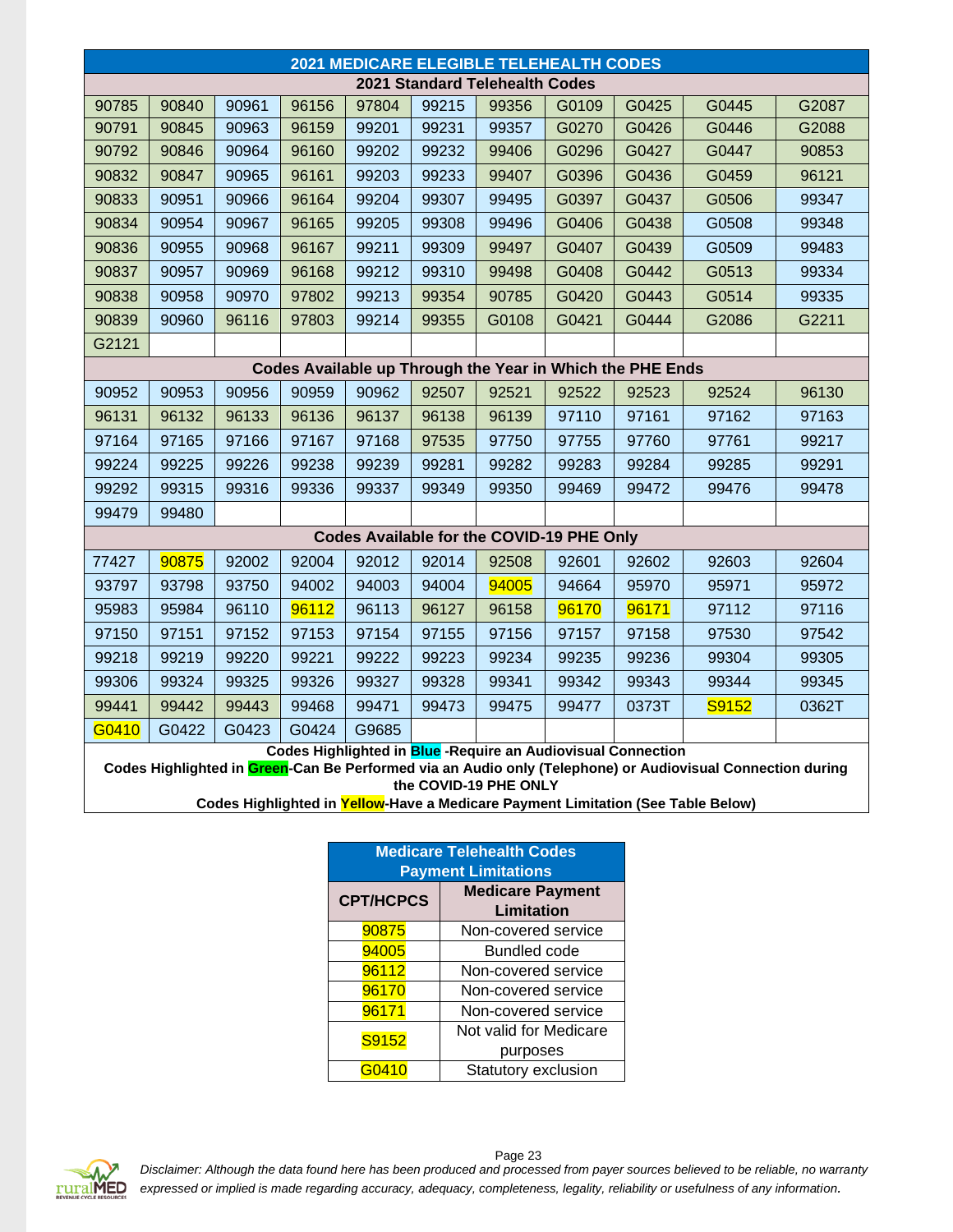# **ARKANSAS MEDICAID**

# **STATE OF ARKANSAS MEDICAID**

### **Payor Specific Key Points**:

#### <span id="page-23-0"></span>**E-Visits/Telephone/Virtual Check Ins:**

- **Allowable Codes**:
	- o **E-Visits**: Not Allowed
	- o **Telephone**: Not Allowed
	- o **Virtual Check-Ins**: G2012
- **Effective Date: March 18th, 2020-End of PHE**
- **Modifier/POS:** None
- **Patient Type**: Established
- **Reimbursement**: HCPCS G2012 will be reimbursed at a rate of \$13.33.
- To bill for HCPCS G2012, the following conditions must be met:
	- o Virtual Check-Ins can be performed via any real-time audio (telephone), or "2-way audio interactions that are enhanced with video or other kinds of data transmission."
	- o Virtual Check-Ins should be used for:
		- Any chronic patient who needs to be assessed as to whether an office visit is needed.
		- Patients being treated for opioid and other substance-use disorders.
	- $\circ$  A nurse or other staff member cannot provide this service. It must be a clinician who can bill primary care services.
	- $\circ$  If an E&M service is provided within the defined time frames, then the telehealth visit is bundled with that E&M service. It would be considered pre- or post-visit time and not separately billable.
	- o There are no geographic location restrictions for the patient.
	- o Communication must be HIPAA compliant.

### **Telehealth:**

- **Allowed Codes:** Per the Arkansas Medicaid provider manual, section 105.190, "Arkansas Medicaid shall provide payment to a licensed or certified healthcare professional or a licensed or certified entity for services provided through telemedicine if the service provided through telemedicine is comparable to the same service provided in person."
	- o **Physician Telehealth:**
		- **Originating Site Requirement Waiver**: Physicians can utilize telehealth technology, including telephone, when appropriate, to diagnose, treat, and prescribe non-controlled substances to a patient, while the patient is located within their home, as long as the following conditions are met:
			- The technology must be real-time (cannot be delayed communications).
			- **•** The physician must have access to the patient's medical records.
		- **Professional Relationship Waiver**: Previously, a provider had to have an established relationship with a patient prior to utilizing telehealth technology (see Medicaid Provider Manual section 105.190), however Arkansas Medicaid has waived this requirement during the current PHE as long as the following conditions are met:
			- The physician providing telehealth services must have access to a patient's personal health record maintained by a physician.
			- The telemedicine service may be provided by any technology deemed appropriate, including telephone, but it must be provided in real time (cannot be delayed communication).
			- Physicians may use telemedicine to diagnose, treat, and, when clinically appropriate, prescribe a non-controlled drug to the patient
		- **Effective Date:** For physicians, the effective date of these changes is March 18<sup>th</sup>, 2020, however for nurse practitioners the effective date of these changes is March  $12<sup>th</sup>$ , 2020.
	- o **Physical, Occupational, and Speech Therapy**:

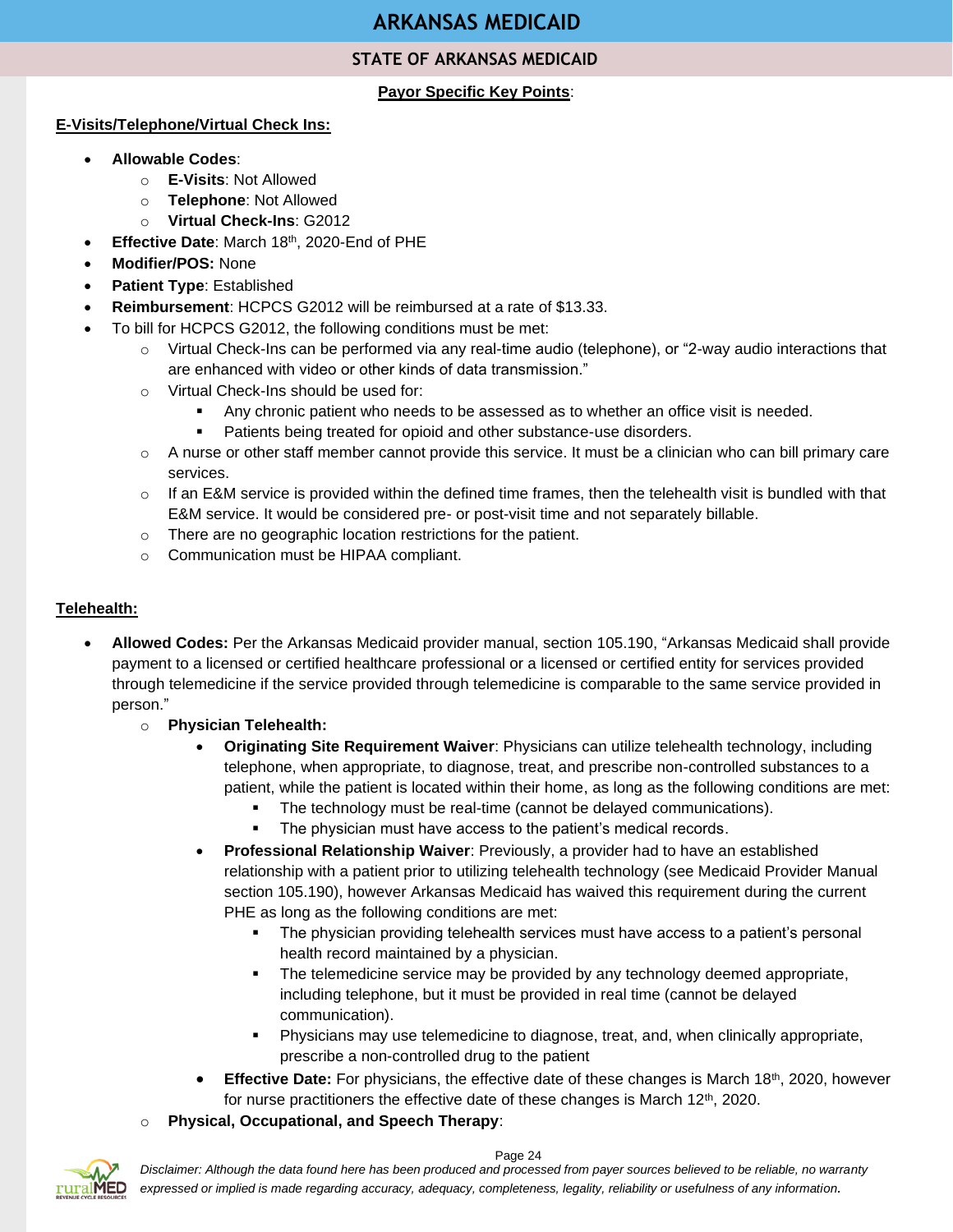- **Individual Therapy Services**: Effective March 20<sup>th</sup>, 2020 Arkansas Medicaid is waiving the originating site requirement for the following services only:
	- o Individual Physical Therapy provided by a licensed Physical Therapist
	- o Individual Occupational Therapy provided by a licensed Occupational Therapist
		- o Individual Speech Therapy provided by a licensed Speech-Language Pathologist
	- The following conditions must be met to provide these services:
		- o Patient must be established.
		- o Parental or caregiver involvement is required during the session.
		- o The service must be provided using a real time audiovisual device.
		- o Sessions limited to 30 minutes each, with a max of 3 sessions per week.
	- The following services cannot be completed via telemedicine:
		- o Evaluations and re-evaluations. However, if an annual evaluation is due during this time, the deadline may be extended until the patient is able to come into the office.
		- o Services provided by Assistants.
		- o Group Services.
- o **Parental Consultation**: Effective, March 20th, 2020, Arkansas Medicaid will allow for parental consultation, codes T1014, U1; T1014, U2; and T1014, U3, to be provided via telehealth with no originating site restriction. The following conditions must be met:
	- Parent or caregiver must be present with a beneficiary who is under 18.
	- The patient must be established.
	- The service must be provided using a real time audiovisual device.
	- The service may be provided in 15-minute sessions w/ a maximum of 8 sessions per month, an extension can be requested if medically necessary.
	- Services must be prior authorized.
- o **Behavioral Health**:
	- $\bullet$  Effective March 18<sup>th</sup>, 2020 Arkansas Medicaid has waived the originating site requirements for certain behavioral health providers for a limited set of services as outlined below.

# **AR MEDICAID BEHAVIORAL HEALTH TELEHEALTH CODES**

**The below codes may be billed by Licensed Psychologists, Licensed Psychological Examiner (LPE), Licensed Psychological Examiner - Independent (LPE-I), Licensed Professional Counselors (LPC), Licensed Associate Counselors (LAC), Licensed Associate Marriage and Family Therapists (LAMFT), Licensed Marriage and Family Therapists (LMFT), Licensed Clinical Social Workers (LCSW), Licensed Master Social Worker (LMSW)**

| 90832, U4, GT     | 90832, U4, U5, GT | 90834, U4, GT     | 90834, U4, U5, GT | 90837, U4, GT |
|-------------------|-------------------|-------------------|-------------------|---------------|
| 90837, U4, U5, GT | H2027, U4, GT     | H2027. U4. UK. GT |                   |               |

- Arkansas Medicaid has suspended the rule prohibiting telehealth for the below services, and therefore these services can be performed via telehealth during the PHE.
	- **Substance Abuse**: CPT H0001, U4.
		- o No effective date listed, date of memo: June 3rd, 2020
	- Crisis Intervention: H2011, HA, U4 GT w/ POS 02.
		- o No effective date listed, date of memo: April 7th, 2020.
		- o Must be performed via audiovisual device.
	- **Marital/Family Behavioral Health Counseling with Beneficiary Present:** 90847, U4, GT; 90847, U4, U5, GT – Substance Abuse; 90847, UC, UK, U4, GT – Dyadic Treatment w/ POS 02.
		- $\circ$  No effective date listed, date of memo: April 6<sup>th</sup>, 2020.
	- **Marital/Family Behavioral Health Counseling without Beneficiary Present:** 90846, U4, GT w/ POS 02.
		- $\circ$  No effective date listed, date of memo: April 6<sup>th</sup>, 2020.
	- **Behavioral Health Well-Check Service**: H2021, U4, GT. Limited to 1 encounter per day/5 encounters per week. Patient must be established, over the age of 18, and have an active TII or TIII Behavioral Health Independent Assessment. Only reimbursable to provider type 26, R6. Reimbursement rate set at \$15 per encounter.

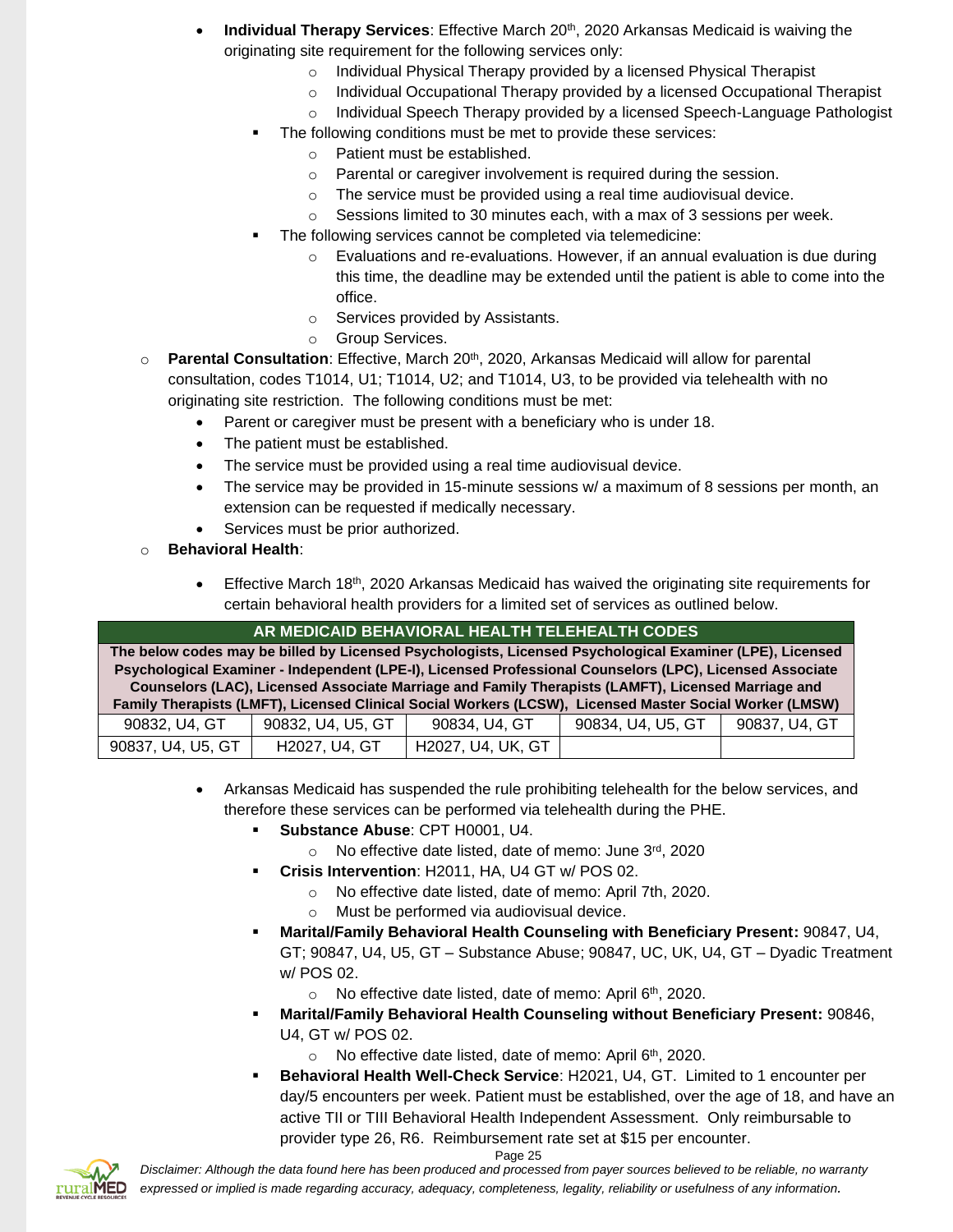- $\circ$  Effective Date: April 5<sup>th</sup>, 2020
- **Mental Health Diagnosis**: Arkansas Medicaid is suspending the rule limiting mental health diagnosis to be conducted via telehealth to only the adult population over the age of 21, and therefore CPT 90791, U4, GT can be utilized for beneficiaries under the age of 21.
	- No effective date listed, date of memo: April 7th, 2020.
- **Applied Behavior Analysis (ABA) Therapy Provided by BCBA**: Arkansas Medicaid will suspend the rule prohibiting the use of telehealth for limited Applied Behavior Analysis Therapy services (CPT 97155 EP & 97156 EP). The originating site restriction is also removed. To bill for these services, the following requirements must be met:
	- Parent or caregiver must be present with the beneficiary.
	- All services must be prior authorized.
	- The patient must be established.
	- Sessions are limited to 30 minutes a piece w/ a max of 3 sessions per week.
	- The following services cannot be billed via telehealth:
		- o Effective March 27th 2020
		- $\circ$  Evaluations and re-evaluations. However, if an annual evaluation is due during this time, the deadline may be extended until the patient is able to come into the office.
		- o Group Services

# o **Rural Health Clinics:**

- See the RHC section in this guide for detailed billing information.
- **Audits**: Arkansas Medicaid has noted: "To ensure the quality and consistency of care to Medicaid beneficiaries, DMS will coordinate with the Office of the Medicaid Inspector General (OMIG) to conduct retrospective reviews and audits of telemedicine services during this time. Please keep all records of services as required by Medicaid physician billing and telemedicine rules."
- **Effective Date**: See the above allowable code section for effective dates based on services rendered. AR Medicaid will allow these telehealth services to be provided through the end of the PHE.
- **HIPPA Compliant Platform:** Arkansas Medicaid will allow telehealth visits to be performed via nonpublic facing, non-complaint, HIPAA platforms like FaceTime, Facebook Messenger, Skype, and Google Hangouts. However, they have specifically stated that communications for Virtual Check-Ins must be HIPAA compliant.
- **Modifiers/POS:** 
	- o **Professional (1500) claims**: Modifier GT and POS 02.
	- o **Facility (UB) Claims**: Modifier GT
- **Provider Type**: Provider type varies based on code, see the "covered codes" section for additional details.
- **Patient Type**: The professional relationship requirement that required the provider to have an established relationship with the patient prior to utilizing telehealth to treat the patient has been waived. However, some services as noted in the "allowed codes section" still require an established relationship.
- **Reimbursement:** Reimbursement for services provided through telehealth will be on the same basis as for services provided in person.
- **Transmission & Originating Site Fees**: Arkansas Medicaid will allow an originating site to billed utilizing HCPCS Q3014 (originating site fee). T1014 (transmission fees) are allowed in certain instances as outlined in the "allowed codes section".
- **Video Component**: Arkansas Medicaid has stated that "any technology deemed appropriate, including telephone, but must be real time, can be utilized." However, some services, such as PT/OT/ST must have an audiovisual component.

# **Cost Share Waiver:**

Arkansas Medicaid is waiving cost sharing for COVID-19 diagnostic testing through the end of the PHE.

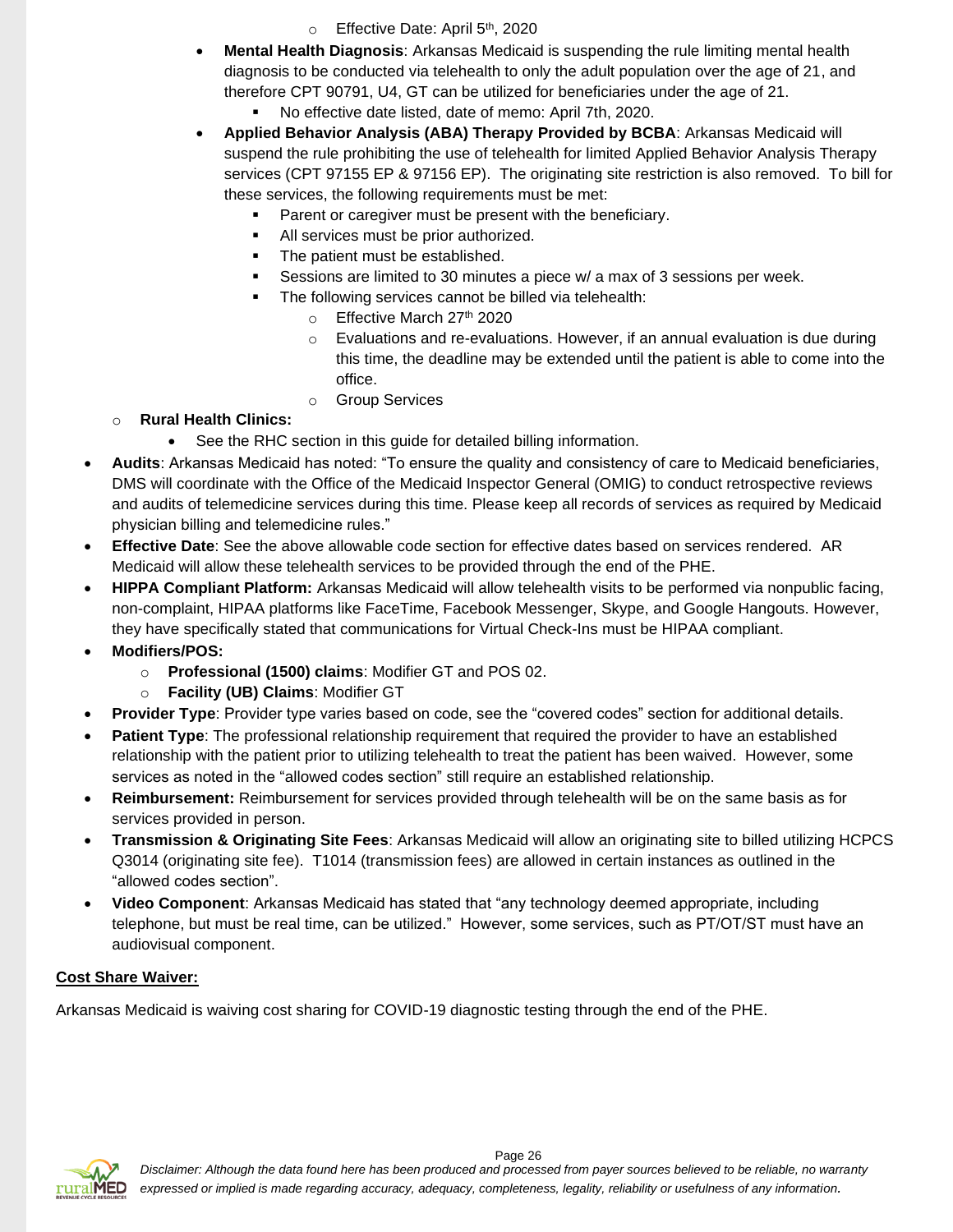# **PASSE MEDICAID MANAGED CARE ORGANIZATIONS**

The PASSE Model of Care is a state health plan created for Medicaid recipients with complex behavioral health, developmental, or intellectual disabilities. The care for these beneficiaries is managed by three payors: Arkansas Total Care, Empower Healthcare Solutions, and Summit Community Care.

These payors are following the State of Arkansas Medicaid guidance, including applicable billing modifiers, however some of the effective dates for services differ and some have added additional services, refer to the sections below for details on the differences for each PASSE payor.

The PASSE program does not apply member cost share to any medical necessity service, therefore there would be no member cost sharing for medically necessary telehealth and COVID-19 testing and care.

# **Arkansas Total Care**

Arkansas Total Care is following the State of Arkansas Medicaid guidance, with the following differences:

### **Supplemental Services**:

- Per Arkansas Total Care, supplemental support service will be utilized as unforeseen problems arise that could cause disruptions in the beneficiary's services, placement or place him/her at risk of institutionalization.
- Arkansas Total Care plans to utilize these supplemental services effective March 23,2020 through the end of the PHE.
	- $\circ$  T2020 Modifier U1 Telephonic service. This service should be used to check on members to ensure their health, safety, medical and BH needs are being met. This can be billed in 15-minute units and is limited to 6 units of service per week (1 ½ hours). The rate for this service is \$7.55. No PA requirement.

# **Empower Healthcare Solutions**

Empower Healthcare Solutions is following the State of Arkansas Medicaid guidance, with the following differences:

#### **Effective Date Differences**:

- Physician Telehealth:
	- $\circ$  Effective Date: For physicians, the effective date of these changes is March 18<sup>th</sup>, 2020, however for nurse practitioners the effective date of these changes is March 31st, 2020.
- Physical, Occupational, and Speech Therapy:
	- o Individual Therapy Services: Effective date March 23rd.
	- o Parental Consultation: Effective, March 23rd, 2020.
- Behavioral Health:
	- $\circ$  Applied Behavior Analysis (ABA) Therapy Provided by BCBA: Effective March 27<sup>th</sup>, 2020.

#### **Additional Behavioral Health Service Allowed:**

Effective April 7<sup>th</sup>, 2020 Empower will allow providers to bill 90885 U4 via telehealth for Master Treatment Plan Services.

#### **Supplemental Support Services:**

- Providers should continue to bill Supportive Living (H2016 or H2016 TF) under the current approved budget.
- Hours needed for care of the member beyond the approved budget will need to be billed under the Supplemental Support Services code T2020, UA.
	- $\circ$  Bill 1 unit per day
	- $\circ$  Submit the total billed charges for the hours needed beyond the current approved budget.
	- o Documentation should be available in the record regarding the reason for increased need in services. o Max allowed: \$6,500
- Once the yearly max has been met for the code, the provider will need to request an Extension of Benefit for additional time/amount needed. Include in the EOB request the need for increased services such as closure of EIDT/ADDT, lack of available staff, etc.

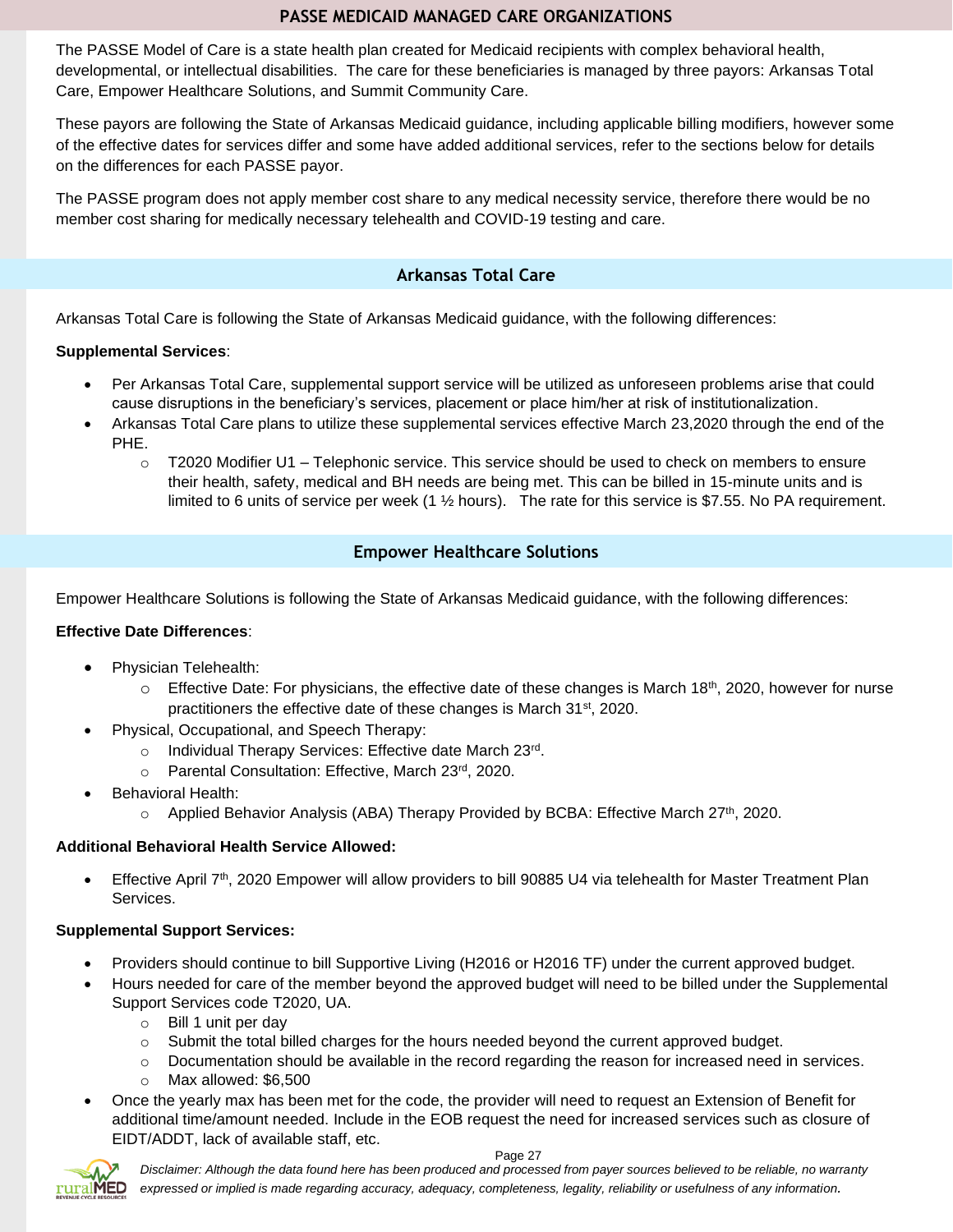Summit Community Care is following the State of Arkansas Medicaid guidance, with the following differences:

### **Additional Behavioral Health Service Information:**

- Effective March 19th, 2020 Summit Community Care will allow the below listed providers to bill CPT 90885 U4 via telehealth for Master Treatment Plan Services.
	- o Licensed Psychologists, Licensed Psychological Examiner (LPE), Licensed Psychological Examiner Independent (LPE-I), Licensed Professional Counselors (LPC), Licensed Associate Counselors (LAC), Licensed Associate Marriage and Family Therapists (LAMFT), Licensed Marriage and Family Therapists (LMFT), Licensed Clinical Social Workers (LCSW), Licensed Master Social Worker (LMSW).
- Summit Community Care will recognize IOP and PHP services that are rendered via telehealth with a revenue code (905, 906, 912, 913), plus CPT codes for specific behavioral health services.
- Summit Community Care will recognize psychiatric diagnostic evaluation (90791-90792), psychotherapy (90832- 90838, 90839-90840, 90845-90847), and medication management (90863) and E&M codes (99211-99215) visits within the member's benefits.
- Along with CPT 90791-0972, 90832-90838, 90839-90840, 90845-90847, and 90863, Summit Community Care will also recognize CPT 99441, 98966, 99442, 98967, 99334, and 98968 when care is provided via telephone only.
- Summit Community Care requires that IOP, PHP, psychological testing, and ABA services be provided via an audiovisual connection.

#### **Supplemental Support Services:**

• Summit Community Care will allow "telephonic intervention, which includes verbal phone conservations with the member regarding their condition, emotional and physical well-being, symptomology, etc. and includes gauging the needs of the member while in the home/community setting. The call can be used to assist the member with information about the pandemic, expectations, etc. The call can be used as a first step in implementing other interventions and/or interactions with the member based on the outcome of the call. Provider types eligible to bill this expanded service include clinics (provider type 24), outpatient behavioral health (provider type 26) and CES Waiver (provider type 67)."

| Code  | <b>Modifier</b> | <b>Description</b>                                                 | Unit of<br><b>Measure</b> | <b>Max Allowed</b> | Rate   |
|-------|-----------------|--------------------------------------------------------------------|---------------------------|--------------------|--------|
| T2020 | U1              | Supplemental<br>Supports-<br>Telephonic<br>Engagement w/<br>Member | 15 minutes                | 6 units/week       | \$9.60 |

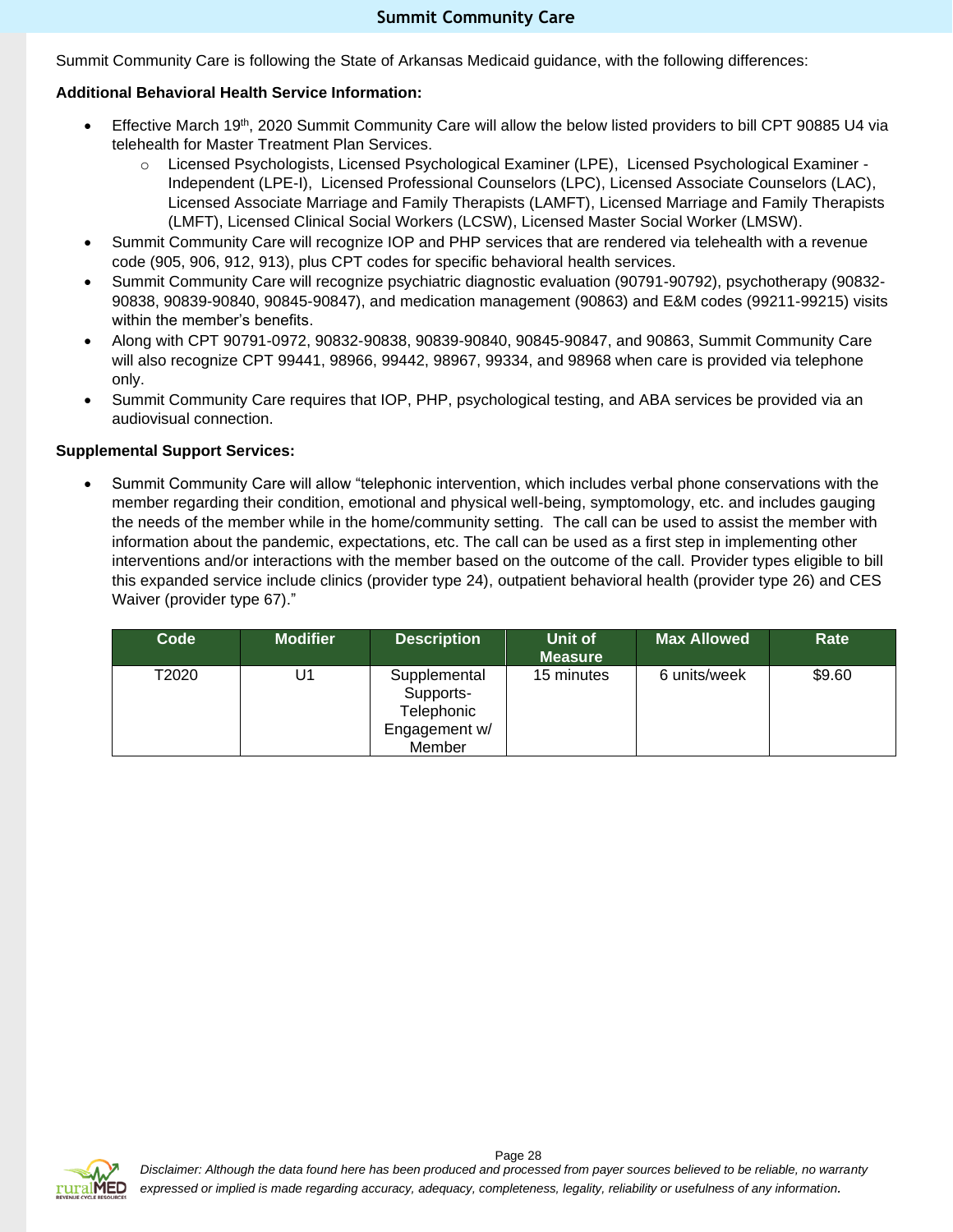# **UNITED HEALTHCARE**

### **Payor Specific Key Points**:

### <span id="page-28-0"></span>**E-Visits/Telephone/Virtual Check Ins:**

- **Allowable Codes**:
	- o **E-Visits**: 99421-99423, G2061-G2063
	- o **Telephone**: 99441-99443, 98966-98968
	- o **Virtual Check-In**: G2010, G2012
- **Effective Date**:
	- o **E-Visits**: Previously Allowable
	- o **Virtual Check-In & Telephone:**
		- **In-Network**:
			- In-Network: March 18<sup>th</sup>, 2020 through December 31<sup>st</sup>, 2020
		- **Out of Network:** 
			- **COVID-19 Visits**:
				- o Out-of-Network for COVID-19 **Testing**: March 18th, 2020-End of PHE
				- o Out-of-Network for COVID-19 **Treatment**: March 18th, 2020-October 22nd, 2020.
					- As of October 23<sup>rd</sup>, 2020, telehealth services will be covered according to the member's benefit plan and UHC's standard telehealth reimbursement policy.
			- **Non-COVID-19 Visits**:
				- $\circ$  Out-of-Network: March 18<sup>th</sup>, 2020-July 24<sup>th</sup>, 2020.
					- As of July 25<sup>th</sup>, 2020, telehealth services are covered according to the member's benefit plan and UHC's standard telehealth reimbursement policy.

- **Modifier**: None
- **Patient Type**:
	- o **E-Visits**: Established Only
	- o **Virtual Check-Ins & Telephone:** New & Established

#### **Telehealth**:

- **Allowable Codes:** UHC will allow any code on the Medicare covered telehealth code list to be billed. Any code on UHC's telehealth eligible code list can still also be used. See table below for allowable code set.
- **Effective Date:** UHC has waived the originating site requirement (allowing the patient to be at home) and has waived the telehealth video requirement with effective and term dates as listed below.
	- o **In-Network**:
		- **■** In-Network: March 18<sup>th</sup>, 2020 through December 31<sup>st</sup>, 2020
			- From January 1<sup>st</sup>. 2021 going forward, UHC will cover in-network telehealth visits as outlined in current CMS guidelines.
	- o **Out of Network:** 
		- **COVID-19 Visits**:
			- Out-of-Network for COVID-19 **Testing**: March 18th, 2020-End of PHE
			- Out-of-Network for COVID-19 **Treatment**: March 18th, 2020-October 22nd, 2020.
				- $\circ$  As of October 23<sup>rd</sup>, 2020, telehealth services will be covered according to the member's benefit plan and UHC's standard telehealth reimbursement policy.
		- **Non-COVID-19 Visits**:
			- Out-of-Network: March  $18<sup>th</sup>$ , 2020-July 24 $<sup>th</sup>$ , 2020.</sup>
				- $\circ$  As of July 25<sup>th</sup>, 2020, telehealth services are covered according to the member's benefit plan and UHC's standard telehealth reimbursement policy.
- **HIPAA Compliant Platform:** Telehealth visits can be performed via non-compliant HIPAA platforms, such as FaceTime, Facebook Messenger, Skype, Google Hangouts and WhatsApp.
- **Modifiers/POS**:
	- o **Professional (1500) claims**:



*Disclaimer: Although the data found here has been produced and processed from payer sources believed to be reliable, no warranty expressed or implied is made regarding accuracy, adequacy, completeness, legality, reliability or usefulness of any information.*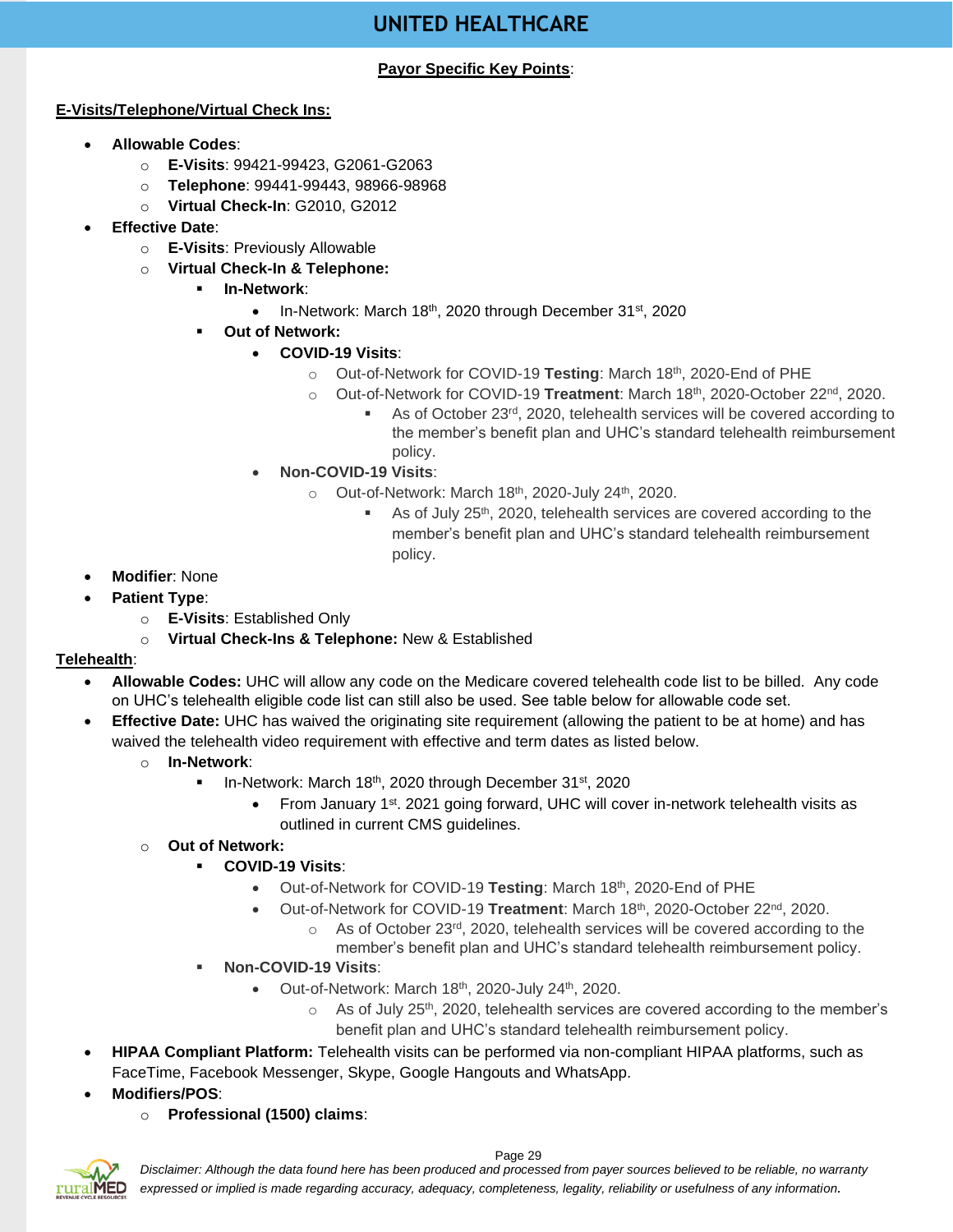- **Commercial**: Utilize modifier GT for CMS recognized CPTs, modifier 95 for AMA Appendix P CPTs, and modifier G0 for telehealth services for diagnosis, evaluation, or treatment, of an acute stroke with POS that would have been used if visit were furnished in person.
- **Medicare Advantage: Utilize modifier 95 and POS that would have been used if visit were** furnished in person.
- o **Facility (UB) claims:** Utilize revenue code 780.
- **Provider Type:** UHC follows CMS' policies on the types of care providers eligible to deliver telehealth services. These include physician, nurse practitioner, physician assistant, nurse-midwife, clinical nurse specialist, registered dietitian or nutrition professional, clinical psychologist, clinical social worker, certified registered nurse anesthetists. UHC will also allow physical therapists, occupational therapists, speech therapists, and chiropractic providers to provide limited services via telehealth.
- **Reimbursement:** Reimbursement will be at the same rate as in-person face-to-face visits, refer to your UHC contract for allowable rates.
- **Transmission & Originating Site Fees**: T1014 and Q3014 are not eligible for payment, UHC considers these services as incidental to the charges associated with the E/M.
- **Video Component:** The video component requirement for telehealth services has been waived, except in cases where UHC has specifically stated audiovisual is required, which includes PT/OT/ST, chiropractic therapy, home health, and hospice.
	- o Medicare Advantage plans, including DSNP plans, still require an audiovisual connection, except for CMS indicated audio only codes.

# **Cost Share Waiver**:

# **Commercial**:

- **Non COVID-19 Telehealth**: March 31<sup>st</sup>, 2020 -September 30<sup>th</sup>, 2020, UHC waived member cost sharing for all innetwork telehealth visits for medical, outpatient behavioral, PT/OT/ST, chiropractic therapy, home health and hospice, and remote patient monitoring services, regardless of DX.
	- $\circ$  Effective October 1<sup>st</sup>, 2020, benefits will be adjudicated in accordance with the member's benefit plan.
- **COVID-19 Testing Related Telehealth:** 
	- o **In & Out of Network:** February 4th, 2020-End of PHE
- **COVID-19 Treatment Related Telehealth**:
	- o **In-Network:** February 4th, 2020-December 31st, 2020
	- o **Out of Network:** February 4th, 2020-October 22nd, 2020

# **Medicare Advantage:**

- **Non COVID-19 Telehealth**:
	- $\circ$  March 31<sup>st</sup>, 2020 -September 30<sup>th</sup>, 2020, UHC waived member cost sharing for all in-network telehealth visits for medical, outpatient behavioral, PT/OT/ST, chiropractic therapy, home health and hospice, and remote patient monitoring services, regardless of DX.
	- $\circ$  October 1<sup>st</sup>, 2020-December 31<sup>st</sup> 20, 2020, UHC will waive the cost share for in-network and covered outof-network primary care telehealth services only.
		- **Effective October 1st, 2020 UHC will adjudicate in accordance with the member's benefit plan for** non-primary care telehealth services.
- **COVID-19 Testing Related Telehealth:** 
	- o **In & Out of Network:** February 4th, 2020-End of PHE
- **COVID-19 Treatment Related Telehealth**:
	- o **In& Out of Network:** February 4th, 2020-December 31st, 2020

| UHC ELEGIBLE TELEHEALTH CODES                  |       |       |       |       |       |       |       |       |       |       |       |
|------------------------------------------------|-------|-------|-------|-------|-------|-------|-------|-------|-------|-------|-------|
| <b>Codes Recognized with Modifier GT or GQ</b> |       |       |       |       |       |       |       |       |       |       |       |
| 90785                                          | 90840 | 90960 | 96040 | 99201 | 99231 | 99406 | G0109 | G0425 | G0447 | 99356 | G9978 |
| 90791                                          | 90845 | 90961 | 96116 | 99202 | 99232 | 99407 | G0270 | G0426 | G0459 | G9481 | G9979 |
| 90792                                          | 90846 | 90963 | 96160 | 99203 | 99233 | 99408 | G0296 | G0427 | G0506 | G9482 | G9980 |
| 90832                                          | 90847 | 90964 | 96161 | 99204 | 99307 | 99409 | G0396 | G0438 | G0508 | G9483 | G9981 |
| 90833                                          | 90951 | 90965 | 97802 | 99205 | 99308 | 99495 | G0397 | G0439 | G0509 | G9484 | G9982 |
| 90834                                          | 90952 | 90966 | 97803 | 99211 | 99309 | 99496 | G0406 | G0442 | G0513 | G9485 | G9983 |



*Disclaimer: Although the data found here has been produced and processed from payer sources believed to be reliable, no warranty expressed or implied is made regarding accuracy, adequacy, completeness, legality, reliability or usefulness of any information.*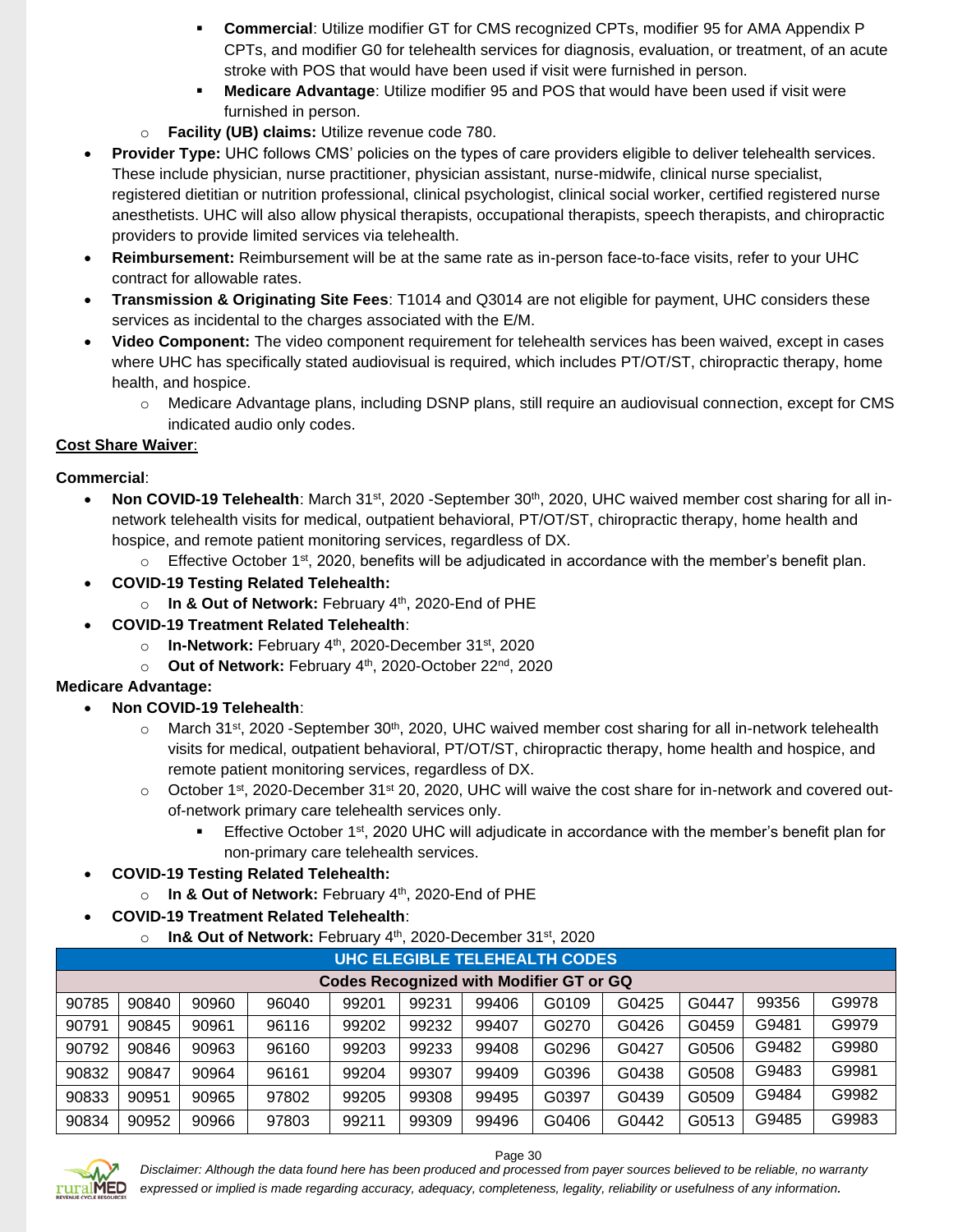| 90836                                                    | 90954 | 90967 | 97804 | 99212 | 99310 | 99497    | G0407                                    | G0443 | G0514 | G9486 | G9984    |
|----------------------------------------------------------|-------|-------|-------|-------|-------|----------|------------------------------------------|-------|-------|-------|----------|
| 90837                                                    | 90955 | 90968 | 98960 | 99213 | 99354 | 99498    | G0408                                    | G0444 | G2086 | G9487 | G9985    |
| 90838                                                    | 90957 | 90969 | 98961 | 99214 | 99355 | 99499    | G0420                                    | G0445 | G2087 | G9488 | G9986    |
| 90839                                                    | 90958 | 90970 | 98962 | 99215 | 99357 | G0108    | G0421                                    | G0446 | G2088 | G9489 |          |
|                                                          |       |       |       |       |       |          | <b>Codes Recognized with Modifier 95</b> |       |       |       |          |
| 90791                                                    | 90836 | 90847 | 90955 | 92227 | 93270 | 96116    | 98961                                    | 99204 | 99215 | 99308 | 99406    |
| 90792                                                    | 90837 | 90863 | 90957 | 92228 | 93271 | 97802    | 98962                                    | 99205 | 99231 | 99309 | 99407    |
| 90832                                                    | 90838 | 90951 | 90958 | 93228 | 93272 | 97803    | 99201                                    | 99212 | 99232 | 99310 | 99408    |
| 90833                                                    | 90845 | 90952 | 90960 | 93229 | 93298 | 97804    | 99202                                    | 99213 | 99233 | 99354 | 99409    |
| 90834                                                    | 90846 | 90954 | 90961 | 93268 | 96040 | 98960    | 99203                                    | 99214 | 99307 | 99355 | 99495/96 |
| <b>Chiropractic</b>                                      |       |       |       |       |       |          |                                          |       |       |       |          |
| 99201                                                    | 99203 | 99204 | 99205 | 99211 | 99212 | 99213    | 97110                                    | 97116 | 97530 | 97112 | 97535    |
| 97112                                                    | 97535 | 97750 | 97755 | 97760 | 97761 |          |                                          |       |       |       |          |
|                                                          |       |       |       |       |       | PT/OT/ST |                                          |       |       |       |          |
| 97161                                                    | 97162 | 97163 | 97164 | 97110 | 97116 | 97530    | 97112                                    | 97535 | 97750 | 97755 | 97760    |
| 97761                                                    | 97165 | 97166 | 97167 | 97168 | 92507 | 92521    | 92522                                    | 92523 | 92524 | 92526 | 96105    |
| 97129                                                    | 97130 |       |       |       |       |          |                                          |       |       |       |          |
| <b>Preventive Medicine and Applied Behavior Analysis</b> |       |       |       |       |       |          |                                          |       |       |       |          |
| 99381                                                    | 99382 | 99383 | 99384 | 99385 | 99396 | 99387    | 99391                                    | 99392 | 99393 | 99394 | 99395    |
| 99395                                                    | 99396 | 99397 | H0031 | H0032 | H2012 | H2014    | H2019                                    | H2021 | H2027 |       |          |

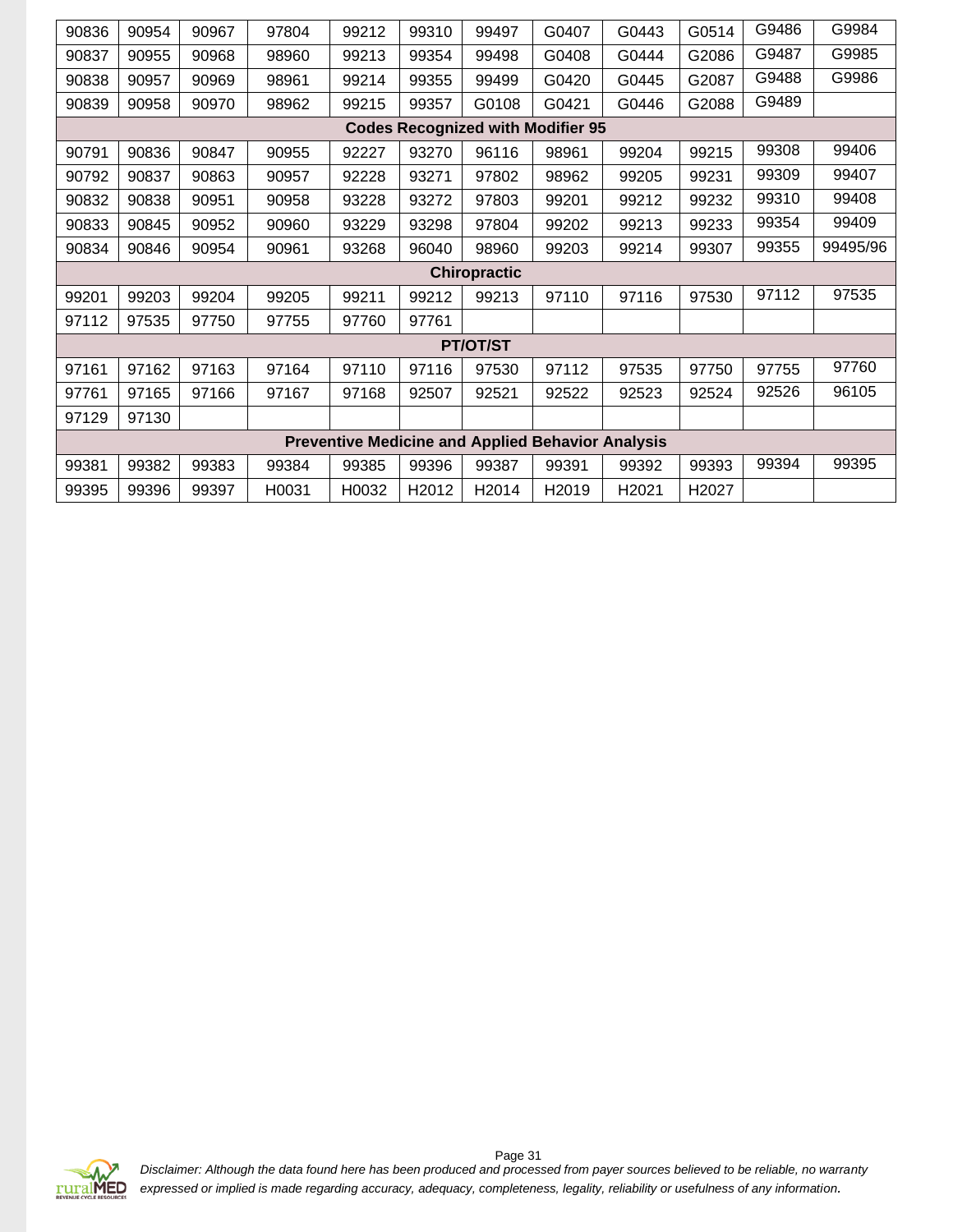# **COST SHARING WAIVER (CO-PAY/CO-INSURANCE/DEDUCTIBLE)**

<span id="page-31-0"></span>All major insurance companies have issued statements that costs will be waived for physician ordered diagnostic testing related to COVID-19 provided at approved locations in accordance with CDC guidelines. Self-insured plan sponsors are not required to implement the same policy. Other payors have gone a step further and issued waivers for other services

| Payor                               | <b>Cost Sharing Guidelines</b>                                                                                                                                                                                          |
|-------------------------------------|-------------------------------------------------------------------------------------------------------------------------------------------------------------------------------------------------------------------------|
|                                     | Commercial:                                                                                                                                                                                                             |
|                                     | Effective March 6 <sup>th</sup> , 2020 through June 4th, 2020, Aetna waived member cost sharing for in-<br>$\bullet$                                                                                                    |
|                                     | network telemedicine visits, regardless of diagnosis.                                                                                                                                                                   |
|                                     | Effective June 5th, 2020 through January 31 <sup>st</sup> , 2021, Aetna will waive member cost sharing for<br>$\bullet$                                                                                                 |
|                                     | in-network telemedicine visits for behavioral health services only.                                                                                                                                                     |
| Aetna                               | <b>Medicare Advantage:</b>                                                                                                                                                                                              |
|                                     | Effective March 6th, 2020 through May 13th, 2020, Aetna will waive member cost sharing for in-<br>$\bullet$                                                                                                             |
|                                     | network telemedicine visits, regardless of diagnosis.                                                                                                                                                                   |
|                                     | Effective May 13th, 2020 through January 31st, 2021, Aetna will waive member out-of-pocket<br>$\bullet$                                                                                                                 |
|                                     | costs for all in-network primary care and specialist visits, whether done in-office or via telehealth,                                                                                                                  |
|                                     | for any reason.                                                                                                                                                                                                         |
| <b>AR BCBS</b>                      | Effective March 16th, 2020-January 21 <sup>st</sup> , 2021 AR BCBS will waive the member's cost share<br>$\bullet$<br>for telehealth services, for any DX, as indicated by the highlighted codes in the telehealth code |
|                                     | matrix found in the AR BCBS section of this guide.                                                                                                                                                                      |
|                                     | Effective March 30th, 2020 through December 31 <sup>st</sup> , 2020 Cigna will waive member cost                                                                                                                        |
|                                     | $\bullet$<br>sharing for all COVID-19 related treatment.                                                                                                                                                                |
|                                     | Effective March 13th, 2020 through January 21st, 2021, Cigna will waive member cost<br>$\bullet$                                                                                                                        |
|                                     | sharing for diagnostic testing and office visits/telehealth visits related to assessment and                                                                                                                            |
| Cigna                               | administration of diagnostic testing. Cigna will also waive member cost sharing for all virtual                                                                                                                         |
|                                     | screening telephone consults (regardless of DX).                                                                                                                                                                        |
|                                     | Effective January 21st, 2021, cost-share and out-of-pocket costs will be the same as if they<br>$\bullet$                                                                                                               |
|                                     | received the services in-person from that same provider.                                                                                                                                                                |
|                                     | Effective March 1st, 2020 through January 31st, 2021: Medica will waive cost-sharing for in-<br>$\bullet$                                                                                                               |
| <b>Medica</b>                       | network telehealth visits when related to administration of a COVID-19 test.                                                                                                                                            |
|                                     | Effective March 18th, 2020-End of PHE: Medicare will waive COVID-19 testing-related<br>$\bullet$                                                                                                                        |
|                                     | services, which are medical visits that result in an order for or administration of a COVID-19 test;                                                                                                                    |
| <b>Medicare</b>                     | are related to furnishing or administering such a test or to the evaluation of an individual for                                                                                                                        |
|                                     | purposes of determining the need for such a test; and are in a specified set of HCPCS E/M                                                                                                                               |
|                                     | codes                                                                                                                                                                                                                   |
|                                     | Arkansas Medicaid is waiving cost sharing for COVID-19 diagnostic testing through the end of the                                                                                                                        |
| <b>Arkansas</b>                     | PHE.                                                                                                                                                                                                                    |
| <b>Medicaid</b>                     | The PASSE program does not apply member cost share to any medical necessity service, therefore                                                                                                                          |
|                                     | there would be no member cost sharing for medically necessary telehealth and COVID-19 testing                                                                                                                           |
|                                     | and care.<br>Commercial:                                                                                                                                                                                                |
|                                     | Non COVID-19 Telehealth: March 31 <sup>st</sup> , 2020 -September 30 <sup>th</sup> , 2020, UHC waived member cost                                                                                                       |
|                                     | $\bullet$<br>sharing for all in-network telehealth visits for medical, outpatient behavioral, PT/OT/ST,                                                                                                                 |
|                                     | chiropractic therapy, home health and hospice, and remote patient monitoring services,                                                                                                                                  |
|                                     | regardless of DX.                                                                                                                                                                                                       |
|                                     | <b>COVID-19 Testing Related Telehealth:</b><br>$\bullet$                                                                                                                                                                |
|                                     | In & Out of Network: February 4th, 2020-End of PHE                                                                                                                                                                      |
|                                     | <b>COVID-19 Treatment Related Telehealth:</b>                                                                                                                                                                           |
| <b>UHC</b><br><b>Commercial and</b> | In-Network: February 4 <sup>th</sup> , 2020-December 31 <sup>st</sup> , 2020<br>$\circ$                                                                                                                                 |
| <b>Medicare</b>                     | Out of Network: February 4th, 2020-October 22nd, 2020<br>$\circ$                                                                                                                                                        |
| Advantage                           | <b>Medicare Advantage:</b>                                                                                                                                                                                              |
|                                     | Non COVID-19 Telehealth: March 31 <sup>st</sup> , 2020 -September 30 <sup>th</sup> , 2020, UHC waived member cost                                                                                                       |
|                                     | sharing for all in-network telehealth visits for medical, outpatient behavioral, PT/OT/ST,                                                                                                                              |
|                                     | chiropractic therapy, home health and hospice, and remote patient monitoring services,                                                                                                                                  |
|                                     | regardless of DX.                                                                                                                                                                                                       |
|                                     | <b>COVID-19 Testing Related Telehealth:</b><br>$\bullet$                                                                                                                                                                |
|                                     | In & Out of Network: February 4th, 2020-End of PHE<br>$\circ$<br><b>COVID-19 Treatment Related Telehealth:</b>                                                                                                          |
|                                     | $\bullet$<br>In & Out of Network: February 4 <sup>th</sup> , 2020-December 31 <sup>st</sup> , 2020                                                                                                                      |
|                                     | $\circ$                                                                                                                                                                                                                 |

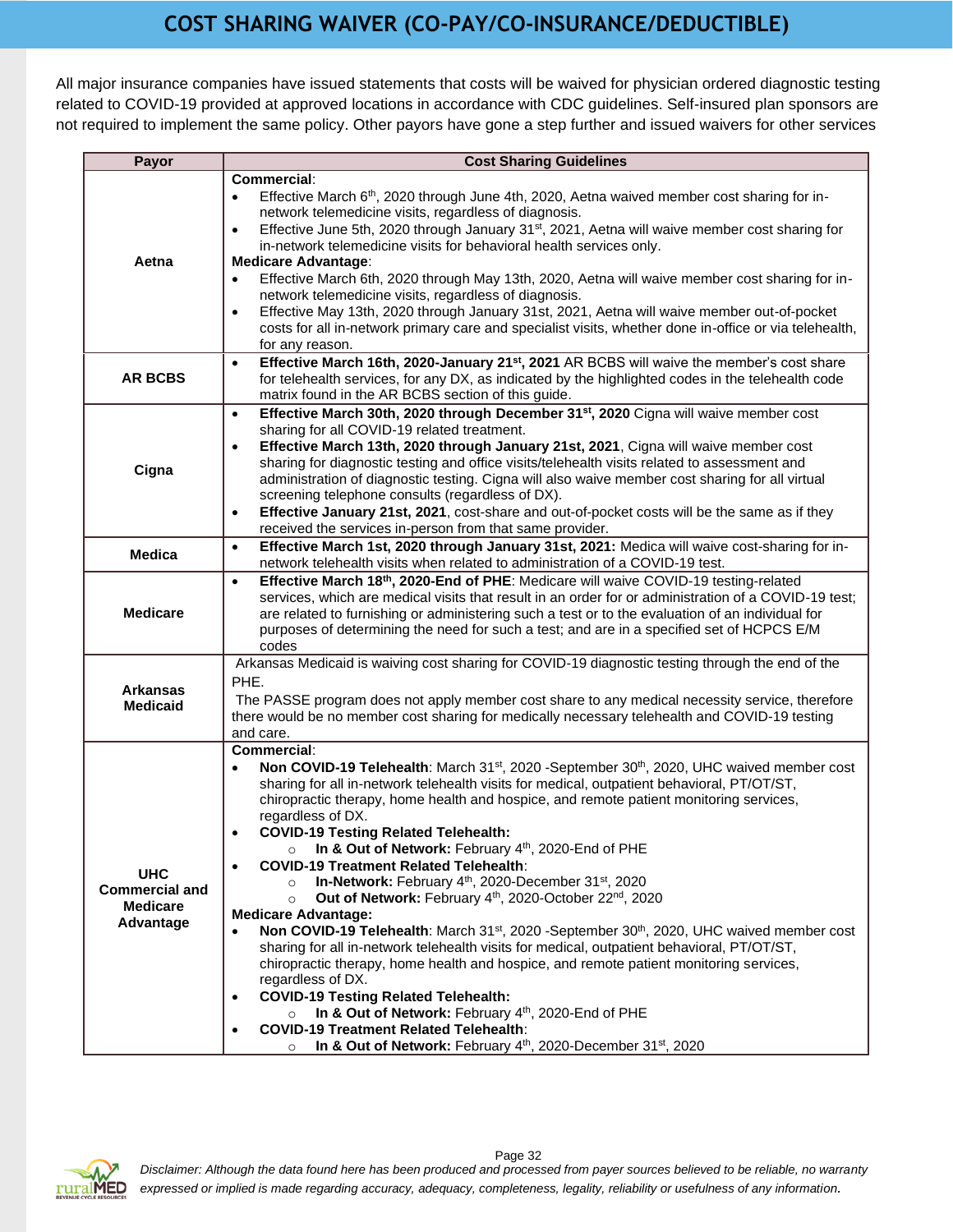# **TELEHEALTH GUIDELINES BY FACILITY TYPE**

# **RURAL HEALTH CLINICS RURAL HEALTH CLINICS**

# **MEDICARE**

<span id="page-32-1"></span><span id="page-32-0"></span>On March 27<sup>th</sup>, 2020, the Coronavirus Aid, Relief, and Economic Security (CARES) Act was signed into law. As part of the CARES Act, Congress has authorized RHCs to be a "distant site" for telehealth visits, therefore allowing RHC practitioners to provide telehealth services.

- **Allowable Telehealth Codes**: During the COVID-19 PHE, providers can provide any telehealth service that is approved as a Medicare telehealth service under the Medicare Professional Fee Schedule (PFS) (see the Medicare Allowable Telehealth Code Table in the Medicare section).
- **Billing**:
	- o **Telehealth Services Provided January 27, 2020- June 30, 2020:** RHCs must report HCPCS code G2025 on their claims with the CG modifier. Modifier "95" may also be appended but is not required.
		- Claims will be paid at the RHC's all-inclusive rate (AIR).
		- **•** Claims will automatically reprocess in July when the Medicare claims processing system is updated with the new payment rate.
			- RHCs do not need to resubmit these claims for the payment adjustment.
	- o **Telehealth Services Provided July 1, 2020 and Forward:** RHCs will no longer need to append the CG modifier on claims with HCPCS code G2025. Modifier "95" may be appended but is not required.
	- o **COIVD-19 Related Care**: Append modifier CS

| RHC Claims for Telehealth Services from January 27, 2020 through June 30, 2020 |                   |                             |  |  |  |  |  |
|--------------------------------------------------------------------------------|-------------------|-----------------------------|--|--|--|--|--|
| <b>Revenue Code</b>                                                            | <b>HCPCS Code</b> | <b>Modifiers</b>            |  |  |  |  |  |
| 052X                                                                           | G2025             | CG (required) 95 (optional) |  |  |  |  |  |
| RHC Claims for Telehealth Services starting July 1, 2020                       |                   |                             |  |  |  |  |  |
| <b>Revenue Code</b>                                                            | <b>HCPCS Code</b> | <b>Modifiers</b>            |  |  |  |  |  |
| 052X                                                                           | G2025             | 95 (optional)               |  |  |  |  |  |

- **Cost Report**: Costs for furnishing distant site telehealth services will not be used to determine the RHC AIR rate but must be reported on the appropriate cost report form. RHCs must report both originating and distant site telehealth costs on Form CMS-222-17 on line 79 of the Worksheet A, in the section titled "Cost Other Than RHC Services."
- **Cost Share Waiver:** Effective March 18<sup>th</sup>-the end of the COVID-19 PHE, Medicare is waiving cost sharing for specified categories of E/M services if they result in an order for or an administration of a COVID-19 test and relate to the furnishing or administration of such test or to the evaluation of an individual for purposes of determining the need for such test.
	- o RHCs must waive collection of co-insurance from beneficiaries.
	- o Apply CS modifier to the service item.
	- $\circ$  Claims with CS modifier will automatically reprocess July 1<sup>st</sup>, 2020.
- **Preventative Services**: If an RHC performs a preventive service via telehealth that is traditionally subject to a cost share waiver, then the RHC should apply a CS modifier to HCPCS G2025, even though the service is unrelated to COVID-19.
- **Reimbursement:** The RHC telehealth payment rate is set at \$92.03 per visit, which is the average amount for all PFS telehealth services on the telehealth list, weighted by volume for those services reported under the PFS. This rate will apply to telehealth visits performed by independent or provider based RHCs.
- **Telephone Services**: Effective March 1<sup>st</sup>, 2020 RHCs can perform audio only telephone E/M services utilizing CPT codes 99441, 99442, and 99443.
	- RHCs can furnish and bill for these services using HCPCS code G2025.
	- At least 5 minutes of telephone E/M by physician or other qualified health care professional who may report E/M services must be provided to an established patient, parent, or guardian.



Page 33

*Disclaimer: Although the data found here has been produced and processed from payer sources believed to be reliable, no warranty expressed or implied is made regarding accuracy, adequacy, completeness, legality, reliability or usefulness of any information.*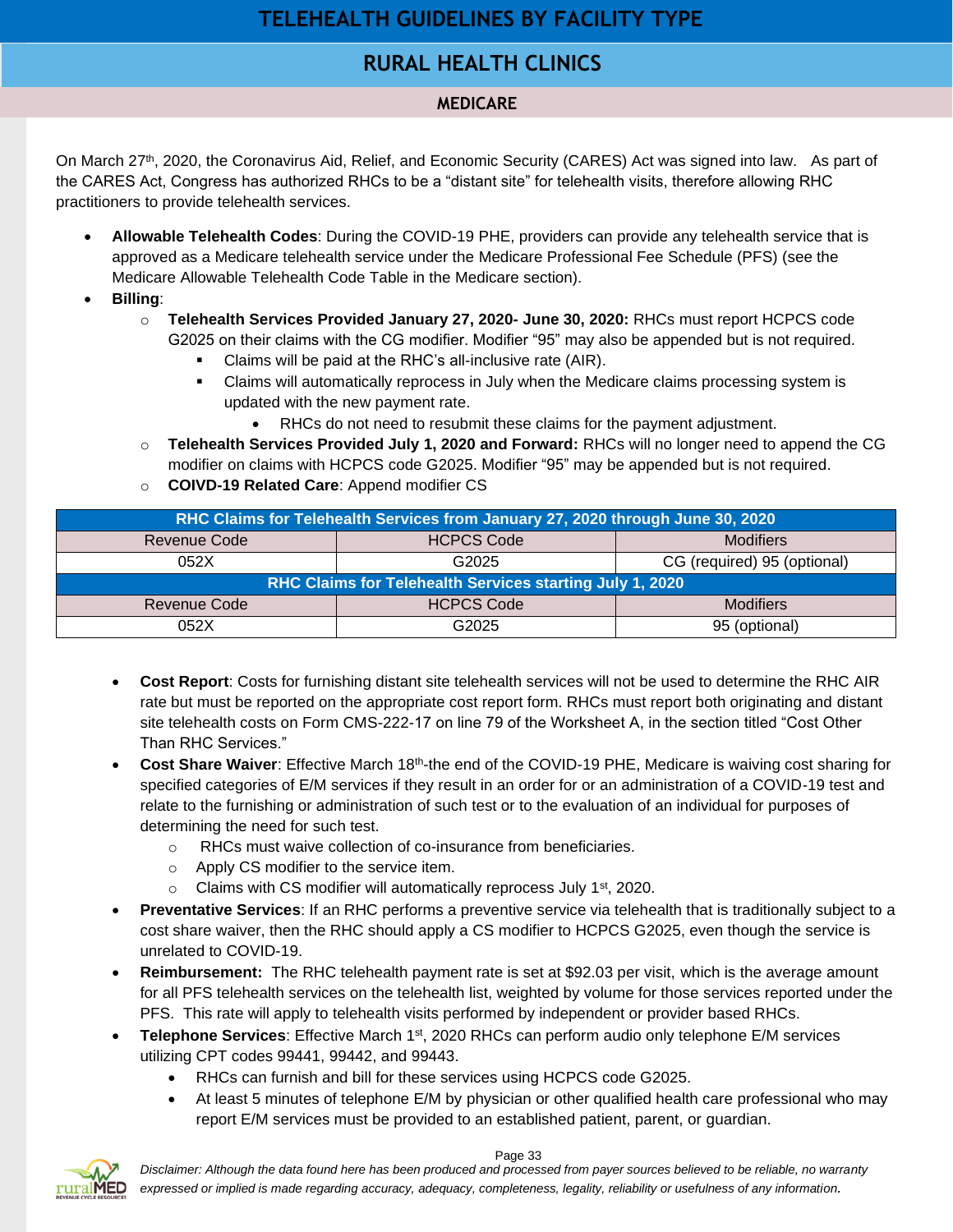- Cannot be billed if they originate from a related E/M service provided within the previous 7 days or lead to an E/M service or procedure within the next 24 hours or soonest available appointment.
- **Virtual Check-Ins & E-Visits**: Medicare will allow RHCs to perform E-Visits (CPT codes 99421-99423), which are online digital E/M services that utilize a secure patient portal. Medicare will also allow RHCs to perform Virtual Check Ins (HCPCS G2012 and G2010).
	- o RHCs should bill HCPCS G0071 if E-Visit or Virtual Check-In services are performed.
	- o For claims submitted with G0071 on or after March 1, 2020, and for the duration of the COVID-19 PHE, payment for G0071 is set at the average of the national non-facility PFS payment rates for the 5 E-visits and Virtual Check-In codes, which is \$24.76.
	- $\circ$  MACs will automatically reprocess any claims with G0071 for services furnished on or after March 1 that were paid at the CY 2020 rate of \$13.53 before the claims processing system was updated.
	- o **G0071:** Payment for communication technology-based services for 5 minutes or more of a virtual (non-face-to-face) communication between RHC or FQHC practitioner and RHC or FQHC patient, or 5 minutes or more of remote evaluation of recorded video and/or images by an RHC or FQHC.

### **MEDICAID**

Effective April 28th, 2020 Arkansas Medicaid issued the below billable code for RHCs/FQHCs telehealth services:

| Code                                              | <b>Description</b>                                                                                                                                    | Rate    |
|---------------------------------------------------|-------------------------------------------------------------------------------------------------------------------------------------------------------|---------|
| April 28 <sup>th</sup> -August 27 <sup>th</sup> , | Distant site telemedicine services can be furnished by any health care                                                                                | \$58.32 |
| 2020: T1015, U7, GT w/                            | practitioner working for the RHC or the FQHC within their scope of practice,                                                                          |         |
| <b>POS 02</b>                                     | if telemedicine is within their scope of practice (including the relaxed scope<br>or practice rules during the public health emergency). Telemedicine |         |
| August 28th, 2020-                                | encounters may not be billed in conjunction with a full, face-to-face                                                                                 |         |
| Forward: G2025 w/ POS                             | encounter, but instead are considered part of that encounter. A nurse or                                                                              |         |
| 02                                                | other paraprofessional cannot provide telemedicine services exclusive of<br>other licensed practitioners.                                             |         |
| *Note if billing on UB you                        |                                                                                                                                                       |         |
| do not need POS.                                  |                                                                                                                                                       |         |

- $\circ$  A telemedicine service cannot be billed if a full, face-to-face encounter is provided seven days before the telemedicine service is billed or within 24 hours (or the next available appointment) after the encounter.
- $\circ$  These services may be provided to a beneficiary in their home under previous rule suspensions lifting the originating site requirement.
- o Telemedicine services are not to be billed as an All-Inclusive Rate (AIR) or Prospective Payment (PPS).
- o Telemedicine services are to be reported on the cost report but will not be used to set future AIR and PPS rates or included in the annual cost settlement.

# **FEDERALLY QUALIFIED HEALTH CENTERS**

#### <span id="page-33-0"></span>On March 27th, 2020, the Coronavirus Aid, Relief, and Economic Security **MEDICARERUPACE**

On March 27<sup>th</sup>, 2020, the Coronavirus Aid, Relief, and Economic Security (CARES) Act was signed into law. As part of the CARES Act, Congress has authorized FQHCs to act as a "distant site" for telehealth visits, therefore allowing FQHC practitioners to provide telehealth services.

• **Allowable Telehealth Codes**: During the COVID-19 PHE, FQHCs can furnish any telehealth service that is approved as a Medicare telehealth service under the PFS (see the Medicare Allowable Telehealth Code Table in the Medicare section).

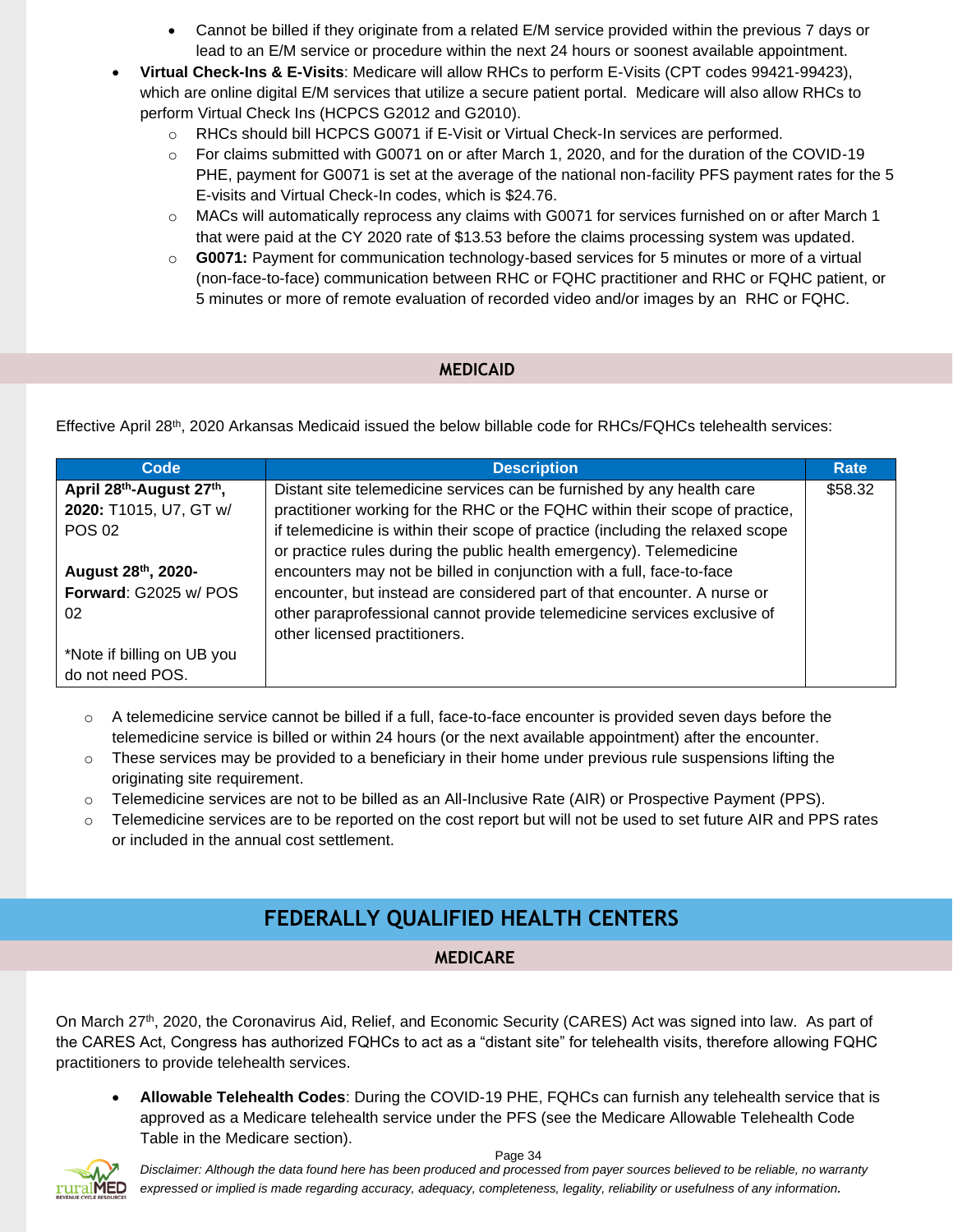### • **Billing**:

- o **Telehealth Services Furnished January 27, 2020- June 30, 2020:** FQHCs should report 3 HCPCS/CPT codes: the FQHC Prospective Payment System (PPS) specific payment code (GO466, G0467, G0468, G0469, or G0470); the HCPCS/CPT code that describes the services furnished via telehealth with modifier 95; and G2025 with modifier 95.
	- **■** Must be an FQHC qualifying visit.
	- **These claims will be paid at the FQHC PPS rate until June 30th, 2020.**
	- **•** Claims will be automatically reprocessed beginning July  $1<sup>st</sup>$ , 2020 at the \$92.03 rate.
	- **•** FQHCs do not need to resubmit these claims for payment adjustment.
	- Telehealth Services Furnished for Non-Qualifying FQHC Visits**:** FQHCs would need to hold these visits until July 1st, 2020 and then bill with HCPCS code G2025.
- o **Telehealth Services Furnished July 1, 2020 and Forward:** FQHCs will only need to submit HCPCS code G2025. Modifier "95" may be appended but is not required.
- o **COIVD-19 Related Care**: Append modifier CS

| FQHC Claims for Telehealth Services January 27, 2020 through June 30, 2020 |                                    |                  |  |  |  |  |  |
|----------------------------------------------------------------------------|------------------------------------|------------------|--|--|--|--|--|
| <b>Revenue Code</b>                                                        | <b>HCPCS Code</b>                  | <b>Modifiers</b> |  |  |  |  |  |
| 052X                                                                       | <b>FQHC Specific Payment Code-</b> | None             |  |  |  |  |  |
|                                                                            | G0466, G0467, G0468, G0469,        |                  |  |  |  |  |  |
|                                                                            | G0470                              |                  |  |  |  |  |  |
| 052X                                                                       | <b>FQHC PPS</b>                    | 95               |  |  |  |  |  |
|                                                                            | <b>Qualifying Payment Code</b>     |                  |  |  |  |  |  |
| 052X                                                                       | G2025                              | 95               |  |  |  |  |  |
| <b>FQHC Claims for Telehealth Services Starting July 1, 2020</b>           |                                    |                  |  |  |  |  |  |
| <b>Revenue Code</b>                                                        | <b>HCPCS Code</b>                  | <b>Modifiers</b> |  |  |  |  |  |
| 052X                                                                       | G2025                              | 95 (optional)    |  |  |  |  |  |

- **Cost Report**: Costs for furnishing distant site telehealth services will not be used to determine the FQHC PPS rate but must be reported on the appropriate cost report form. FQHCs must report both originating and distant site telehealth costs on Form CMS-224-14, the Federally Qualified Health Center Cost Report, on line 66 of the Worksheet A, in the section titled "Other FQHC Services".
- **Cost Share Insurance Waiver**: Effective March 18th-the end of the COVID-19 PHE, Medicare is waiving cost sharing for specified categories of E/M services if the service results in an order for or an administration of a COVID-19 test and relate to the furnishing or administration of such test or to the evaluation of an individual for purposes of determining the need for such test.
	- o FQHCs must waive collection of co-insurance from beneficiaries.
	- o Apply CS modifier to the service item.
	- $\circ$  Claims with CS modifier will automatically reprocess July 1<sup>st</sup>, 2020.
- **Preventative Services**: If an FQHC performs a preventive service via telehealth that is traditionally subject to a cost share waiver, then the FQHC should apply a CS modifier to HCPCS G2025, even though the service is unrelated to COVID-19.
- **Reimbursement:** The FQHC telehealth payment rate is set at \$92.03 per visit, which is the average amount for all PFS telehealth services on the telehealth list, weighted by volume for those services reported under the PFS.
- **Telephone Services**: Effective March 1st, 2020 FQHCs can perform audio only telephone E/M services utilizing CPT codes 99441, 99442, and 99443.
	- o FQHCS can furnish and bill for these services using HCPCS code G2025.
	- $\circ$  At least 5 minutes of telephone E/M by physician or other qualified health care professional who may report E/M services must be provided to an established patient, parent, or guardian.
	- o Cannot be billed if they originate from a related E/M service provided within the previous 7 days or lead to an E/M service or procedure within the next 24 hours or soonest available appointment.
- **Virtual Check-Ins & E-Visits**: Medicare will allow FQHCs to perform E-Visits (CPT codes 99421-99423), which are online digital E/M services that utilize a secure patient portal. Medicare will also allow FQHCs to perform Virtual Check Ins (HCPCS G2012 and G2010).

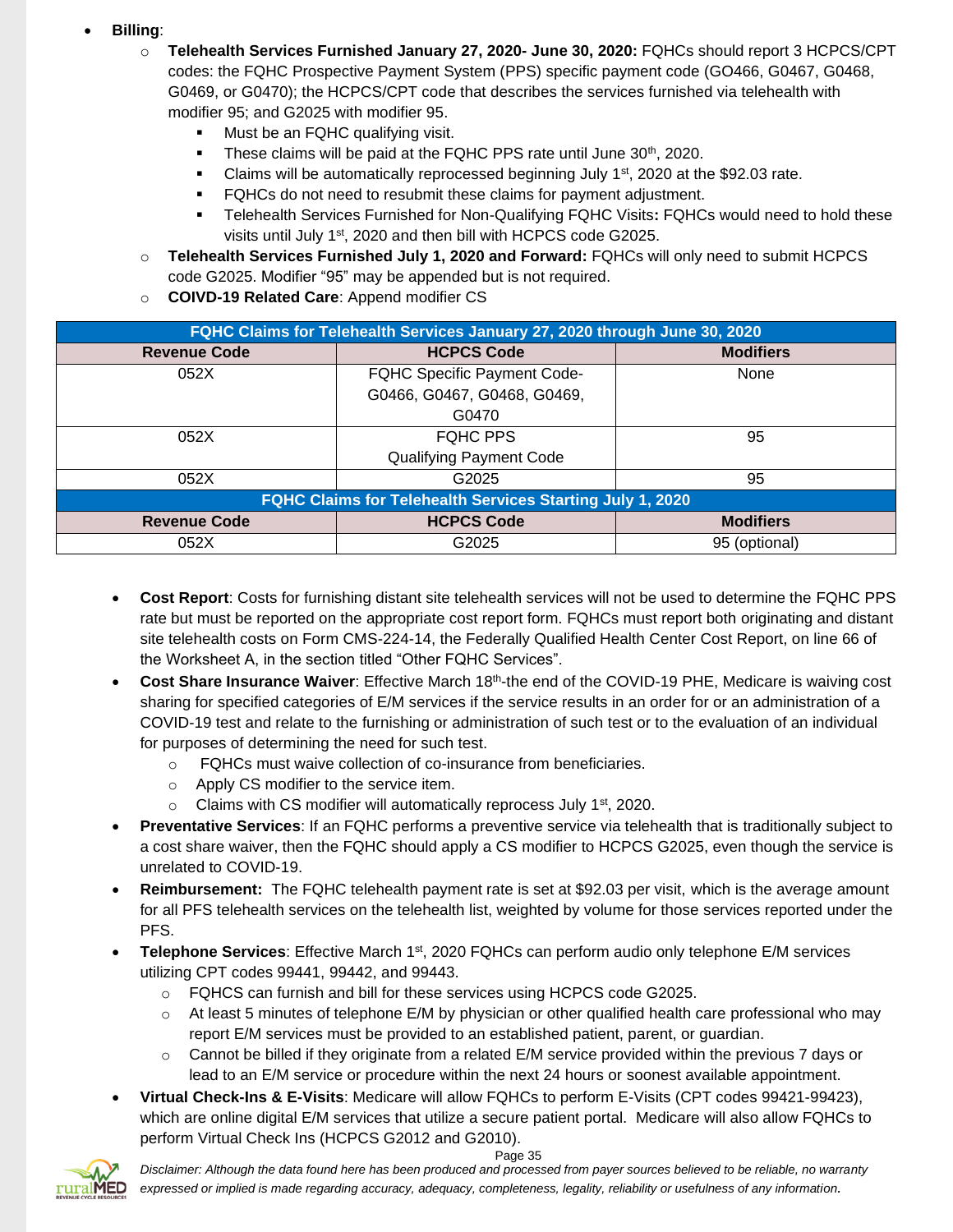- $\circ$  FQHCs should bill HCPCS G0071 if E-Visit or Virtual Check-In services are performed.
- o For claims submitted with G0071 on or after March 1, 2020, and for the duration of the COVID-19 PHE, payment for G0071 is set at the average of the national non-facility PFS payment rates for the 5 E-visits and Virtual Check-In codes, which is \$24.76.
- $\circ$  MACs will automatically reprocess any claims with G0071 for services furnished on or after March 1 that were paid at the CY 2020 rate of \$13.53 before the claims processing system was updated.
- o G0071 Definition**:** Payment for communication technology-based services for 5 minutes or more of a virtual (non-face-to-face) communication between an RHC or FQHC practitioner and RHC or FQHC patient, or 5 minutes or more of remote evaluation of recorded video and/or images by an RHC or FQHC.

### **MEDICAID**

Effective April 28th, 2020 Arkansas Medicaid issued the below billable code for RHCs/FQHCs telehealth services:

| Code                                              | <b>Description</b>                                                                                                                                    | Rate    |
|---------------------------------------------------|-------------------------------------------------------------------------------------------------------------------------------------------------------|---------|
| April 28 <sup>th</sup> -August 27 <sup>th</sup> , | Distant site telemedicine services can be furnished by any health care                                                                                | \$58.32 |
| 2020: T1015, U7, GT w/                            | practitioner working for the RHC or the FQHC within their scope of practice,                                                                          |         |
| <b>POS 02</b>                                     | if telemedicine is within their scope of practice (including the relaxed scope<br>or practice rules during the public health emergency). Telemedicine |         |
| August 28th, 2020-                                | encounters may not be billed in conjunction with a full, face-to-face                                                                                 |         |
| Forward: G2025 w/ POS                             | encounter, but instead are considered part of that encounter. A nurse or                                                                              |         |
| 02                                                | other paraprofessional cannot provide telemedicine services exclusive of                                                                              |         |
|                                                   | other licensed practitioners.                                                                                                                         |         |
| *Note if billing on UB you                        |                                                                                                                                                       |         |
| do not need POS.                                  |                                                                                                                                                       |         |

- $\circ$  A telemedicine service cannot be billed if a full, face-to-face encounter is provided seven days before the telemedicine service is billed or within 24 hours (or the next available appointment) after the encounter.
- $\circ$  These services may be provided to a beneficiary in their home under previous rule suspensions lifting the originating site requirement.
- o Telemedicine services are not to be billed as an All-Inclusive Rate (AIR) or Prospective Payment (PPS).
- $\circ$  Telemedicine services are to be reported on the cost report but will not be used to set future AIR and PPS rates or included in the annual cost settlement.

# **HOSPITAL OUTPATIENT**

<span id="page-35-0"></span>The following list is a summary of telehealth services that some payors are allowing – see payor's allowable telehealth code list in the payor's section.

- **Professional Fees** such as emergency department visits, initial and subsequent observation and observation discharge day management, initial and subsequent hospital care and hospital discharge day management, critical care services, initial and continuing intensive care services, etc.
- **Diabetes management training** (individual & group) and **individual medical nutritional** (initial and subsequent) are allowed by most payors. CMS, along with many other payors, considers Registered Dietitians and Nutritional Professionals as eligible telehealth clinicians.
- **Facility Fees**: If the patient is not coming into the hospital, you cannot bill your normal facility fee, except for Medicare.
	- $\circ$  Effective April 30th, 2020, Medicare is allowing hospitals to bill as the originating site for telehealth services furnished by hospital-based practitioners to Medicare patients registered as hospital outpatients, including when the patient is located at home.

# **Commercial Billing**:

- **Professional (1500 Form)**: Utilize POS and modifiers as notated in each payor section.
- **Facility (UB Form):** Utilize modifiers, revenue codes, and/or condition codes as notated in each payor section.

Page 36



*Disclaimer: Although the data found here has been produced and processed from payer sources believed to be reliable, no warranty expressed or implied is made regarding accuracy, adequacy, completeness, legality, reliability or usefulness of any information.*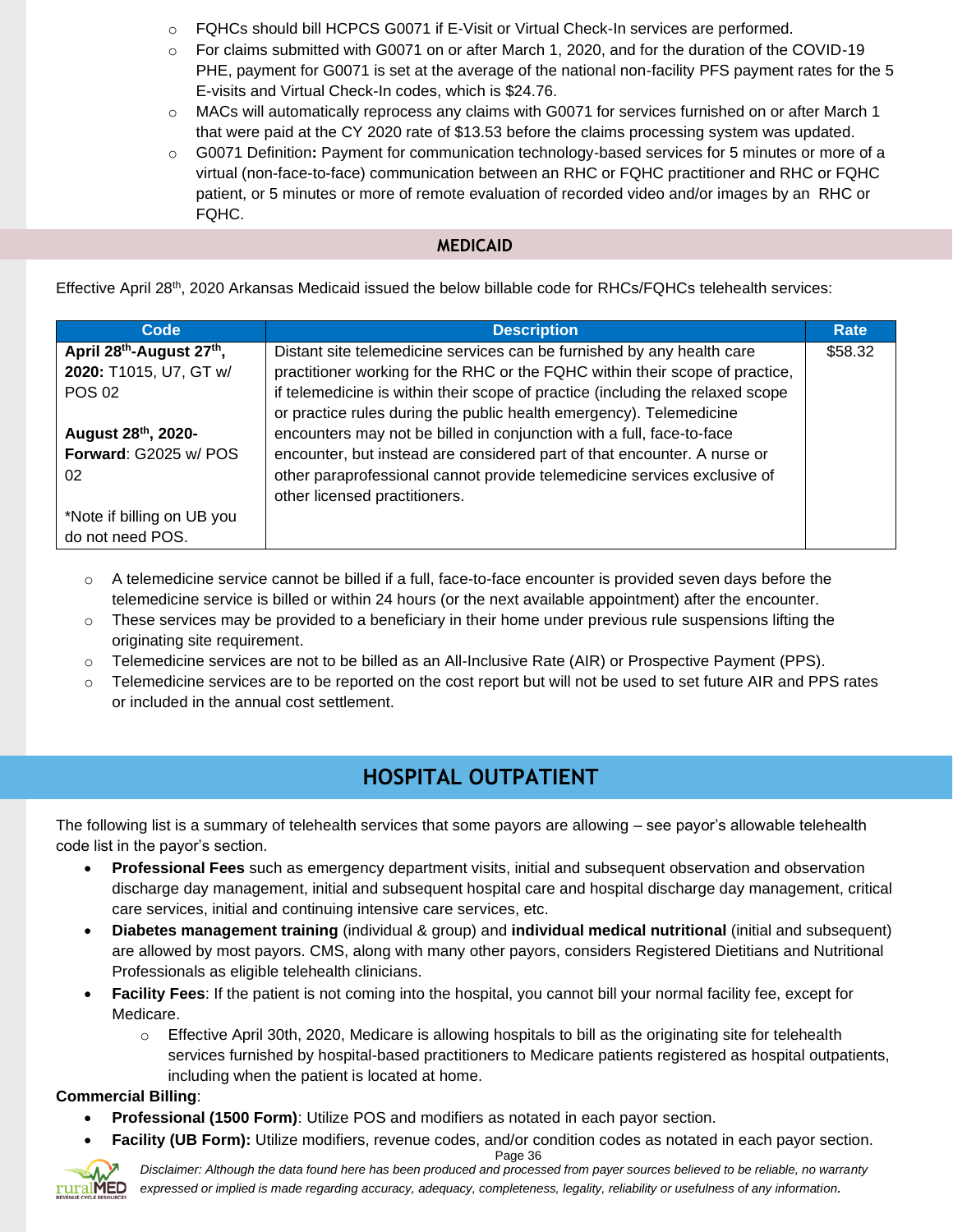#### **Medicare Billing:**

- **Professional Services**:
	- o **PPS Professional Fees (1500 Form)**: When a physician or nonphysician practitioner who typically furnishes professional services in a hospital outpatient department furnishes telehealth services during the COVID-19 PHE, including when the patient is at home, then bill with a hospital outpatient POS with modifier 95. The physician is paid under the physician fee schedule (PFS) at the facility rate.
	- o **Method II CAH (UB Form)**: Utilize modifier GT when a physician performs services within the hospital outpatient department.
- **Facility (UB Form):** CMS-5531-IFC specifically outlines appropriate billing for hospitals during the COVID-19 pandemic.
	- o **CAHs:** The extraordinary circumstances policy in CMS-5531-IFC only applies to PPS hospitals and to services paid on OPPS. **It does not apply to CAHs**.
		- **CAH PT/OT/ST:** Append modifier 95 if therapy services are provided via telehealth.

#### o **PPS Hospitals:**

- **EXECT** Hospital OP services reimbursed at the OPPS rate (i.e. diabetic management services, behavioral health, etc.), have the following choices:
	- Utilize the extraordinary circumstances policy, appending a PO modifier reimbursed at the OPPS rate.
	- Not utilize the extraordinary circumstances policy appending a PN modifier and DR condition code which is reimbursed a using the Physician Fee Schedule (PFS).

For details on the requirements to utilize either option, including notification requirements to CMS, see the following link:<https://www.cms.gov/files/document/covid-medicare-and-medicaid-ifc2.pdf>

#### **Medicare FAQ:**

**Question:** *When hospital clinical staff furnish a service using telecommunication technology*

*to the patient who is a registered outpatient of the hospital and the hospital makes the patient's home provider-based to the hospital as a temporary expansion site, should the hospital bill using the telehealth modifier (modifier 95)?*

**Answer:** *No. In this situation the hospital is furnishing an outpatient hospital service, not a telehealth service, to a patient in a temporarily relocated department of the hospital as discussed at 85 FR 27560. Accordingly, the hospital would bill as it ordinarily would bill and would include the DR condition code or CR condition code (as applicable) on the claim. If the situation involves a relocation of an on-campus or excepted off-campus provider-based department to an off-campus hospital location, the hospital would bill using the PO modifier (service provided at an excepted off-campus provider-based department) only if the hospital requests an extraordinary circumstances relocation request within 120 days of the date the temporary expansion site is made provider-based to the hospital; otherwise, the hospital would append the PN modifier (service provided at a non-excepted off-campus*

<https://www.cms.gov/files/document/03092020-covid-19-faqs-508.pdf>

• OP services already paid on the PFS (i.e. OT, PT, Speech), are billed on a UB with modifier 95 for services on the telehealth list. If the telehealth service performed is NOT on the telehealth list, the PN or PO modifier will apply.

#### • **Medicare FAQ:**

**Question:** *How do hospitals bill for outpatient therapy services furnished by employed or contracted therapists using telecommunications technology on the UB-04 claim form during the COVID-19 PHE?*

**Answer:** *There are two options available to hospitals and their therapists.*

*1.) A hospital could choose to bill for services furnished by employed/contracted PTs, OTs, or SLPs through telehealth, meaning that they would identify furnished services*

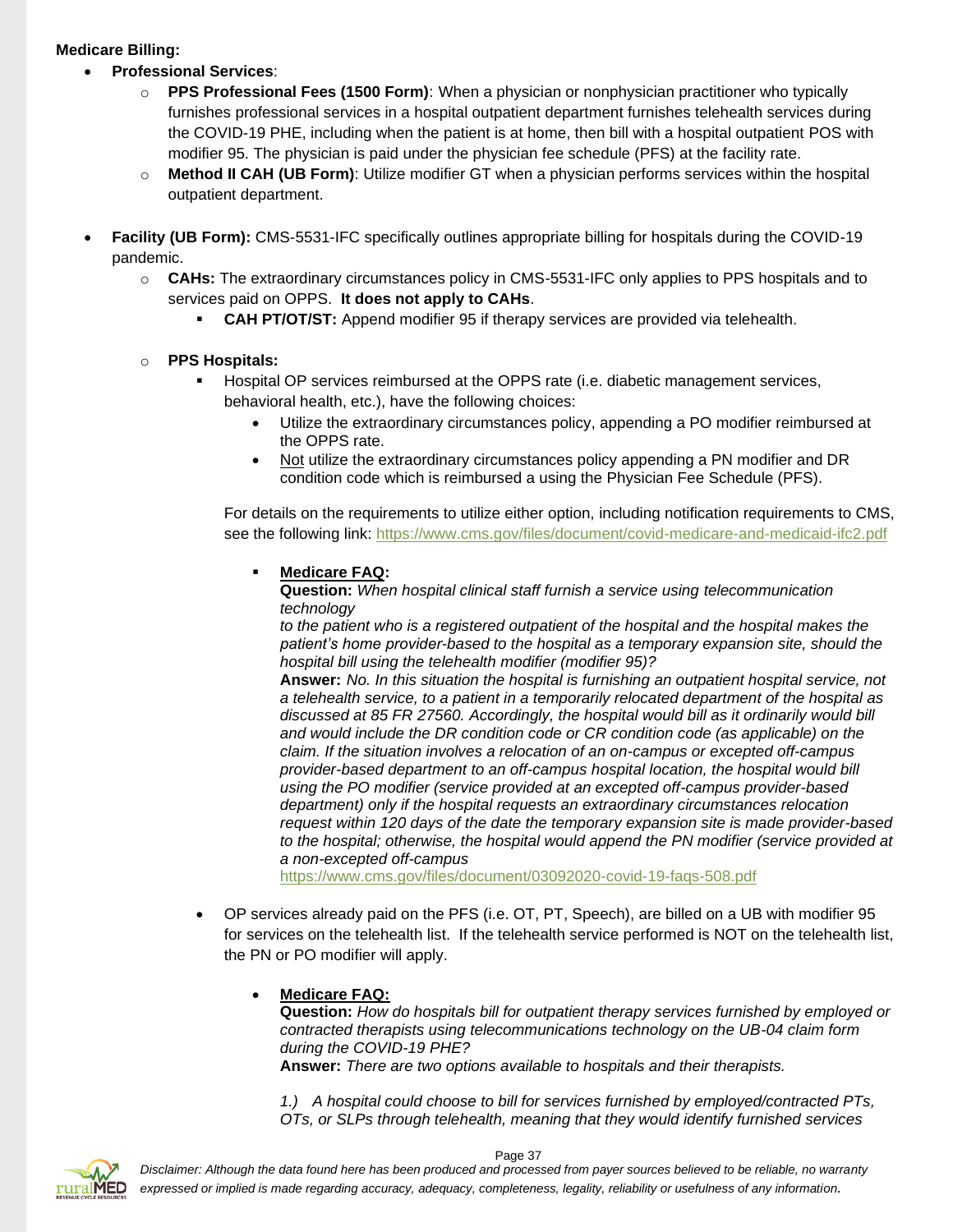*on the telehealth list (https://www.cms.gov/Medicare/Medicare GeneralInformation/Telehealth/Telehealth-Codes), they would bill these services on a UB-04 with a "-95" modifier on each line for which the service was delivered via telehealth. No POS code is required (and there is no location for it on the UB-04).*

*2.) A hospital could, instead, use the flexibilities available under the Hospital Without Walls initiative. The hospital would register the patient as a hospital outpatient, where the patient's home acts as a provider-based department of the hospital. The hospital's employed/contracted PT, OT, SLP would furnish the therapy care that the hospital believed could be furnished safely and effectively through telecommunications technology. The hospital is not limited to services included on the telehealth list (since these would not be considered telehealth services), but must ensure the care can be fully furnished remotely using telecommunications technology. The hospital would bill as if the therapy had been furnished in the hospital and the applicable PO/PN modifier would apply for the patient's home since it would be serving as an off-campus department of the hospital. The option to bill for telehealth services, along with the -95 modifier, furnished by employed/contracted PTs, OTs, and SLPs using applicable audio-visual telecommunications technology applies to the following types of hospitals and institutions: Hospital – 12X or 13X (for hospital outpatient therapy services); Skilled Nursing Facility (SNF) – 22X or 23X (SNFs may, in some circumstances, furnish Part B PT/ OT/ SLP services to their own long-term residents); Critical Access Hospital (CAH) – 85X (CAHs may separately provide and bill for PT,OT, and SLP services on 85X bill type); Comprehensive Outpatient Rehabilitation Facility (CORF) – 75X (CORFs provide ambulatory outpatient PT, OT, SLP services); Outpatient Rehabilitation Facility (ORF) – 74X (ORFs, also known as rehabilitation agencies, provide ambulatory outpatient PT and SLP, as well as OT services); and Home Health Agency (HHA) – 34X (agencies may separately provide and bill for outpatient PT/OT/SLP services to persons in their homes only if such patients are not under a home health plan of care)* <https://www.cms.gov/files/document/03092020-covid-19-faqs-508.pdf>

• **Originating Site**: During the COVID-19 PHE, if the beneficiary's home or temporary expansion site is considered to be a provider-based department of the hospital, and the beneficiary is registered as an outpatient of the hospital for purposes of receiving telehealth services billed by the physician or practitioner, the hospital may bill under the PFS for the originating site facility fee associated with the telehealth service

# **PT/OT/ST**

<span id="page-37-0"></span>Virtual visits for physical therapy, occupational therapy, and speech therapy have been a point of confusion for many hospitals and stand-alone therapists. The two main points of confusion are:

- 1.) If physical, occupational, and speech therapists are considered by the payor a provider qualified to perform telehealth services.
- 2.) If hospital-based physical, occupational, and speech therapists that bill for services on a UB-04 under the hospital NPI can perform virtual visits.

See the below matrix to determine what virtual visit codes therapists can bill. Telephone codes are not represented within the below matrix, as most payors have determined that PT/OT/ST services must be furnished via an audiovisual connection.

Note-Since most major payors allow for PT/OT/ST codes to be performed utilizing telehealth, our recommendation would be to utilize those codes where possible over the E-Visit codes due to reimbursement variances.

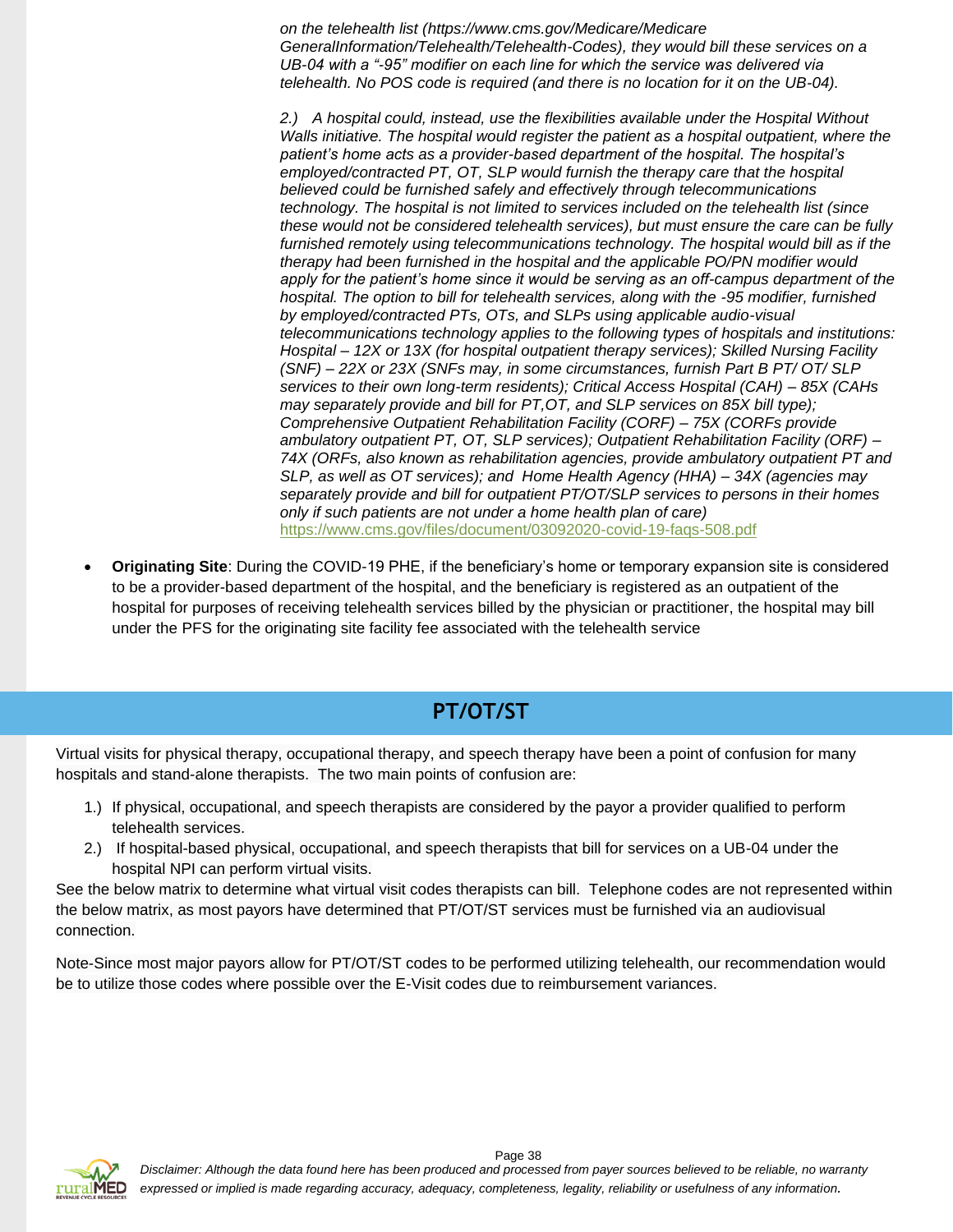| <b>Payor</b>                       | <b>Telehealth Codes</b>                                                                                                                                                                                                                                                                                                                                                                                                                                                                                                                                                                                                    | <b>E-Visits</b>                                                                                                                                                                                                                                                                                                                                   |
|------------------------------------|----------------------------------------------------------------------------------------------------------------------------------------------------------------------------------------------------------------------------------------------------------------------------------------------------------------------------------------------------------------------------------------------------------------------------------------------------------------------------------------------------------------------------------------------------------------------------------------------------------------------------|---------------------------------------------------------------------------------------------------------------------------------------------------------------------------------------------------------------------------------------------------------------------------------------------------------------------------------------------------|
| Aetna                              | <b>ALLOWABLE</b><br>Allowable PT/OT/ST code set is available in the "Aetna"<br>$\bullet$<br>section of this guide.<br>PT/OT/STs are considered providers eligible to bill for<br>$\bullet$<br>telehealth services.<br>1500 Form: Utilize modifier GT or 95 and 02 POS. UB Form:<br>$\bullet$<br>Utilize GT or 95 modifier.                                                                                                                                                                                                                                                                                                 | <b>1500 FORM-ALLOWABLE</b><br>Individually enrolled therapists can bill<br>CPT 98970 -98972 or G2061-G2063<br>for E-visits.<br><b>UB FORM-UNCLEAR</b><br>No guidance for hospital-based<br>therapists.                                                                                                                                            |
| <b>Arkansas BCBS</b>               | <b>ALLOWABLE</b><br>Allowable PT/OT/ST code set is available in the "Arkansas"<br>$\bullet$<br>BCBS" section of this guide.<br>PT/OT/STs are considered providers eligible to bill for<br>$\bullet$<br>telehealth services.<br>1500 Form: Utilize modifier GT or 95 and POS 02. UB Form:<br>$\bullet$<br>Utilize modifier GT or 95.                                                                                                                                                                                                                                                                                        | <b>NOT ALLOWABLE</b><br>E-visit codes are not on the allowable<br>code set for PT/OT/ST providers.                                                                                                                                                                                                                                                |
| Cigna                              | <b>ALLOWABLE</b><br>PT/OT/STs can provide therapy services on their fee<br>$\bullet$<br>schedule, if appropriate to be provided via telehealth<br>PT/OT/STs are considered providers eligible to bill for<br>telehealth services.<br>1500 Form: Utilize modifier GT or 95 and in person POS. UB<br>$\bullet$<br>Form: Not Allowable as of January 1st, 2021                                                                                                                                                                                                                                                                | <b>NOT ALLOWABLE</b>                                                                                                                                                                                                                                                                                                                              |
| <b>Medica</b>                      | <b>ALLOWABLE</b><br>Allowable PT/OT/ST code set is available in the "Medica"<br>$\bullet$<br>section of this guide.<br>PT/OT/STs are considered providers eligible to bill for<br>$\bullet$<br>telehealth services.<br>1500 Form: Utilize modifier GT or 95 and POS 02. UB Form:<br>Utilize GT or 95 modifier.<br>$\bullet$                                                                                                                                                                                                                                                                                                | <b>1500 FORM-ALLOWABLE</b><br>Individually enrolled therapists can bill<br>CPT 98970 -98972 or G2061-G2063<br>for E-visits.<br><b>UB FORM-UNCLEAR</b><br>No guidance for hospital-based<br>therapists.                                                                                                                                            |
| <b>Medicare</b>                    | <b>ALLOWABLE</b><br>Allowable PT/OT/ST code set is available in the "Medicare"<br>$\bullet$<br>section of this guide.<br>PT/OT/STs are considered providers eligible to bill for<br>$\bullet$<br>telehealth services.<br>PT/OT/ST services can be furnished to a beneficiary in their<br>$\bullet$<br>home by a hospital-based therapist when the beneficiary is<br>registered as an outpatient of the hospital and the hospital<br>considers the beneficiary's home to be a provider-based<br>department of the hospital.<br>1500 Form: Utilize POS for in person visit and 95 modifier.<br>UB Form: Utilize 95 modifier. | <b>1500 FORM-ALLOWABLE</b><br>Individually enrolled therapists can bill<br>G2061-G2063 for E-visits.<br><b>UB FORM-UNCLEAR</b><br>No guidance for hospital-based<br>therapists, however these codes are<br>marked with a non-payable status<br>indicator in the OPPS fee schedule,<br>therefore they are most likely not<br>reimbursable on a UB. |
| <b>Arkansas</b><br><b>Medicaid</b> | <b>ALLOWABLE</b><br>Allowable PT/OT/ST code set is available in the "Arkansas<br>$\bullet$<br>Medicaid" section of this guide.<br>PT/OT/STs are considered providers eligible to bill for<br>$\bullet$<br>telehealth services.<br>1500 Form: Utilize modifier GT and POS 02. UB Form:<br>$\bullet$<br>Utilize GT modifier.                                                                                                                                                                                                                                                                                                 | <b>NOT ALLOWABLE</b><br>E-visit codes are not on the allowable<br>code set for Arkansas Medicaid.                                                                                                                                                                                                                                                 |
| <b>UHC</b>                         | <b>ALLOWABLE</b><br>Allowable PT/OT/ST code set is available in the "UHC"<br>$\bullet$<br>section of this guide.<br>1500 Form: Utilize modifier 95 and in person POS. UB Form:<br>$\bullet$<br>Utilize 95 modifier and revenue code 780.                                                                                                                                                                                                                                                                                                                                                                                   | <b>1500 FORM-ALLOWABLE</b><br>Individually enrolled therapists can bill<br>G2061-G2063 for E-visits.<br><b>UB FORM-UNCLEAR</b><br>No guidance for hospital-based<br>therapists.                                                                                                                                                                   |

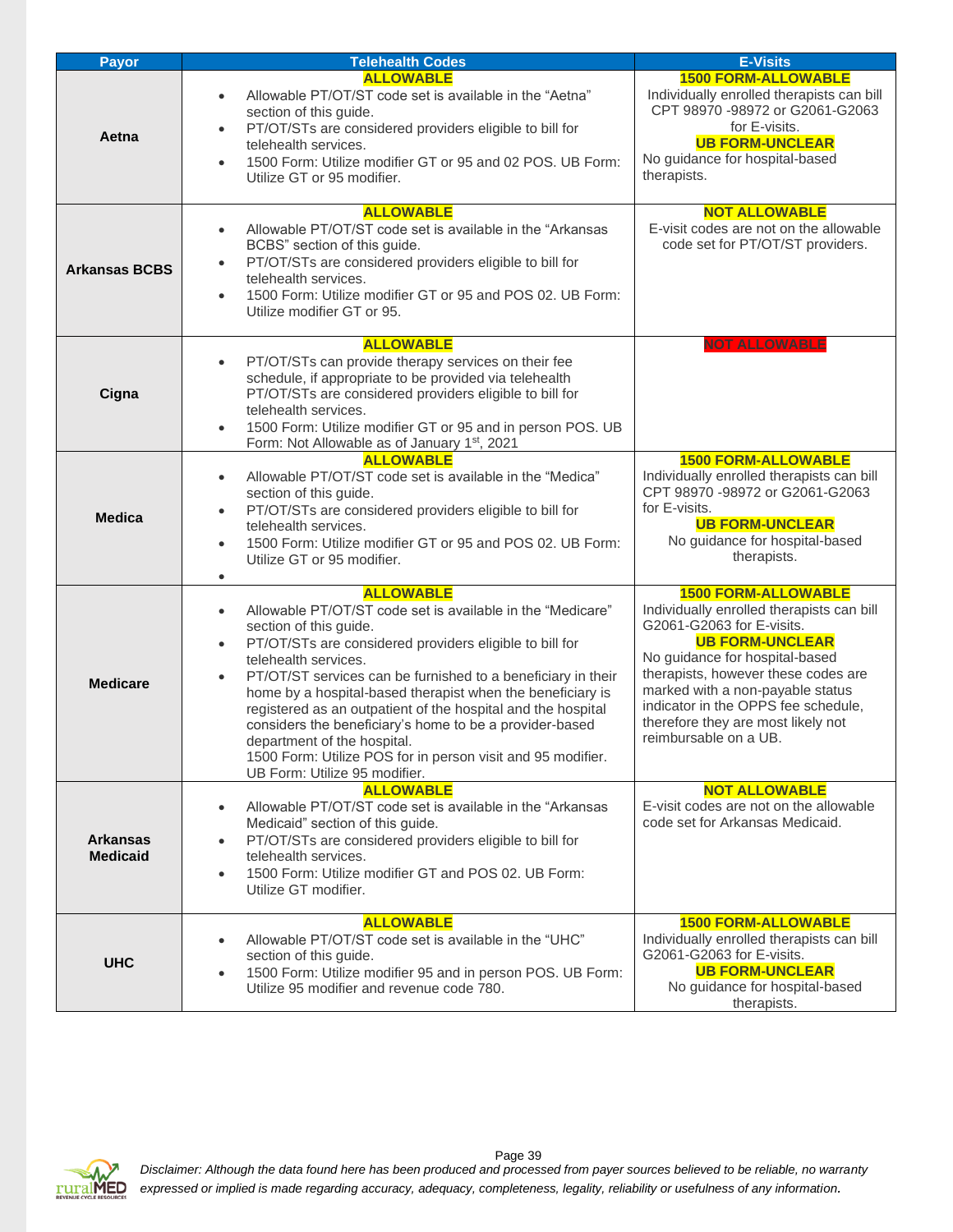# **HIPAA COMPLIANT SOFTWARE**

<span id="page-39-0"></span>The Office of Civil Rights (OCR) has issued the below statement, and therefore Medicare and most other payors are allowing non-HIPAA compliant software to be used for virtual visits. However, some payors have still not waived this as requirement for payment. Refer to the HIPAA compliant statement within each payor section, or if the payor is not listed within this guide, reach out to the payor to verify their telehealth platform requirements.

Please note that public facing platforms are NOT allowed, such as Facebook Live, TikTok, Snapchat, etc.

*The Office for Civil Rights (OCR) at the Department of Health and Human Services (HHS) is responsible for enforcing certain regulations issued under the Health Insurance Portability and Accountability Act of 1996 (HIPAA), as amended by the Health Information Technology for Economic and Clinical Health (HITECH) Act, to protect the privacy and security of protected health information, namely the HIPAA Privacy, Security and Breach Notification Rules (the HIPAA Rules).*

*During the COVID-19 national emergency, which also constitutes a nationwide public health emergency, covered health care providers subject to the HIPAA Rules may seek to communicate with patients, and provide telehealth services, through remote communications technologies. Some of these technologies, and the manner in which they are used by HIPAA covered health care providers, may not fully comply with the requirements of the HIPAA Rules.*

**[https://www.hhs.gov/hipaa/for-professionals/special-topics/emergency-preparedness/notification-enforcement](https://www.hhs.gov/hipaa/for-professionals/special-topics/emergency-preparedness/notification-enforcement-discretion-telehealth/index.html)[discretion-telehealth/index.html](https://www.hhs.gov/hipaa/for-professionals/special-topics/emergency-preparedness/notification-enforcement-discretion-telehealth/index.html)**

# **REFERENCES & RESOURCES**

<span id="page-39-1"></span>

<https://www.cms.gov/files/document/03052020-medicare-covid-19-fact-sheet.pdf>





*Disclaimer: Although the data found here has been produced and processed from payer sources believed to be reliable, no warranty expressed or implied is made regarding accuracy, adequacy, completeness, legality, reliability or usefulness of any information.*